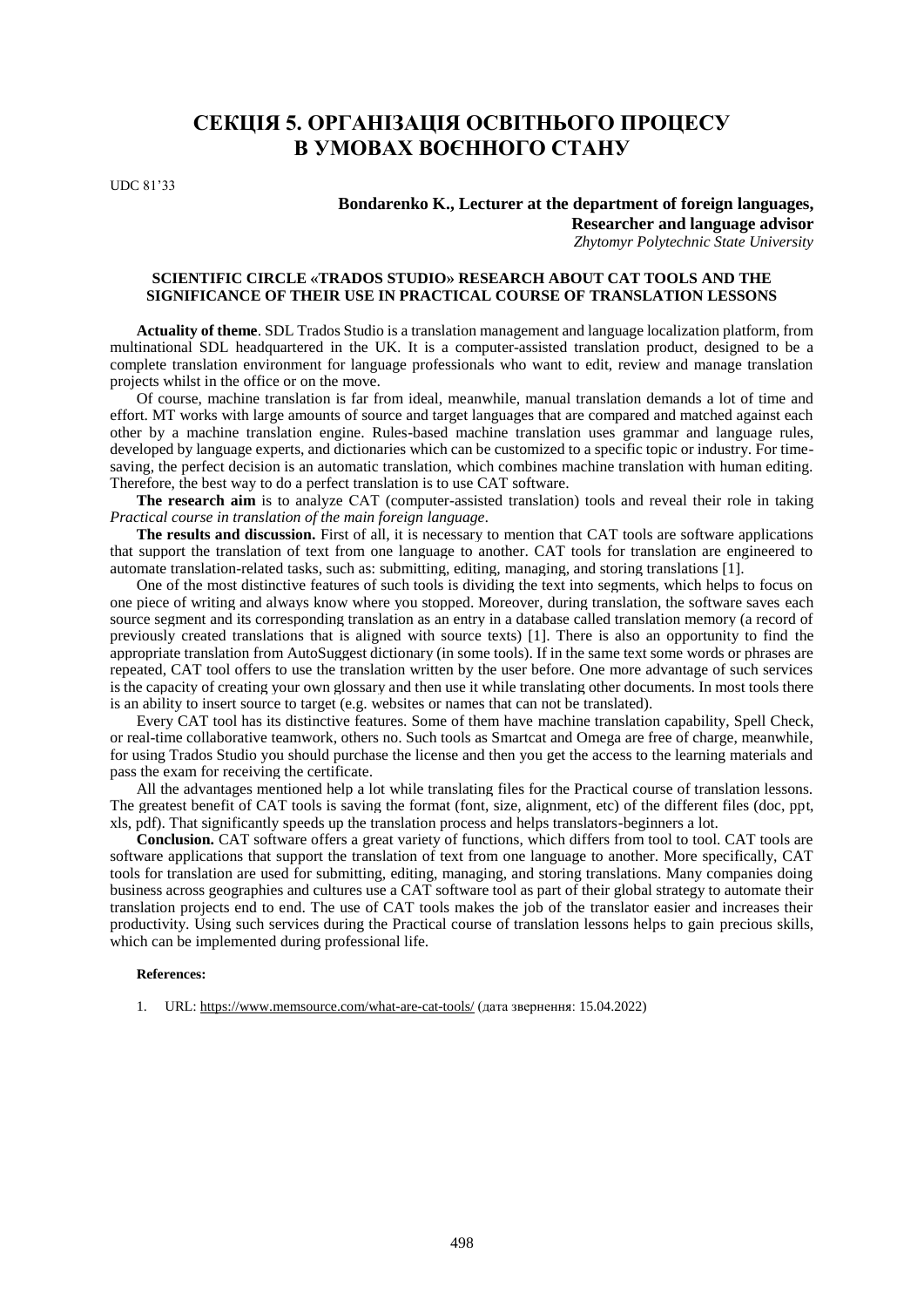**Denysevych O., Phd in Philology, assistant professor of the Department of Theoretical and Applied Linguistics, Faculty of Public Management and Law**

*Zhytomyr Polytechnic State University*

### **EUROPE IN UKRAINIAN LINGUA-CULTURE**

The study based on the assumption that language and culture are most closely connected at axiological level [1, p. 5]. Language is, above all, a tool of valuation and judgment of people, things, and events as good or bad, true or false, beautiful or ugly [1, p. 11].

In its cognitive function, language is the basis for the creation of the entire mental (linguacultural) worldview: it contains a unique worldview in its lexis and grammatical patterns [1, p. 12]. The domain where language connects most conspicuously with culture is lexis, and it concerns both common and proper names [1, p. 14].

During the war, Europe became a place of refuge and security for Ukrainians. Our study presents studies that were conducted earlier and reflect the attitude of Ukrainians to the European vector of development of Ukraine and the assessment of European values. In this study we compare two cognitive researches: in which were studied what Europe and its values means for Ukrainians. The first research was held in 2012-2013 with Kyiv and Ostroh students by prof. J.Bartmiński and another research we made – in 2021 with Zhytomyr students (O.Denysevych and Y.Pozharko).

In Bartmiński's research Ukrainian students identified with the West. Ukraine considers itself to a part of Eastern Europe. Europe for Ukrainians is juxtaposed and contrasted with Russia and Soviet past, occasionally with Asia [1, p. 33]. Europe is traditionally associated with high culture. Inhabitant of Europe is "someone with a high culture". Its social achievements are emphasized (high standard of living, social security). European values are – democracy, freedom, law, order, social security.

The European choice of Ukraine since the beginning of the war in the country's Eastern territories (2014) has become existential, as it concerns the future of Ukraine as an independent state [1, p. 33].

Europe is a place of peace and security where corruption and violence barely exist and young people can find satisfying work. The respondents expressed their hope for cooperation between Ukraine and Europe, which continue to attract them as a place without war and Putin [1, p. 34].

European values that are important to Ukrainians *democracy, freedom, law, order, social security.*

In our research that was held in spring 2021. We asked our participants to choose the most important values for them. **Freedom** is in the first place for citizens, which is the fundamental civil and political freedoms enshrined in the European Convention on human rights. The second is **justice**-guarantees of individual rights, mainly in the framework of criminal proceedings. In third place is **dignity** – these are the rights and guarantees that ensure a decent existence of the human person in society. Next in terms of the number of assessments is solidarity, which reflects labor rights and some provisions of the European Social Charter [3, p. 228]

In the next step, participants had to indicate which values were most important for each of them personally. According to the study, today the minds of Ukrainians are often dominated by such values as: *freedom, equality, justice, dignity, justice, mutual assistance, health, honesty, religion* and others. That is, we can conclude that Ukrainian citizens do not have a complete understanding of European values, however, the majority of respondents share the main value orientations of the European Community [3, p. 230].

#### **References:**

1. Bartmiński Jerzy. Language in the Context of Culture. The Metaphor of "Europe as Home" in This Day and Age, Katowice, 2018

2. Bartmiński Jerzy. Polskie rozumienie ojczyzny i jego warianty. Pojęcie ojczyzny we współczesnych językach europejskich, Lublin, 1993.

3. Denysevych O., Pozharko Ya. The Image of Europe Through the Eyes of Ukrainians: Psycholinguistic Aspect. Current Trends in Young Scientists' Research: VIII All Ukrainian Scientific and Practical Conference, April 22, 2021 – Zhytomyr: Zhytomyr Polytechnic State University, 2021. p. 67-70.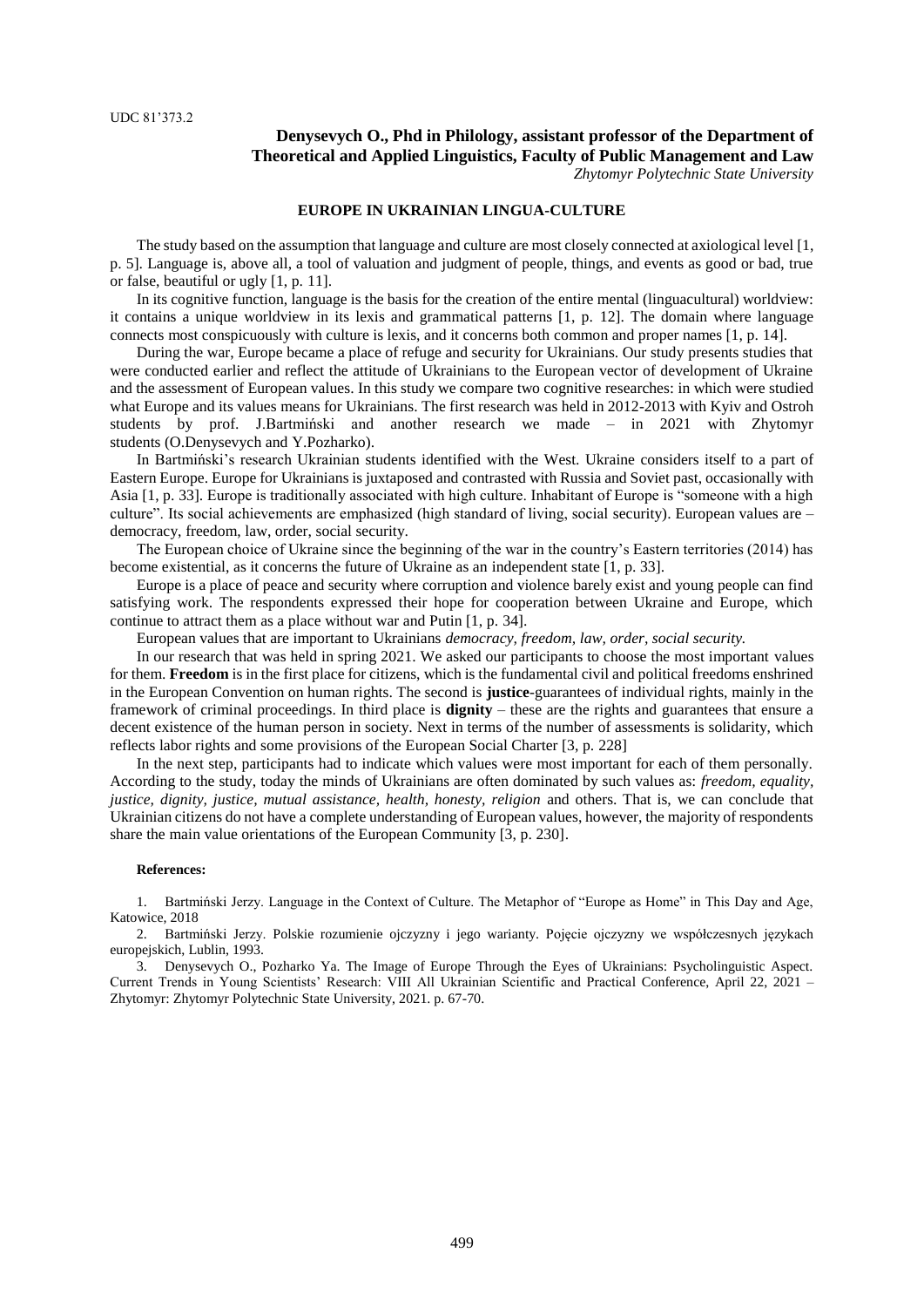*Zhytomyr Polytechnic State University*

### **RUSSIAN WAR AGAINST UKRAINE: MILITARY TERMS IN MODERN ENGLISH MEDIA**

Having made a content analysis of the leading English language information media, it is fair to say that more than half of the English language news is devoted to the war in Ukraine. More than a half of the current news touches the topic of the state of affairs on the battlefield in Ukraine. Modern news services try to describe all the events in details, mentioning military tactics and the names of various weapons. All these points directly affect native speakers who follow the news.

**The aim** of the article is to investigate the influence of military terms on media discourse and to present neologisms that appeared due to the Russian invasion.

**Key words:** media discourse, slang, military terms

We investigate military terms on the basis of media discourse. Media discourse is a global universal category of modern communicative information discourse, which acts as a certain background and which reflects current sentiments of society in various spheres of activity - politics, economics, culture, etc., as well as dynamic innovation processes, such as lexical innovations, semantic neologisms, "reanimated" archaisms, paraphrases, winged expressions, borrowing from other languages. [1]

During the study of news headlines, it was clearly noted that in addition to the usual established military terms, there is a large percentage of the use of military slang. In fact, some philologists believe that slang is the identical concept to jargon, others divide slang into general and special ( professional dialect, slang and group jargon). The definition of Stavytska L.O. accurately revealed the essence of this linguistic phenomenon: Slang is practical open language subsystem of non-normative, stylistically reduced lexicophraseological units that perform expressive, evaluative and euphemistic functions.[2]

Particular attention should be paid to terms that were first presented historically during the Ukrainian-Russian war. Among military slang the following words were noticed: **Czech hedgehogs** (anti-tank obstacle defense), **orcs** (monsters), **koloradi** (pro-Russian separatists, who wear orange-and-black St. George ribbons).

*"Lviv locals making 'Czech hedgehogs' to scupper Russian tanks"* (France24, 03.03.22)

*"Why are Ukrainians calling Russian invaders 'orcs'?"*(Specatator, 10.04.22)

Military jargon MANPADS (Man portable air defense systems) is common for headlines. For example:

"*Norway Transfers Almost All of its Mistral MANPADS to Ukraine".* (Ukrainian news, 22.04.22)

The names of weapons are widely used in online publications: **Javelins** (portable anti-tank missile system Jevelin), **Starstreak** (British portable anti-aircraft missile system Starstrick), **Bayraktar** (Turkish strike operational-tactical unmanned aerial vehicle Bayraktar), **switchblade drone** (a miniature [munition\)](https://en.wikipedia.org/wiki/Loitering_munition), **cluster munitions** (air-droppe[d bombs,](https://en.wikipedia.org/wiki/Explosive_weapon) which release many small bomblets).

*"Starstreak: What is the UK-made weapon being used in Ukraine and how* 

*"Turkish Bayraktars have become a symbol of the Ukrainian resistance" (CNN, 14.04.22)*

*"Switchblade Drone: How The "Kamikaze" Anti-Tank Weapon Works"(Bloomberg, 11.04.22)*

The use of military tactics is common in the English-language media. Such words and phrases as **skirmishing** (irregular or unpremeditated fighting), **assault** (a physical attack), **cease-fire** (a temporary suspension of fighting ) and **the cessation of hostilities** (desire to stop fighting and to restrain the forces) are getting more and more popular in digital media resources.

*"In city defense and skirmishing on the outskirts of cities, Ukrainian forces are doing quite well."* (New York Times, 03.03.2022)

*"Ukraine Cease-Fire Elusive, UN Efforts Continue* "(Voice of America, 18.04.2022)

We can make a **conclusion** that it is impossible to cover the events in any other way, military terms have already filled the information space. The events in Ukraine affect not only the historical course of events, but also the language. Online publishing is an open area of information exchange, and as a result it is a huge method of influencing language development.

#### **References:**

1. Sizonov D. Y. Media text and media discourse in modern media space. Linguistic Studies. 2013.Vyp. 7. pp. 389-393. Stavytska L. О. Argo, jargon, slang / L.O. Stavytska. K .: Critique, 2005. 464 p.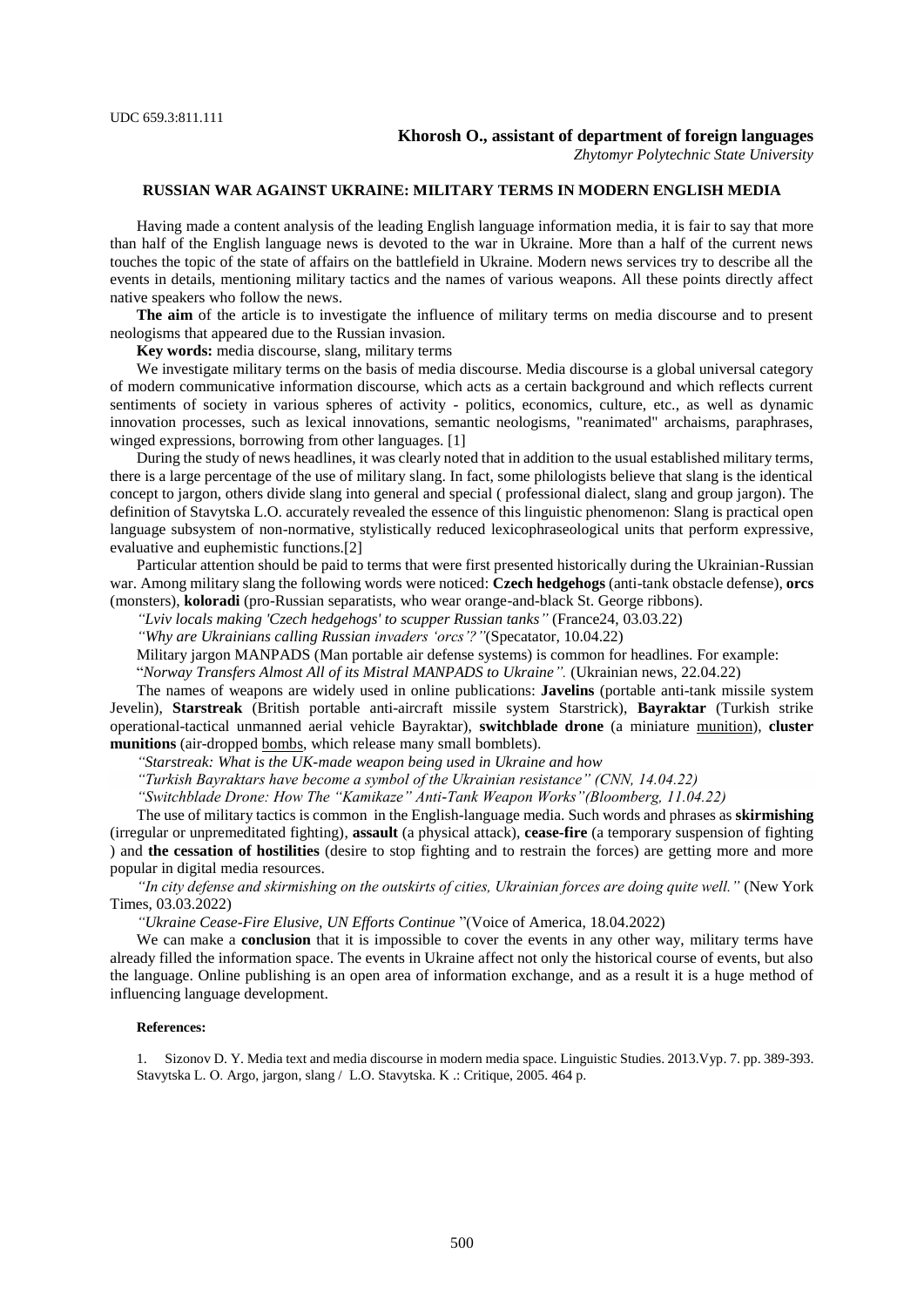*Zhytomyr Polytechnic State University*

### **THE ISSUE OF AN ADDRESSEE IN A POLITICAL DISCOURSE**

A great number of studies on the political discourse have been published in recent decades, which testifies to a considerable research interest towards this sphere of discourse studies. In some works on the issue this interest is explained by the following: 1) inner requirements of the linguistic theory; 2) politological aspects of political thinking and its connections with political behaviour; 3) social needs and strivings to free political communication from manipulations with public thinking [1, p. 245]. The study of political discourse was greatly contributed by numerous Ukrainian and foreign researchers, and namely P.Bailey, A.Blackledge, F.Batsevych, P.Cap, K.Cart, P.Chilton, O.Chudinova, V.Demiankov, N.Fairclough, T.Haig, Ch.Hart, A.Musolff, N.Fairclough, U.Okulska, N.Reva, I.Shevchenko, L.Slavova, G.Street, T. van Dijk, R.Wodak and very many others. To that end, it is necessary to note that there exists an area of political discourse research which remains hardly investigated and, hence, presents a topical subject of studies. This is the nature and characteristic features of the political discourse addressee. The main aim of this paper is highlighting the most important aspects of political discourse addressee, as one of the main components of political discourse that needs thorough research.

In foreign linguistics the study of political research was and is largely exercised within the direction of critical discourse analysis (hereafter – CDA). This history of this direction started about three decades ago, and during this time the given direction spread to many countries of the world, having given start to a number of research journals and bulletins; some of them have acquired the status of periodicals. The acknowledged founder of CDA is T. van Dijk, who was quickly followed by his supporters N. Fairclough, R. Wodak and T. van Leeuwen; these scholars inspired quite a number of younger researchers. With the reference to other authors [6; 8; 9], T. van Dijk defined the main tasks of CDA in the following way:

- the subject of CDA is social problems;
- relations concerning power and power institutions are of a discursive nature;
- discourse possesses historical characteristics;
- discourse performs an ideological function;
- discourse is a component of culture and society;
- discourse analysis tasks are interpretive and explanatory;
- discourse is a form of social activity [16].

In the process of performing these tasks the brightest features of CDA as a linguistic doctrine are the interest to various forms of social inequality, to domineering and subordination which are continuously formed and copied through language and discourse. CDA representatives consider the language as a border notion which combines linguistic and social features, as an ideological and social construct which is originated by political, nationalistic, colonial or segregation activity in their various manifestations [13]. As to the issue of theoretical and methodological differences in the views of CDA representatives, T. van Dijk emphasized the absence of unique approach to the methodology of this discourse direction; remarking that any method can be used for achieving the aim of the researcher [17]. T. van Leeuwen remarked that CDA representatives deal not only with the issues of discourse analysis proper, but with the criticism of social theories; and within the recent period social theories can dominate over the discourse analysis [18, p. 234]. With the research approach described, it seems logical that CDA studies are focused on the personalities of politicians and public figures (for who in their works there exist a number of special terminological expressions: political players/subjects [12; 15], public actors [16], actors [10], collective and individual agents [14], political representatives [7]. At the same time, however, such an object as an addressee, to whom the message is really intended, is left as if unnoticed and remains outside the focus of the researchers' attention. In the papers on political discourse one can come across only some fragmentary notes on a recipient of this discourse kind or short non-analytical observations [11; 20] when the context of the paper requires such notions. It should be emphasized that papers devoted to the study of political discourse addressee are really few in number. For instance, in A. Blackledge's book (Chapter 6) the political discourse addressee is noted as 'common people' in connection with re-contextualization techniques in the interpretation of political events. The author states that a politician can refer to the opinion of the part of political audience which meets his own interests, leaving all other opinions aside; and thus the real point of view of the political discourse addressee is distorted [5]. However, this scholar doesn't suggest any analysis of the category of the political discourse addressee either, considering it just as a collective recipient. A. Wieczorek claims in the introduction to her research that it refers primarily to the relationship between a speaker (a political figure) and his addresses. But her paper deals practically with the role of a speaker, because it is he who determines the degree of closeness between the discourse participants and in such a way creates their activity in the discourse reality [19, xii].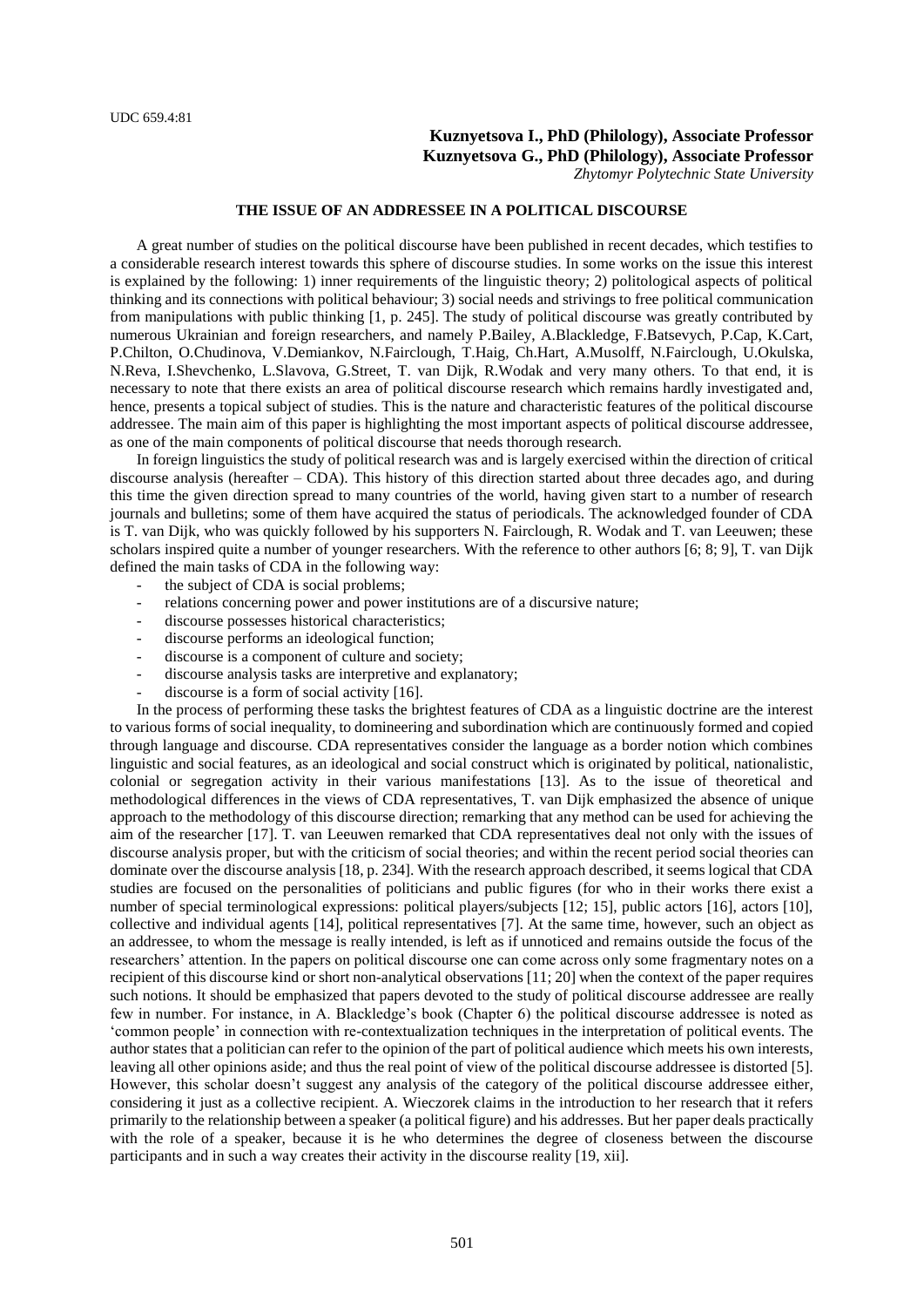Of greater interest, in our opinion is the research made by T. Kaminskaya, the object of which is the addressee image in mass media texts [3]; the latter are understood as the texts of political plot. Hence, the addressee is considered as: a) a real individual; b) as a category participating in a communicative act; c) as a sociological category with its certain characteristics which are obtained by means of sociological research; d) as a text category.

The author focuses mostly on the study of social and economic issues while developing the classification of addressees of mass media texts and suggests her own view of the notion of the 'target audience' [3, pp. 174-183, 239]. In her classification of addressees of mass media texts the researcher uses notions suggested in those texts (so, they are mostly descriptive and non-analytical), and this makes the given classification uncertain and vague. The author comes to the conclusion that the system of addressees is moveable and determined by the social situation which is moveable in its turn [3, p. 238].

In Ukrainian linguistics the category of the political discourse addressee has not gained the research attention it deserves. In general terms, all important issues of an addressee category were highlighted in the book written by O. Vorobyova on the material of a short-short story. The scholar introduced the terms of 'a split addressee' on the basis of the following factors: the distribution of real, depicted and reflected communication; the definition of the reader's image as a modus of addressiveness realization; the heterogeneous character of the image of a reader which is seen as a reflection of a dialogical interaction; the interrelation between an addressant and an addressee in a discourse. Consequently, the scholar suggests the typology of an addressee category, differentiating between three addressee types: a) a fictional addressee ( i. e., an image of a belles-lettres piece); b) a hypothetical addressee ( i.e., an addressee image as seen in an addressant's imagination that the text message is directed to and which acts as a mediator between the discourse author and the addressee); c) real addressee which is a recipient of a certain definite discourse [2, p. 138, 139].

As a particular type of an addressee of the political discourse, the further step of its study was exercised by Ukrainian linguists A. Prokopenko and N. Reva; they chose a political interview as the material of their research and they consider it to be a kind of media-political discourse [4]. The authors single out the following features of a media-political discourse addressee: social position, age, gender, psychological state, cognitive abilities, values, peculiarities of speech anticipation. On the basis of these characteristics they introduce certain typologies which are grounded on one or several of the given characteristics.

This study is the only known attempt of characterization of the political discourse addressee, and it certainly possesses certain research importance. However, the authors do not analyse the signified addressee types deeply, being focused rather on structural and linguistic specifics of the discourse genre which was the material of their research. And their typology was worked out on the basis of only one genre of the political discourse. We believe that their results should be applied to a broader discourse material, which evidently will lead to the further development of their classifications.

As the result of the exercised review it is possible to state that the greatest problem in the research level of the political discourse addressee is that this category is practically left outside the area of investigation, and particularly, outside the area of linguistic research. Such situation makes the given category a topical subject of study. It seems prospective to treat the issue of the political discourse addressee from the angle of cognitive linguistics as the constituent of a multimodal paradigm suggested as the methodology of such a study.

#### **References:**

- 1. Баранов А. Введение в прикладную лингвистику. Москва : Ленанд. 2017. 368 с.
- 2. Воробьева О.П. Текстовые категории и фактор адресата : Монография. К. Вища школа. 1993. 200 с.
- 3. Каминская Т.Л. Образ адресата в текстах массовой коммуникации: семантико-прагматическое исследование : дис. … докт. филол. наук : 10.01.10. Санкт-Петербург. 2009. 284 с.

4. Прокопенко А.В., Рева Н.С. Актуалізація адресатності у тексті політінтерв'ю. *Сучасні дослідження з іноземної філології*. *Збірник наукових праць.* Випуск 13. 2015. С. 159-169.

5. Blackledge, A. Discourse and Power in a Multilingual World (Discourse Approaches to Politics, Society and Culture). Amsterdam/Philadelphia: John Benjamins Publishing Company. 2005. URL: https://doi.org/10.1075/dapsac.15

6. Caldas-Coulthard, C.R. and Coulthard, M. (Eds.) *Texts and Practices: Readings in Critical Discourse Analysis.* London: Routledge and Kegan Paul. 1996. URL: https://cutt.ly/6JGyXDa

7. Carta, C. & Wodak, R. Discourse analysis, policy analysis, and the borders of EU identity. 2015. Retrieved from https://cutt.ly/kJGyNvH

8. Fairclough, N. Political discourse in the media: An analytical framework. In: A. Bell & P. Garrett (Eds.), *Approaches to media discourse*. London : Blackwell, 1998. pp. 142-162.

9. Fairclough, N.L. and Wodak, R. Critical discourse analysis. In: T. A. van Dijk (ed.), *Discourse Studies. A Multidisciplinary Introduction.* Vol. 2. Discourse as Social Interaction. London: Sage, 1997. p.p. 258-284. URL: https://cutt.ly/xJGy9Wk.

10. Glynos, J., Howarth, D., Norval, A., Speed, E. Discourse Analysis: Varieties and Methods. ESRC National Centre for Research Methods. 2009. Review paper. URL:<https://www.researchgate.net/publication/279668539>

11. Haig, E. Media Representations of Political discourse: A critical discourse study of four reports of Prime Minister's Questions. 2009. URL: <https://www.researchgate.net/publication/37510329>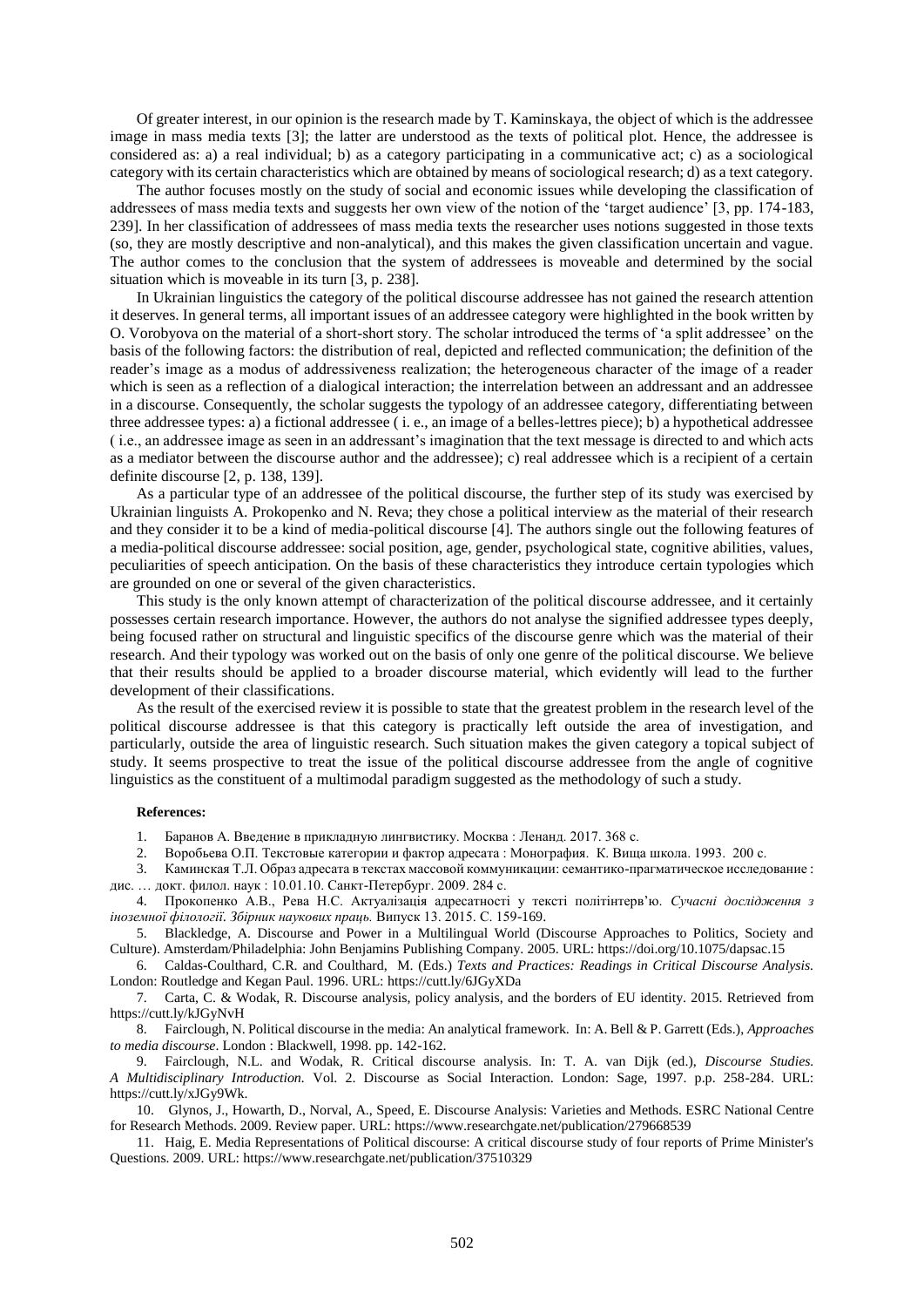12. Kranert M. Political myth as a legitimation strategy. The case of the golden age myth in the discourses of the Third

Way. *Journal of Language and Politics*. 2018. DOI[: https://doi.org/10.1017/S0267190514000087](https://doi.org/10.1017/S0267190514000087) 13. Pennycook A. Language 503r a local 503ractise. London: Routledge. 2010. DOI: <http://dx.doi.org/10.4324/9780203846223>

14. Schroder, K. & Phillips, L. Mediatised Politics: Political Discourses and the Media in Contemporary Danish Democracy. 2012. URL: https://www.nordicom.gu.se/sites/default/files/kapitel-pdf/12\_059\_070.pdf

15. Stopfner M. Just thank God for Donald Trump in Dialogue practices of populists and their supporters before and after taking office. *Journal of Pragmatics*, 186 (2021). p.p. 308-320. DOI: https://doi.org/10.1016/j.pragma.2021.10.002

16. van Dijk T. A. Critical Discourse Analysis. Introduction: What Is Critical Discourse Analysis? 2004. URL: https://cutt.ly/mJGy54X

17. van Dijk T. A. News as Discourse. London: Routledge. 2013. DOI: 10.1093/oxfordhb/9780199585977.013.007.

18. van Leeuwen T. Towards a semiotics of typography. *Information Design Journal*. 2006. 14 (2). р.р. 231–255. DOI: 10.1075/idj.14.2.06lee

19. Wieczorek A.E. Clusivity: A New Approach to Association and Dissociation in Political Discourse. URL: <https://cutt.ly/lJGuw1u>

20. Wodak, R. "We have the character of an island nation". A discourse-historical analysis of David Cameron's "Bloomberg Speech" on the European Union. EUI Working Paper. 2016. URL: https://cutt.ly/WJGuyfM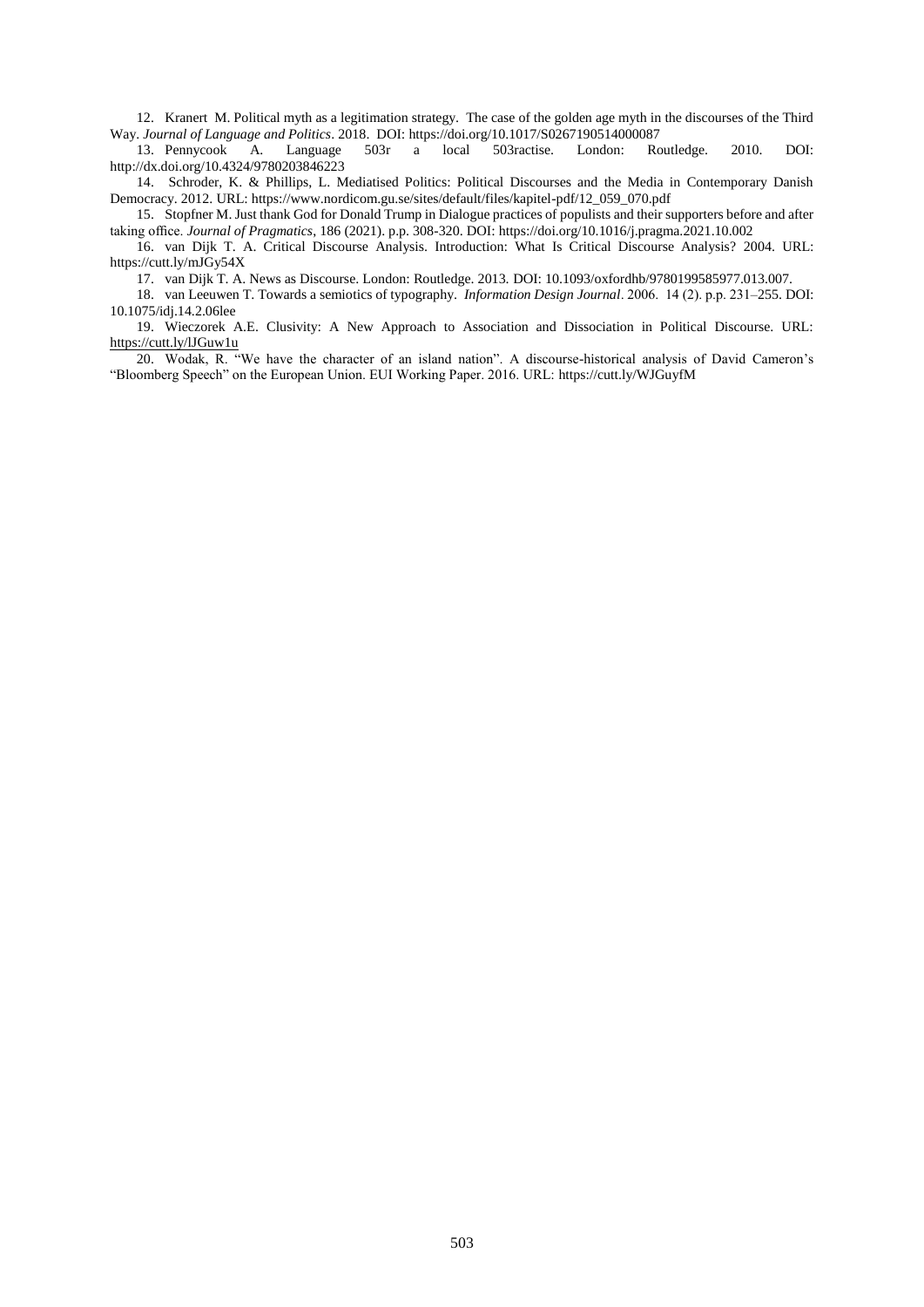*Mariupol State University*

### **ORGANIZATION OF THE EDUCATIONAL PROCESS AT DONETSK NATIONAL MEDICAL UNIVERSITY UNDER MARTIAL LAW**

Martial law is a special legal regime. All educational institutions, if possible, provide distance learning. Distance learning has also started at DNMU since March 14. The resumption of the educational process during martial law has a positive effect on students, psychologists say. The purpose of distance learning during the war is not only the assimilation of new knowledge, but also psychological support, communication, switching attention. Medical physics is an important discipline in the medical education system. The main elements of distance learning are video lectures, tasks and tests. Variants of test tasks are calculation tests, tests with formulas and graphic tasks. The heads of departments explained to teachers that training in these conditions should be without negative assessments and voluminous tasks, it should not cause stress and excitement. Distance learning, like traditional forms of work, solves four important tasks:

- systematizes the work of students with educational materials;
- ensures the assimilation of theoretical material;
- forms practical skills and abilities;
- carries out the control of the acquired knowledge and skills.

The educational process at the university is built in such a way that the student is completely immersed in the subject. This cycle of teaching physics lasts six days. At the Department of Medical Physics and Information Technologies at DNMU, test tasks were developed for each day of the cycle. Donetsk National Medical University has been using the virtual learning environment of Airen and Googleklass in educational activities for a long time. Tests can include tasks of various types: with the choice of one or more answers, with entering an answer from the keyboard, to establish compliance. During network testing, the teacher sees detailed information about the success of each of them on his computer. At the end of the work, these data are stored in the archive, where they can later be viewed and analyzed using the tools built into the program. The academic discipline is divided into seven structural and logical blocks: "Fundamentals of Higher Mathematics and Mathematical Statistics", "Oscillations and Waves. Acoustics", "Physical foundations of hydro- and hemodynamics", "Electrodynamics with the basics of medical electronics", "Optics", "Ionizing radiation. Dosimetry", "Biophysics of membranes. Mechanisms of transport of substances". Each block includes theoretical material, situational tasks and a test block. Moving on to the next element and to the next section is technically only possible if you follow the previous one. This allows students to solve problems consistently.

Theoretical material is presented in two, partially duplicate forms: video lectures and text material. This approach provides for each student a choice of a convenient form of work, depending on the technical capabilities and features of the perception of information. The lecture material includes test questions that allow you to automatically monitor the work of students with these resources.

The situational tasks presented in each block are original or significantly revised, which guarantees independent work when performing them. This type of task is key in the formation of students' practical skills and abilities when conducting quantitative calculations.

Each section ends with a test control of students' knowledge. It serves for self-control of the assimilation of educational material. Combining test tasks in all seven sections of the academic discipline forms a common bank of questions that can be used to conduct the final certification in medical physics. Since in the conditions of today's realities the remote form of control of students' knowledge is becoming a non-alternative option for work, teachers carefully selected test questions.

There is no ideal form of organization of the educational process. The remote format, along with undeniable advantages, has significant disadvantages, compared to classroom work. However, if you go beyond formal rules, standards and templates, you can always find the necessary tools to solve the problems that arise. Knowledge of your subject, creativity and interest in the final result provide at the moment the formation of an effective training course, which allows you to attract the attention of students to the discipline being studied.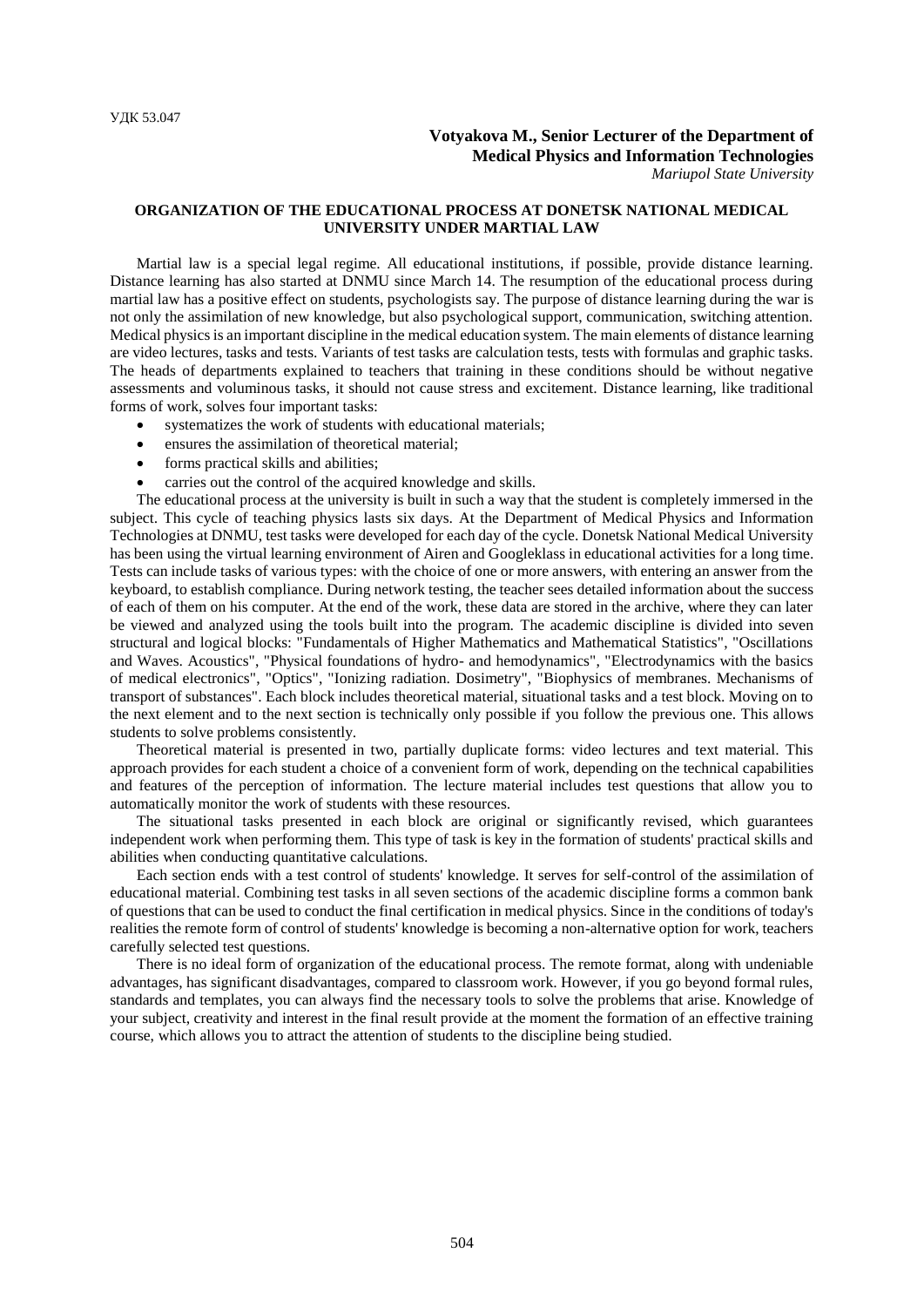# **Бідюк М.А., ІІ курс, гр. ПУА-5, ФПУП,**

**Саннікова С.Б., ст. викл. кафедри іноземних мов**

*Державний університет «Житомирська політехніка»*

### **ПУБЛІЧНИЙ ВИСТУП У ДІЛОВОМУ СПІЛКУВАННІ**

Публічний виступ – це усне монологічне висловлювання з метою впливу на аудиторію. Ділове спілкування включає такі жанри промов: переконувальну, інформаційну, урочисту, привітальну.

В основі класичної схеми ораторського мистецтва лежить 5 етапів:

Добір необхідного матеріалу, змісту публічного виступу (inventio - «винахід»),

 Складання плану, розподіл зібраного матеріалу в необхідній логічній послідовності (dispositio - «розташування»),

Словесне вираження», літературна обробка мови (elocutio),

Завчання, запам'ятовування тексту (memoria – «пам'ять»),

 $\checkmark$  Проголошення (pronuntiatio) [4, с. 41].

Ефективність виступу залежить від врахування ситуації, електорату. Успіху промовець досягає за умови розуміння та знання теми, лаконічності, правильної постановки виконавського завдання. Змістовність промови залежить від процедури інвенції (пошуку і попередньої систематизації матеріалу).

Для підготовки публічного виступу використовуємо правило чотирьох запитань:

- Про що розказати ?
- Для чого про це розповідати ?
- Що саме про це розповісти ?
- Що на цю тему сказали інші ?

*Вибір теми*: необхідно підібрати таку тему, яка зацікавить як аудиторію у загальному, так і особисто кожного слухача.

*Мета промови*: основа, яка дасть змогу побудувати промовцю вдалий виступ і зацікавити слухача.

*Зміст промови*: пошук необхідних матеріалів (з ефективних для підготовки є метод запитань, тобто при підготовці матеріалу оратор має записувати всі запитання, які спадають на думку, а потім давати відповіді, за умови, що це буде цікаво для аудиторії).

*Систематизація матеріалу*: виділити коло питань, проблем даної теми, які будуть подані в промові, вивчення та підбір енциклопедичного матеріалу і поєднання його з емпіричним, тобто допоміжного, загальновідомого, з власними думками і ідеями ритора, сформулювати свою позицію.

*Структуризація*: упорядкування матеріалу, чіткий поділ на вступ, основну частину, закінчення.

Вступ має привернути увагу слухачів актуальністю теми, підготувати та налаштувати аудиторію на сприйняття виступу. Помилково буде починати виступ занадто сухо і серйозно чи з вибачень за недостатні вміння. Рекомендується почати спілкування з аудиторією з конкретної ілюстрації, цікавої цитати, запитання. Вступ і заключна частина не повинні бути довгими, набагато меншими за основну частину.

В основній частині викладається власне зміст, формулюються основні положення промови. Найважливіші питання, що їх має вирішити оратор, складаючи основну частину, такі: у який спосіб упорядкувати підібраний матеріал, які методи, форми і прийоми викладення матеріалу доцільно використати в даній промові [\[1,](#page-8-0)с.119].

Підбір та структура матеріалу головної частини має створювати відчуття руху, тобто ця частина має бути чітко структурованою, впорядкованою, логічно-послідовною – це полегшує її сприйняття і розуміння, а також стимулює інтерес слухачів; хаотичне ж викладення матеріалу не сприяє його розумінню, сприймається дуже важко [\[1,](#page-8-0)с.134].

Головне завдання доповідача у процесі виступу – переконати аудиторію за допомогою цілого ряду аргументів, де аргумент виступає нежорстким способом впливу на аудиторію.

Виділяють три види аргументів:

Сильні: доказ від факту ("факти – річ уперта").

 Слабкі: доказ від сумніву (доказ, зумовлений особистими сумнівами оратора) або від впевненості, доказ від авторитету (загальна віра в авторитет зі сторони).

 Неістинні: доказ від людини, доказ від публіки ,доказ від обіцянки, доказ від засудження, доказ від загрози тощо [1,с.139].

 Рекомендують використовувати Гомерів порядок: сильний аргумент – аргументи середньої сили - найсильніший аргумент.

Методи впорядкування матеріалу:

 Хронологічний: послідовно, використовують при викладенні біографічної, історичної, сюжетної теми.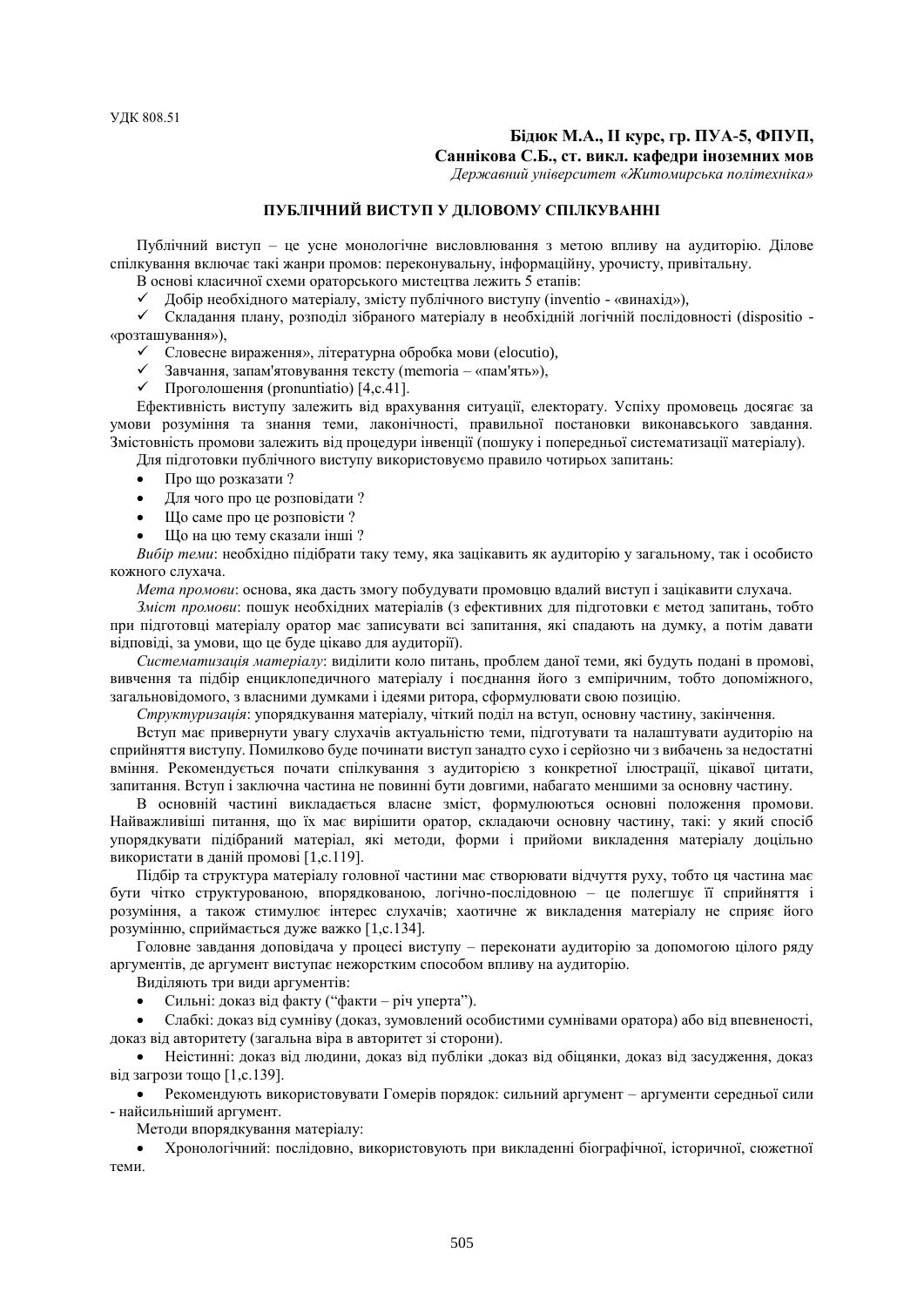Дедуктивний: рух думки від загального до часткового, використовується у промовах, де потрібно обґрунтувати, довести, переконати.

 Індуктивний: рух від часткового до загального, використовується у промовах, де потрібно щось пояснити.

 Аналогії: зіставлення об'єктів (явищ, проблем, понять) з метою перенесення закономірностей з одного (відомого) на інший.

 Концентричний: відцентровий рух мовленнєвого цілого, де проблема (центр) керує усією композицією. Цей метод ще називають спіральним.

Ступеневий: послідовний рух думки від одного ступеня до іншого.

- Причинно-наслідковий: рух від причини до наслідків.
- Контрастний: подає протилежні точки зору на предмет мовлення.

Закінчення має підсумувати сказане та закріпити його значення.

Не варто у закінченні вводити нову проблему, нову точку зору.

Важливим для публічного виступу у діловому спілкуванні є культура мовлення, яка має такі ознаки:

 *Правильність*: відповідність встановленим правилам та нормам літературної мови, найважливішими будуть лексичні, граматичні, стилістичні, орфоепічні норми. Порушення вищевказаних норм у мовленні оратора, зменшують довіру слухачів до нього та призводять до неправильного сприйняття тексту.

 *Точність* і *ясність*: слова мають відповідати тим предметам, які вони позначають, повинно бути дотримання логічності викладу тексту.

 *Багатство/різноманітність*: у ритора має бути великий словниковий запас і уміння змінювати різні інтонації - це дасть змогу уникнути штампів, які стандартизують мовлення, роблять його безбарвним і сухим.

 *Стислість*: краще навести менше сильних аргументів, а ніж багато слабких, які не переконають, а лише втомлять аудиторію від тривалості промови.

*Виразність*: використання у мовленні спеціальних засобів.

Що розуміємо під поняттям «краса ораторської промови», «виразність ораторського мовлення»? У першу чергу – це образність та експресивність, які й досягаються використанням різноманітних риторичних засобів, які поділяються на 2 групи: тропи та фігури, які виступають потужним засобом впливу на слухачів, однак зловживати та перевантажувати ними промову недоцільно і небезпечно. Підкреслено красива промова викликає недовіру до оратора («гарно співає!») [1,с.141].

Отже, публічний виступ відіграє важливу роль у діловому спілкуванні. Підготовка вдалого виступу може бути складною, однак не варто хвилюватися, адже результат цього вартий; усі необхідні поради і настанови, наведені у даній роботі, допоможуть отримати визнання талановитого ритора і заслужити повагу від слухачів.

#### **Список використаної літератури:**

<span id="page-8-0"></span>1. *Лесько О.Й.* Етика ділових відносин : навч. посіб./ *О.Й. Лесько, М.Д. Прищак, О.Б. Залюбівська* – Вінниця : ВНТУ, 2011. – 309 с. URL: http://megalib.com.ua/book/132\_Etika\_dilovih\_vidnosin\_.html (дата звернення: 07.05.2022) с.119-146.

2. Публічний виступ у діловому спілкуванні // cpk.org.ua. URL: https://cutt.ly/IJKvFza. (дата звернення: 07.05.2022).

3. Публічний виступ як форма усного ділового спілкування : реферат // Освіта.UA. URL: https://ru.osvita.ua/vnz/reports/dilovodstvo/24222/ (дата звернення: 07.05.2022).

4. *Шапошнікова І.В.* Ділова риторика : підручник / *І.В. Шапошнікова*. – Херсон : Херсон. держ. ун-т, 2004. – 123 с. URL: https://studfile.net/preview/5643215/page:17/ (дата звернення: 07.05.2022) с.40-48.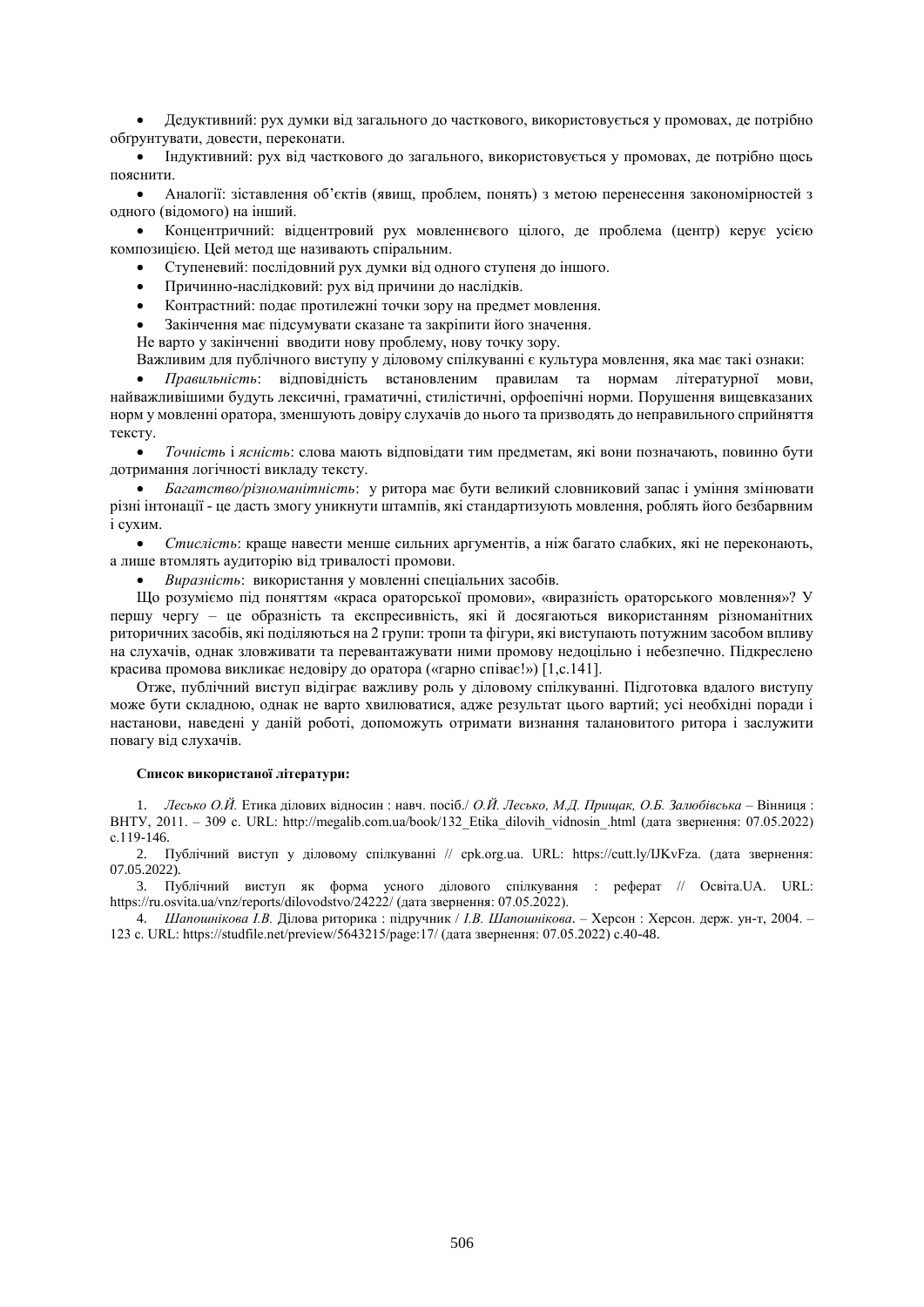### **ШЕКСПІР В ЖИТОМИРІ: КОРОТКИЙ ОГЛЯД ІСТОРІЇ СЦЕНІЧНОГО ПРОЧИТАННЯ**

Дослідження має на меті представити перелік та дати короткий огляд інсценування п'єс Вільяма Шекспіра та вистав за мотивами його творів, які ставилися в Житомирському обласному музичнодраматичному театрі. В роботі використані архіви театру, де знайдено інформацію про відгуки, фотографії та акторів вистав. Додано короткий екскурс до історії театру. Разом з текстовою інформацією у проєкті наведені фотографії та відеоматеріали з постановки вистав та репетицій. В ході дослідження взято ексклюзивне інтерв'ю в актриси театру, яка грала головну жіночу роль в одній з вистав. Розвідку спрямовано на популяризацію драм Шекспіра у Житомирі й виконано в рамках збору інформації про Шекспірівські вистави в Житомирі.

Вільям Шекспір – геніальний драматург, ідеї якого є вічними, і залишаються актуальними по сьогоднішній день. Його герої живуть у світі, де панують різні закони, ідеології, але всі вони об'єднані духом Шекспірівської Англії та прагненням до кращого. Його твори перекладені майже всіма мовами світу мають величезний вплив на свідомість сучасної людини. Тому важливо, щоб його твори лунали звідусіль, особливо в Україні, де досі панує чванство між сім'ями, цинізм, здатність зробити все за гроші, але водночас – самовідданість, патріотизм, люблячі серця і справедливість. Проте більшість людей знайомі з Шекспіром лише зі сторінок шкільної програми, яка є досить важкою для сприйняття, якщо вивчати лише у перспективі історії літератури, тому, щоб перейнятися сутністю проблем та тією епохою найкращим рішенням є саме постановка драм, адже не дарма Шекспір звертався до своєї аудиторії саме мовою драми.

Моєю метою було знайти якнайбільше інформації про постановки драм Шекспіра у Житомирському музичному обласному драмтеатрі та про вистави, що передували сучасному етапові його розвитку. В ході дослідження я взяла інтерв'ю в актриси театру, заслуженої діячки мистецтв Польщі – Тетяни Соломійчук. Відомості, отримані під час нашої розмови я буду використовувати ще у багатьох своїх проєктах, пов'язаних з театральним життям Житомира. Зокрема, в продовженні цього проєкту я планую детальніше дослідити постановку «Короля Ліра» та особливості сценічного рішення цієї вистави в нашому театрі.

Проблема постановки драм Шекспіра в Україні є досить гострою, адже класичне мистецтво не завжди легко сприймається сучасним глядачем. Тому важливо вивчати, які вистави відбувалися та аналізувати їх деталі, щоб у майбутньому можна було використовувати цей досвід для постановки нових драм та передачі молодшому поколінню відомостей про здобутки предків. Також матеріали зібрані в ході роботи є важливими для подальшого розвитку театру не лише для втілення на сцені українських безсмертних творів, але й творів невмираючої всесвітньої класики, що сприятиме зростанню зацікавленості у відвідуванні театру з боку не лише містян, але й, можливо, іноземних туристів.

Метою проєкту є популяризація Шекспірівських вистав та показ нового погляду на них. Також на меті є донесення важливості вивчення проблематики творів, та інтерпретування їх на сучасний лад, що сприяє більшому колу цільової авдиторії.

Для реалізації цієї мети я виконувала наступні задачі:

1. Зібрати друковані та онлайн матеріали з історії театру. Ознайомитися з роботами дослідників історії нашого театру. 2. Звернутися до адміністрації театру з метою пошуку додаткової інформації про вистави та їх учасників. 3. Взяти інтерв'ю в Тетяни Соломійчук, виконавиці ролі Корделії у виставі «Король Лір». 4. Оформити результати пошуку в форматі слайд презентації для подальшого розповсюдження знайденої інформації.

Прем'єра більшості вистав відбулася у 19-20-х століттях, тому у вільному доступі в інтернеті майже немає інформації щодо них, за винятком кількох фото з вистав. Нам недоступні відгуки глядачів тощо. В книзі «Театр Житомира» [3, c. 12-14], наводиться інформація про відвідини Житомира негритянським актором Айрою Олдріджем, який у 1865 р. зіграв роль «Гамлета», а у 1866 р. «Отелло» та «Шейлока». Дані про вистави ХХ століття збереглися лише в архіві театру, і досі не було жодного мистецтвознавчого дослідження житомирських вистав за творами Шекспіра, тому матеріали наведені в роботі є справді унікальними та важливими з наукової точки зору для дослідників театрального життя нашого міста.

Житомир був одним із небагатьох міст, в якому в ХІХ ст. вже були театри. В 1809 році була побудована перша будівля за ініціативи волинського губернатора М. І. Камбурлея. На жаль, трупа розпалася і до кінця 50-х років Житомир не мав спеціального театрального приміщення, вистави провадились в приватних заможних будинках. У 1858 р. коштом внутрішніх справ Російської Імперії було відкрито нове приголомшливе приміщення, нині це обласна державна філармонія. Шекспіріана Житомира тісно пов'язана з ім'ям Айри Олдріджа трагіка, друга Тараса Шевченка. Він зіграв Отелло, в однойменному творі Шекспіра. Його виступи пройшли з величезним успіхом, і місто ще довго згадувало цю виставу та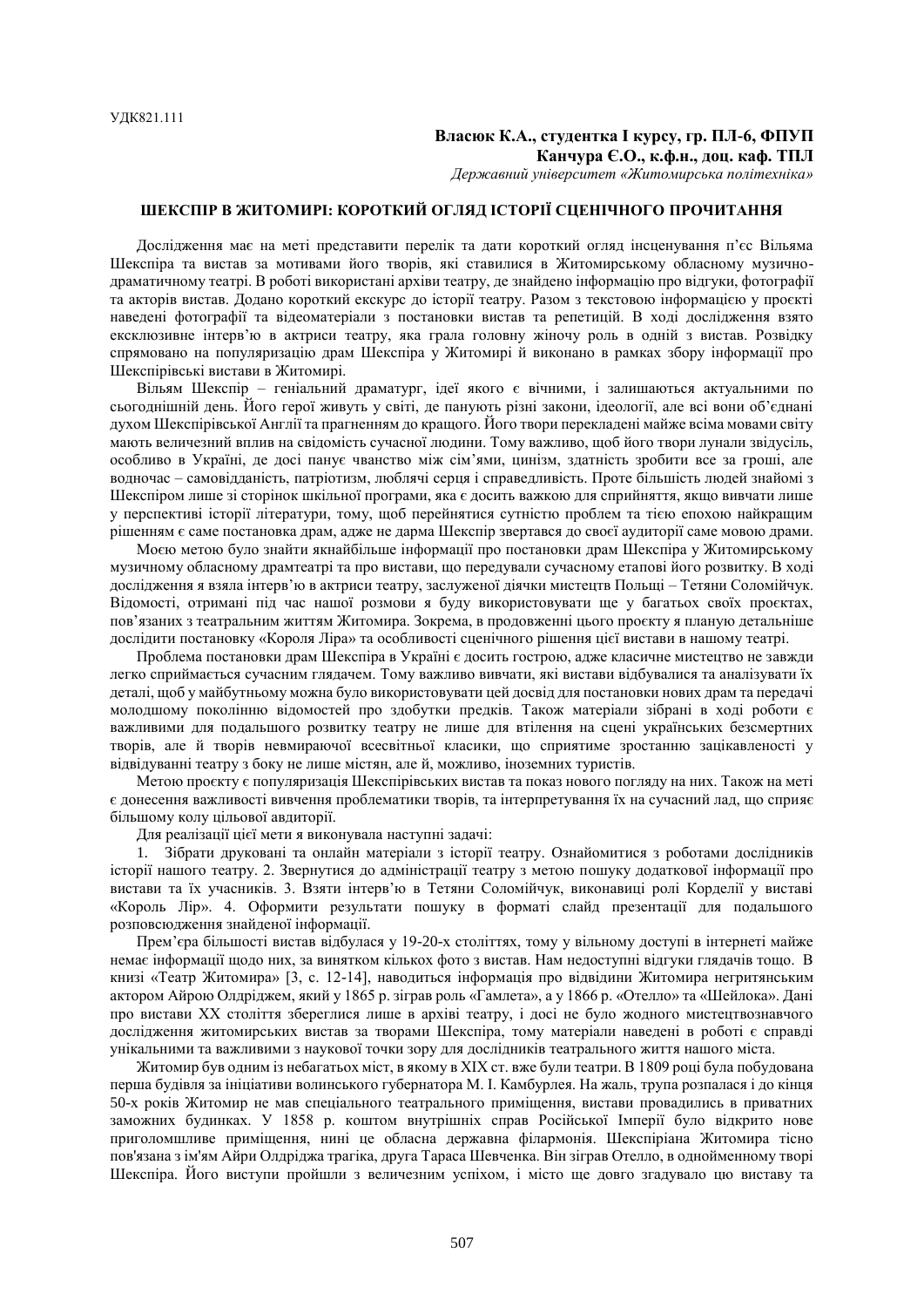неперевершену гру актора. Як писала газета "Киевлянин" 15 липня 1865: "...Олдрідж на волинській сцені це фурор... Він зіграв так сильно, що в залі плакали, не соромлячись сліз...". Вдруге чорношкірий актор підкорив серця глядачів роллю "Шейлока". За словами місцевих критиків, Олдрідж блискуче зіграв кращу роль світового репертуару. Журнал "Антракт" писав:"...Славнозвісний трагік Олдрідж дав у Житомирі кілька спектаклів. Попри високі ціни, глядачів не бракувало. Публіці найбільше сподобався "Шейлок". Трагедію тричі повторено..."

В новітній час, вже у 1966 відбувається спорудження нової будівлі театру з великим залом на 943 місця та малим на 70 місць, з фойє, репетиційними залами, гримувальними кімнатами тощо. В театрі з 1983 року як одна з основних вистав грається "Король Лір". В головних ролях Король Лір - н.а. України В. Яременко Блазень - н.а.України В. Нестеренко, Корделія - Т. Соломійчук. В розмові Тетяна Соломійчук зауважила: "Образ створений В. Яременко був по-своєму оригінальним. Король може і виглядав важкуватим, і в деяких компонентах недосконалим, проте незаперечними були величезні досягнення Яременка-Ліра."

Згодом загальне захоплення минуло, й Шекспір повернувся до театру аж у 2015р. у вигляді сучасної інтерпретації трагедії "Ромео і Джульєтта" за п'єсою Г.Горина "Чума на оба ваши дома". Прем'єра вистави «Любов та ненависть у Вероні» – це не просто сюжетне продовження шекспірівської історії, це версія можливого розвитку подій у жанрі фарсу, який визначив у своїй постановці режисер П. Авраменко.У виставі підняті вічні проблеми: ворогування, що засліпило серця і розум двох родин, руйнівна сила цинізму, брехні та підступності на людську сутність Виставу показували ще 2 роки, але, на жаль, через епідеміологічну ситуацію показ довелося припинити, навіть за умови великого фурору, який вона призвела на глядачів.

Таким чином, житомирська театральна шекспіріана налічує майже 200 років історії. Вистави відбувалися як силами акторів антрепризи (А.Олдридж), так і постійної трупи. До репертуару ХІХ ст. входили «Отелло» та «Шейлок», тоді як ХХ ст. позначилося «Королем Ліром» і постмодерною інтерпретацією «Ромео і Джульєтти» – «Любов і ненависть у Вероні».

Подальше дослідження передбачає поглиблення контактів з учасниками вистави «Король Лір» та детальніший опис постановки цієї трагедії Шекспіра та п'єси Григорія Горіна «Любов та ненависть у Вероні» (Чума на оба ваши дома), з точки зору режисерського підходу та сценічних рішень, а також поновити спогади учасників вистав.

### **Список використаної літератури:**

1. Авраменко П. Любов та ненависть у Вероні / П.Авраменко. – 2016 [Електронний ресурс]. –Режим доступу : [https://www.youtube.com/watch?v=3jztfJcSPuo&t=1s.](https://www.youtube.com/watch?v=3jztfJcSPuo&t=1s)

2. Данчук Л.І. Житомирський державний обласний український музично-драматичний театр ім. І.А. Кочерги 60 років / Л.І. Данчук, Т.О. Соломійчук. // Скерцо. – 2004. – №1. –18 с.

3. Станіславський М.Д. Театр Житомира / Станіславський М.Д., Рубінштейн Л.А. – К. : Мистецтво, 1972. – 152 с.

4. Програмка вистави «Король Лір» – Житомир: обласна друкарня, 1993.

5. Як відбувається репетиція вистави «Любов та ненависть у Вероні» у Житомирському драмтеатрі // [www.zhitomir.info.](http://www.zhitomir.info/) – 2017[Електронний ресурс]. – Режим доступу : https://cutt.ly/TJGoGUM.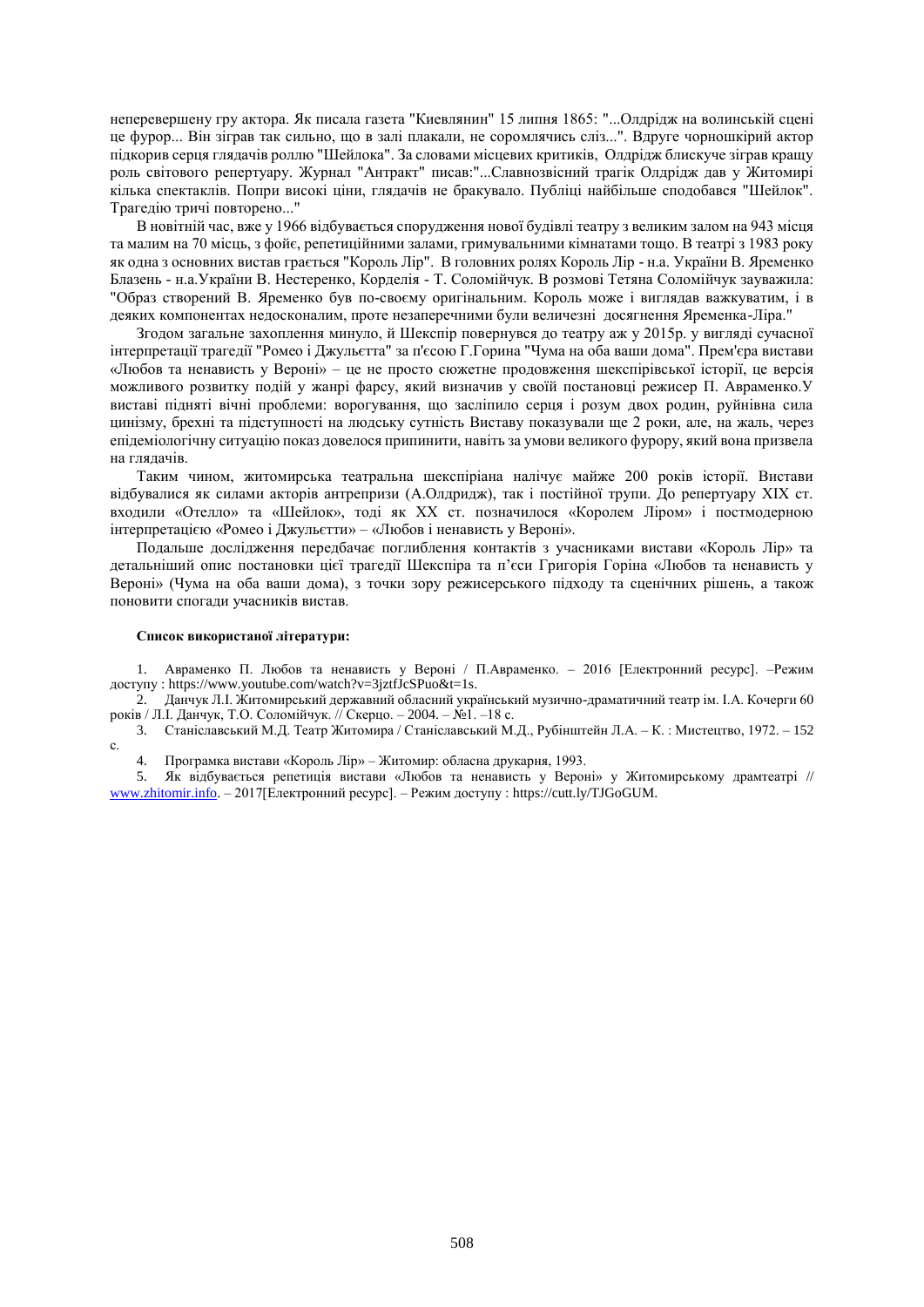**Гайдай І.О., к.п.н., ст. викл., Шевчук О.О., студ., ІІІ курс, гр. ПВ-4, ФБСО**

*Державний університет «Житомирська політехніка»*

### **ВИРІШЕННЯ ЕКОЛОГІЧНИХ ПРОБЛЕМ В УКРАЇНІ ЗА ДОПОМОГОЮ СТВОРЕННЯМ ЕКОЛОГІЧНИХ СТАРТАПІВ**

Вирішення екологічних проблем є стратегічним завданням економіки нашої країни. Свідченням цього є розробка питань екологічних в економіці на державному рівні та підвищення наукового інтересу до цієї проблеми.

Проблеми реалізації екологічних проєктів приваблюють багато науковців, а також вони активно обговорюються у ЗМІ, пропагуються екологічні проєкти. Одним із таких є щорічний проєкт «ЕКОТРАНСФОРМАЦІЯ». Дана екологічна платформа спрямована на популяризацію позитивних змін, кращих реалізованих підприємствами зелених ініціатив та проєктів, які знижують негативний вплив на довкілля. Її гаслом є «Змінюємо змінюючись», адже це проєкт про тих, хто змінює підходи та технології, хто трансформуючи свої виробничі потужності, дає приклад іншим, хто став на зелений шлях і веде за собою інших.

З кожним роком стають все більш поширеними та здобувають підтримку з боку суспільства та потенційних інвесторів екологічні проєкти, точніше так звані екологічні стартами. Вважаємо за доцільне детальніше розглянути ці сучасні перспективні форми взаємодії економічної та екологічної науки.

Екологічні стартапи – це такі екологічні проєкти, які дають можливість втілити екологічні ідеї у підприємницьку діяльність. Сучасні молоді люди орієнтується не тільки на реалізацію власних ідей, а й на ті вигоди, які можливо отримати, перш за все, матеріального характеру. Тому в більшості випадків ідеї екологічного характеру переростають у стартапи.

Однак, слід зазначити, що якщо говорити про екологічні стартапи, то вони дещо відрізняються від звичайних, оскільки, перш за все, несуть в собі соціальноорієнтовану ідею подолання екологічних проблем, яка постає над фінансовими вигодами (прибутки є більше наслідком, в разі успішності проєкту, ніж самоціллю). Тому вважаємо за необхідне зазначити, що основою появи екологічних стартапів та екологічних проєктів є свідоме ставлення авторів проєкту до охорони та захисту довкілля.

На нашу думку, стартап – це інноваційна діяльність економічного суб'єкту, направлена на покращення життя та отримання можливого очікуваного прибутку в майбутньому. Екологічний стартап – це інноваційна діяльність економічного суб'єкта в області екології, яка передбачає покращення стану природа та отримання прибутку.

Ми представляємо проєкт, який, на наш погляд, приносить користь як економіці, так і навколишньому середовищу. Ми виробляємо 3D-моделі з низькою полігональністю, які ми називаємо PaperCraft-Models – моделі з паперу. Їх можна використовувати для декору будинку або будь-якого заходу, незвичайного подарунка, хобі для дитини. По суті, було винайдено спосіб зменшити негативний вплив на навколишнє середовище.

На наш погляд, моделі PaperCraft можуть прикрасити будь-який захід. Це низькополігональні, екологічні 3D-моделі, які підходять для прикраси, чудового подарунка і можуть бути хобі. Наша продукція може додати приємної атмосфери та стилю до будь-якої вечірки, внести родзинку у ваш домашній декор та зробити фотографію незабутньою.

PaperCraft-Models виробляються перш за все в тому, що це екологічно чистий продукт ручної роботи. Це креативно, незвично і, що найголовніше, це найшвидше рішення для вашого декору. Це також робить певний внесок у вирішення сучасних екологічних проблем. Згідно з інформацією, взятою з serpstat.com, щомісяця відбувається 3,5 мільйони пошуків подарунків. Виявлено, що більшість наших клієнтів – це чоловіки та жінки у віці від 16 до 40 років з гарним смаком. Куди б ми не пішли, прикраса використовується скрізь, від будинку до робочого інтер'єру. Тому дуже важливо жити в цьому екологічному середовищі креативно і з можливістю організувати його за меншу ціну. Цей проєкт, на наш погляд, дуже перспективний.

У наших клієнтів є чудова можливість знайти незвичайний подарунок на нашій сторінці в Instagram. Макет фігурок може бути надісланий у електронному вигляді на електронну пошту замовника.

Зауважимо, що в даний час екологічна ситуація в Україні потребує допомоги. Досить часто ми бачимо проблеми з утилізацією та переробкою сміття, токсичних речовин та матеріалів. Також дуже важливою проблемою є забруднення повітря тощо. Ми вважаємо, що людям потрібно змінювати курс на зменшення шкідливі викидів у атмосферу. Цей стартап допоможе людям замінити шкідливі для здоров'я та навколишнього середовища матеріали, тим самим зменшуючи негативні викиди в атмосферу та землю. Декор «Пейперкрафт-Моделз» є не тільки є візуально привабливим, але й екологічно безпечним.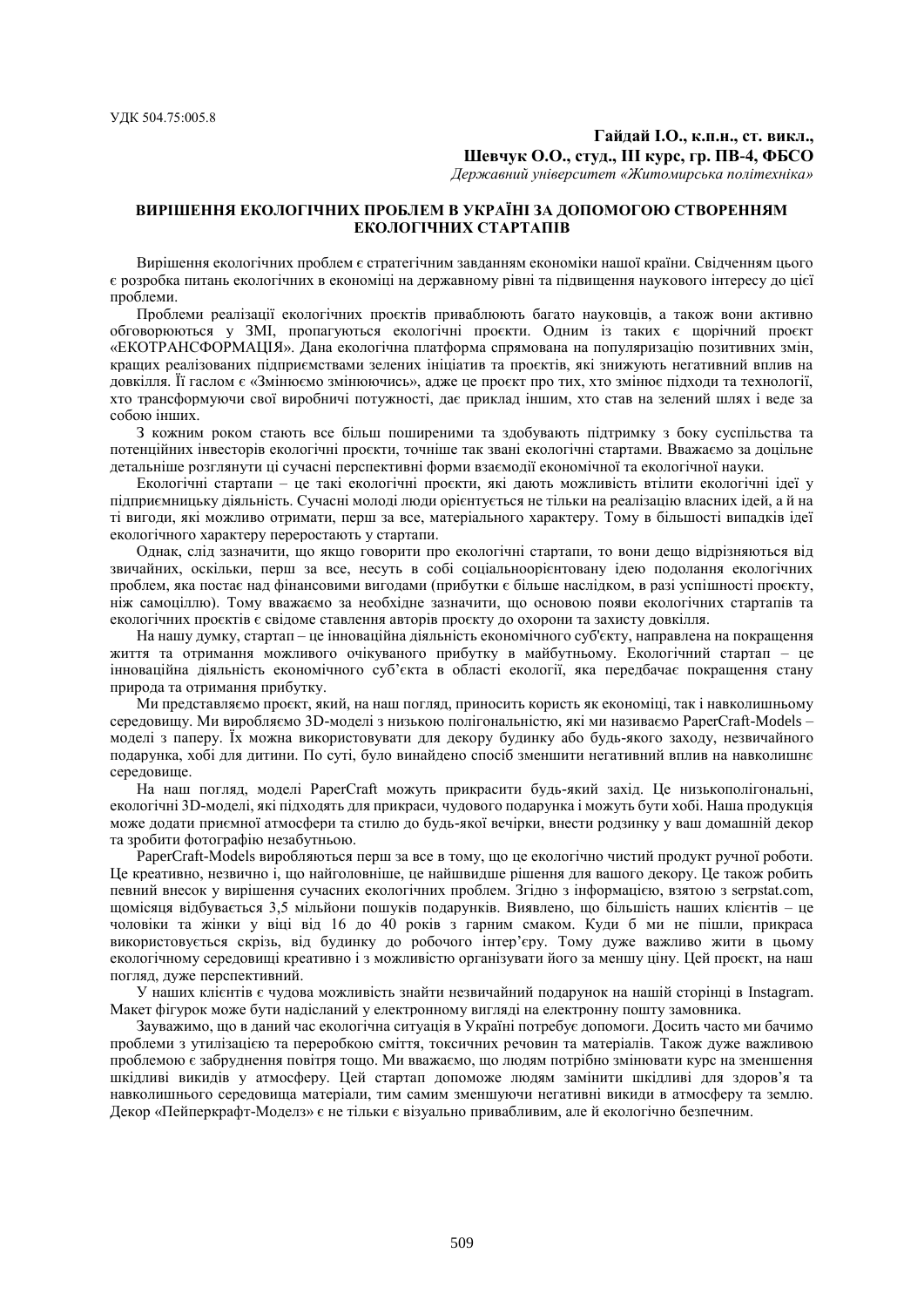### **Галась А.А., ст. бак. Канчура Є.О., к.ф.н., доц. каф. ТПЛ** *Державний університет «Житомирська політехніка»*

# **ІВАН ОГІЄНКО: ПИСЕМНА ДІЯЛЬНІСТЬ ТА ДОЛЯ «НЕДОПИСАНОЇ» БІБЛІЇ**

Від ранньої пори зрілості та до глибокої старості Іван Огієнко мав впевненість в тому, що мусить до останнього подиху пронести покладений долею на нього хрест – донести десятки тисяч не просто написаних, а вистражданих сторінок, не тільки до групи мрійників-однодумців, а й до цілого народу.

Тому він не припиняв писати власні твори та з завзяттям займався перекладацькою діяльністю.

Писав він і у таборах для політичних переміщених, у чужих притулках, шпиталях, потягах та літаках. На цигарковому папері, серветках, чистих газетах та задрукованих аркушах.

Значно меншу частину з огрому написаного йому вдалося оприлюднити: статті у власних періодичних виданнях («Рідна мова», «Наша культура», «Слово Істини», та «Віра і Культура»), окремі книги й брошури. Основний масив рукописів десятиліттями зберігався у церковному сховищі у Вінніпезі, але деякі рукописи отримали іншу долю.

Рятуючись весною 1945 р. від арешту радянськими енкаведистами, митрополит Іларіон наспіх склав у декілька мішків результат кількадесятилітнього перекладу Біблії українською мовою, і попросив надійних православних священників закопати все це до «кращих часів» на території монастиря в поселенні Сен-Пельтен біля Відня. І, дійсно, завдяки Божому промислу той справжній духовний скарб не пропав для української та світової історії. Через кілька місяців ті мішки були відкопані офіцерами англійської розвідки й доправлені літаком у Вінніпег для завершення праці перекладача [5].

**Причина зацікавлення перекладом Біблії (за І. Огієнком).** Ще у студентські роки Іван цікавився перекладом Біблії українською, він досліджував монографію про життя й працю Архимандрита Йоаникія Галятовського, найбільшого українського письменника ХVІІ століття (1688 р.), який у своїх творах часто давав переклад Святого Писання на літературну мову того часу. Це, повною мірою, зацікавило молодого Огієнка взятись за дослідження іншої «церковної писанини», аби зрозуміти всю її суть.

Ще одним «останнім важелем», що відіграв важливу роль у перекладі Біблії українською, став переклад тієї ж Біблії Пантелеймоном Кулішем, варіант якої зовсім не сподобався Огієнку. Він писав так: «А коли появилася року 1905-гo повна Біблія в перекладі Пантелеймона Куліша, вона мене відразу не задовольнила, на ній аж надто чулася тяжка рука Пулюя, що таки видав її без волі головного перекладача старим галицьким правописом. І взагалі цей переклад появився надто спізнено, а мова його вже для cвoгo часу була застаріла.» [1].

**Як робився переклад Старого та Нового Заповіту.** Іван Огієнко обрав власний метод праці: спочатку він зробив дослівний гебрейсько-український переклад, а вже з нього робив переклад на українську літературну мову. Він обрав такий метод тому, що його попередня праця над перекладом Старого Заповіту показала, що гебрейський оригінал на кожному кроці має свої власні ідіоми, не легкі для перекладу на другу мову. А то й такі, що можуть мати по кілька значень.

У «важких» місцях він звертався до різних сучасних європейських перекладів, і їхній переклад записував до своїх зшитків. І таким чином в нього склалася «хіба єдина в світі гебрейсько-українська Біблія, рясно обсипана різними примітками»[2].

#### **Порівняння перекладу П. Куліша та І. Огієнка.**

*Ορигінал:*<br>**9 Καί έγω ύμιν** λέγω, έαυτοις ποιήσατε φίλους έκ του μαμωνά της αδικίας.  $\mathbf{R}$ вам говорю, сами себе сделайте друзей из мамоны неправедности. ίνα όταν εκλίπη δέξωνται ύμας είς τας αίωνίους σκηνάς. чтобы когда исчезнет оно приняли вас  $\overline{B}$ вечные жилища

#### *Переклад Куліша:*

«І Я вам глаголю: Робіть собі приятелів від мамони неправди, щоб, як будете в недостатках, прийняли вас у вічні оселї».

#### *Переклад Огієнка:*

«І Я вам кажу: Набувайте друзів собі від багатства неправедного, щоб, коли проминеться воно, прийняли вас до вічних осель».

Мова перекладу Огієнка ближча до сучасної, аніж Куліша, адже у ньому зустрічається багато застарілих слів, діалектизмів, русизмів. Його читати складно, то є мова 30-х років. Крім того, в перекладі неприродний порядок слів, що робить його досить важким у читанні й сприйнятті. Сам Огієнко про це казав так: «Передаю Євангелію мовою ритмічною, головно т.зв. анапестом, цебто 3-складовими стопами з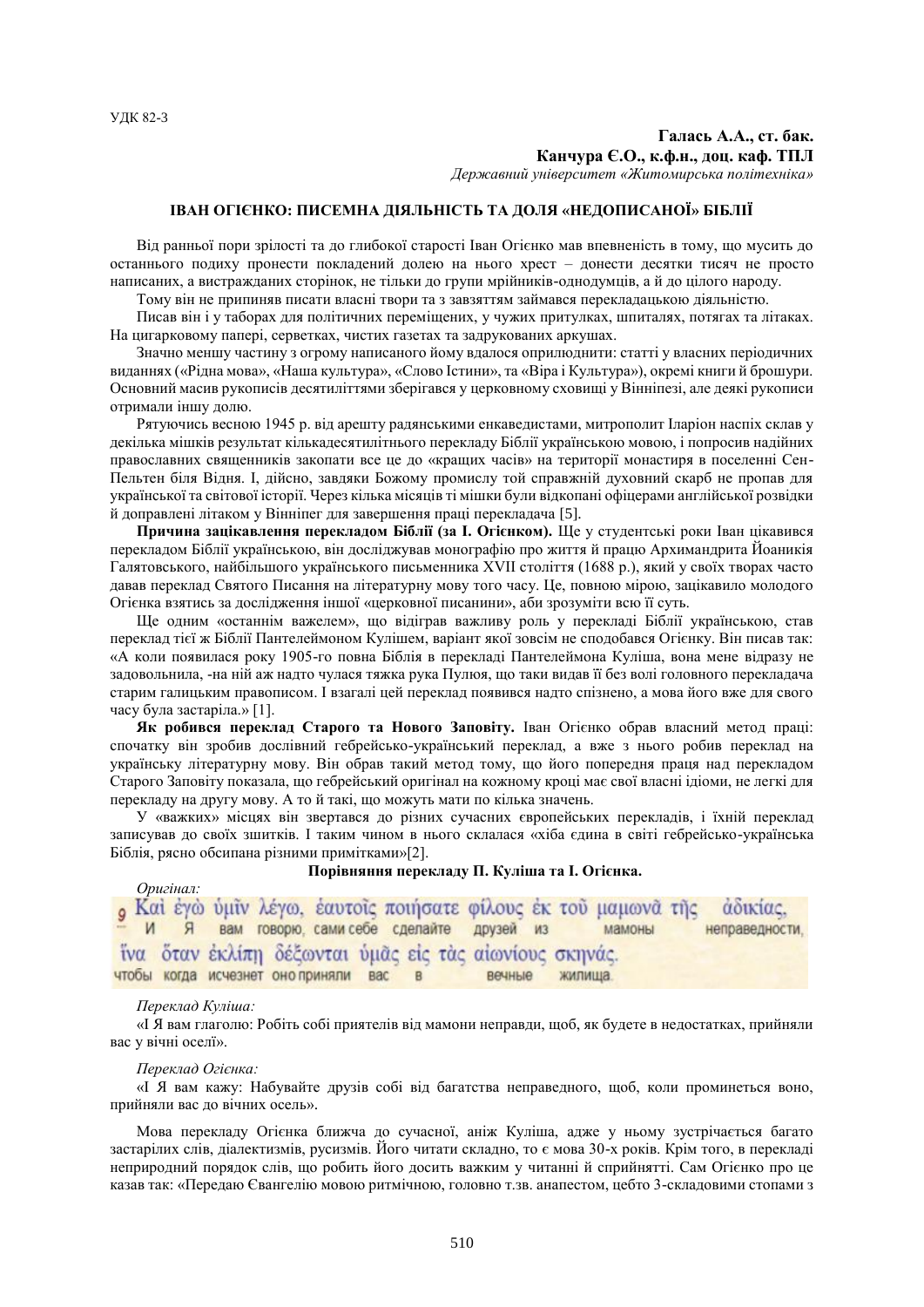наголосом на третьому складі. Власне цей метричний розмір надає Євангелії величавої, а разом з тим мелодійної форми…»[3]. Це пов'язано з тим, що Огієнко робив переклад для церковного співу. В одному зі своїх листів українському баптистському пастору Левку Жабко-Потаповичеві Іван Огієнко пише: «Я Біблії не читаю, а завжди співаю її, бо це Божа мова. Через це, скажемо, промови Господа в мене величною мовою, а то й мірною»[4]. Наявність декількох перекладів дає можливість глибше і багатогранніше розуміти біблійні тексти й істини. Читання Біблії стає легшим, текст краще сприймається, зміст передається дослівніше[1].

#### **Список використаної літератури:**

1. Геніш О. Порівняльний аналіз перекладів Біблії українською мовою: який обрати? / О. Геніш. // Богомыслие. – 2021. – №30. – С. 199––214.

2. Назаренко М. Біблія Івана Огієнко – спогади очевидців створення перекладу [Електронний ресурс] / М. Назаренко // Слово про слово. Християнська газета. – 2020. – Режим доступу до ресурсу: https://cutt.ly/mJGpc2F.

3. Огієнко І. Новий переклад Євангелії на українську мову. / Іван Огієнко / Київ:«Рідна мова». – 1936.

4. Огієнко І. Як Святе Письмо ставало українським / Упорядник, автор передмови і приміток Микола Тимошик. – К: Наша культура і наука, 2018. – 424 с.

5. Тимошик М. Його бій за державність : документально-публіцистична оповідь / Микола Тимошик. – Київ : Наша культура і наука, 2017. – 376 с.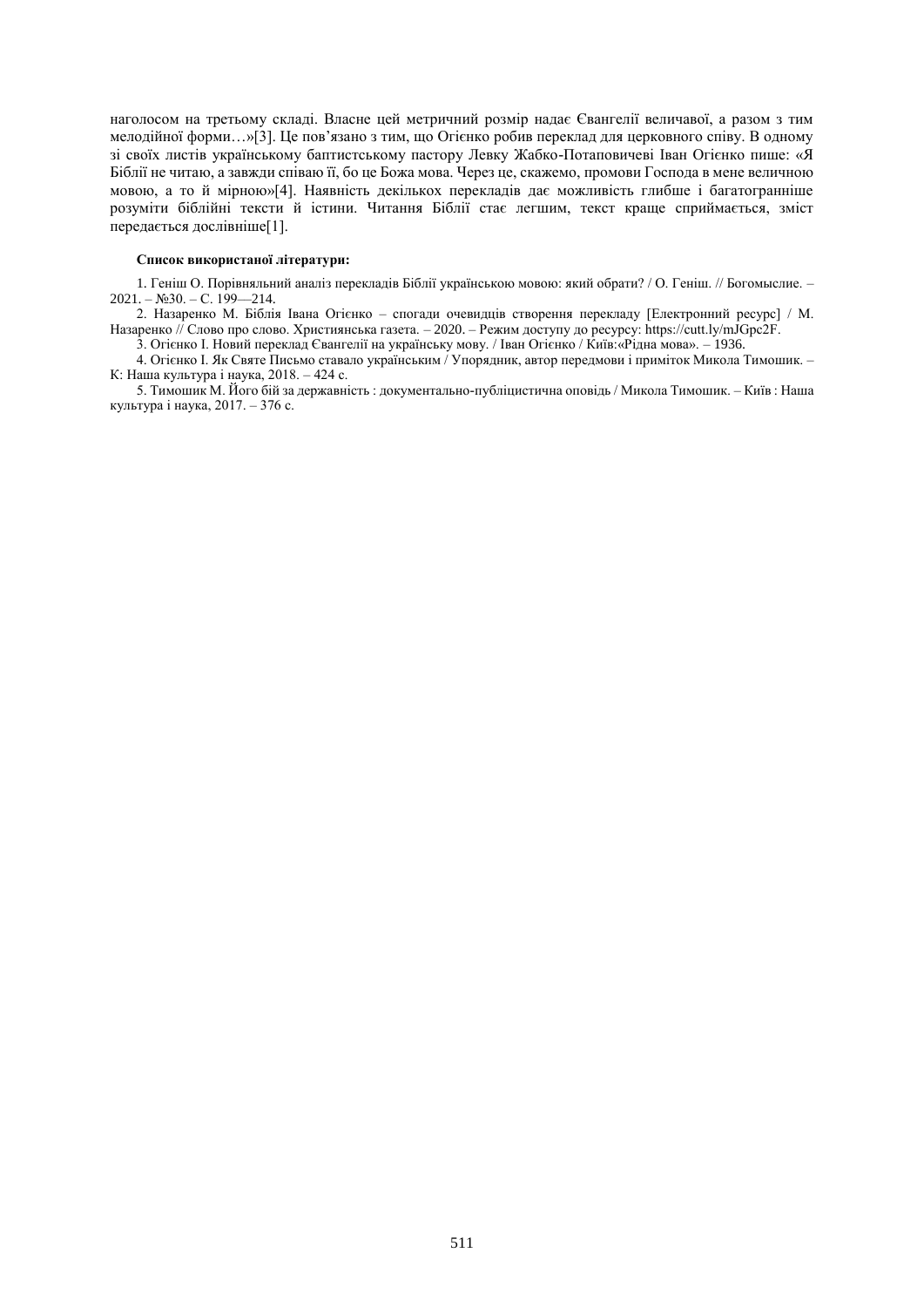### **Динович А.В., асистент Андрійчук Н.М., к.п.н., доц.** *Державний університет «Житомирська політехніка»*

# **СИСТЕМА ОЦІНЮВАННЯ ЯКОСТІ ВИЩОЇ ОСВІТИ В НІМЕЧЧИНІ**

Визначення системи оцінки якості освіти є важливим елементом у становленні й розвитку будь-якої держави, оскільки саме від якості освіти залежить модернізація навчання, залучення сучасних професійних методів та засобів викладання. Німеччина є однією з провідних країн, що докладає чимало фінансів та зусиль для покращення освіти на всіх рівнях: починаючи з садочків й закінчуючи вищими навчальними заклалами.

Важливим стратегічним кроком у запровадженні Німеччиною Болонського процесу стало рішення, прийняте в 1998 році Конференцією міністрів освіти (KMО) і Конференцією ректорів вищих навчальних закладів, про запровадження процедури акредитації програм для нових курсів та систематичне підтвердження вже існуючих. Відтоді акредитація є обов'язковою умовою для державного затвердження курсів бакалавра та магістра. Крім якості курсів, також перевіряється відповідність формальним вимогам КМО та європейським стандартам.

Німецька система акредитації є складною та включає три різні види процедур акредитації: **програмна акредитація**, **системна акредитація** та **альтернативні процедури**. Державним документом, який затверджує порядок проведення акредитації є «Державний договір про організацію спільної системи акредитації для забезпечення якості навчання та викладання в університетах Німеччини» [1].

Об'єктом **програмної акредитації** є курси бакалавра або магістра в державних або визнаних державою університетах Німеччини. Якщо освітня програма успішно пройшла процедуру акредитації, вона отримає тимчасову акредитацію та, відповідно, матиме знак якості. Рішення про акредитацію зазвичай стосується лише індивідуального курсу, проте існує також пакетна акредитація, що означає змістовну оцінку декількох дисциплін, які пов'язані тематично між собою. Відповідно тоді програмна акредитація здійснюється як частина комплексної процедури [3].

Процес програмної акредитації є багатоетапним, оскільки заснований на принципі експертної оцінки. Як правило, вищий навчальний заклад доручає проведення процедури оцінки якості програми обраній ним та затвердженій Акредитаційною радою агенції. Саме агенція призначає експертну групу, склад якої відображає як предметну спрямованість, так і специфіку діяльності курсу. Експертна група включає представників інтересів різних груп: 1) щонайменше два викладачі університету, що мають безпосередній зв'язок з освітньою програмою; 2) представник з професійної практики, що може підтвердити практичну значущість освітньої програми; 3) студент, пов'язаний з вивченням дисципліни в рамках освітньої програми. При призначенні експертної групи агенція дотримується порядку, розробленого Конференцією ректорів Німеччини. Більшість голосів мають викладачі університету. Формальні положення певної освітньої програми оцінює агенція. Вона ілюструє результати оцінки у звіті, який надається експертам. Оцінка експертної групи відповідно до положень освітньої програми базується на критеріях, викладених у третій частині нормативного акту. Окрім заочного аналізу документів, повинно бути проведене й очне обговорення з представниками університету. Лише потім експерти готують висновок щодо рекомендованого рішення акредитації програми [3].

Акредитаційна рада приймає рішення щодо акредитації певної освітньої програми за поданням університету. Підставою для прийняття рішень щодо формальних критеріїв є звіт агенції, а основою для рішень щодо технічних та змістовних критеріїв є звіт експертної групи.

Якщо Акредитаційна рада має намір ухилитися від рекомендацій експертів, то вищий навчальний заклад має можливість подати клопотання. У разі позитивного рішення про акредитацію, програма отримує знак якості. Акредитаційна рада публікує своє рішення та звіт із зазначенням прізвищ людей, що входили до експертної групи, на своєму веб сайті після завершення процедури. Термін дії програмної акредитації становить вісім років [3].

Об'єктом **системної акредитації** є внутрішня потреба забезпечення якості роботи університету. При системній акредитації університет отримує право нагороджувати печаткою Акредитаційної ради ті курси, які в ньому вивчаються [4].

Протягом системної акредитації університет повинен довести, що він систематично реалізує формальні та предметні критерії, викладені в правовому акті. Для цього необхідно отримувати регулярні оцінки ступеневих програм та напрямків, що стосуються навчання та викладання матеріалу, до яких залучаються внутрішні та зовнішні студенти, академічні експерти з-за меж університету, представники професійної практики та випускники.

Позитивна системна акредитація засвідчує, що університет підходить для забезпечення кваліфікаційних цілей та стандартів якості курсів, які викладає. Відповідно тоді університет має знак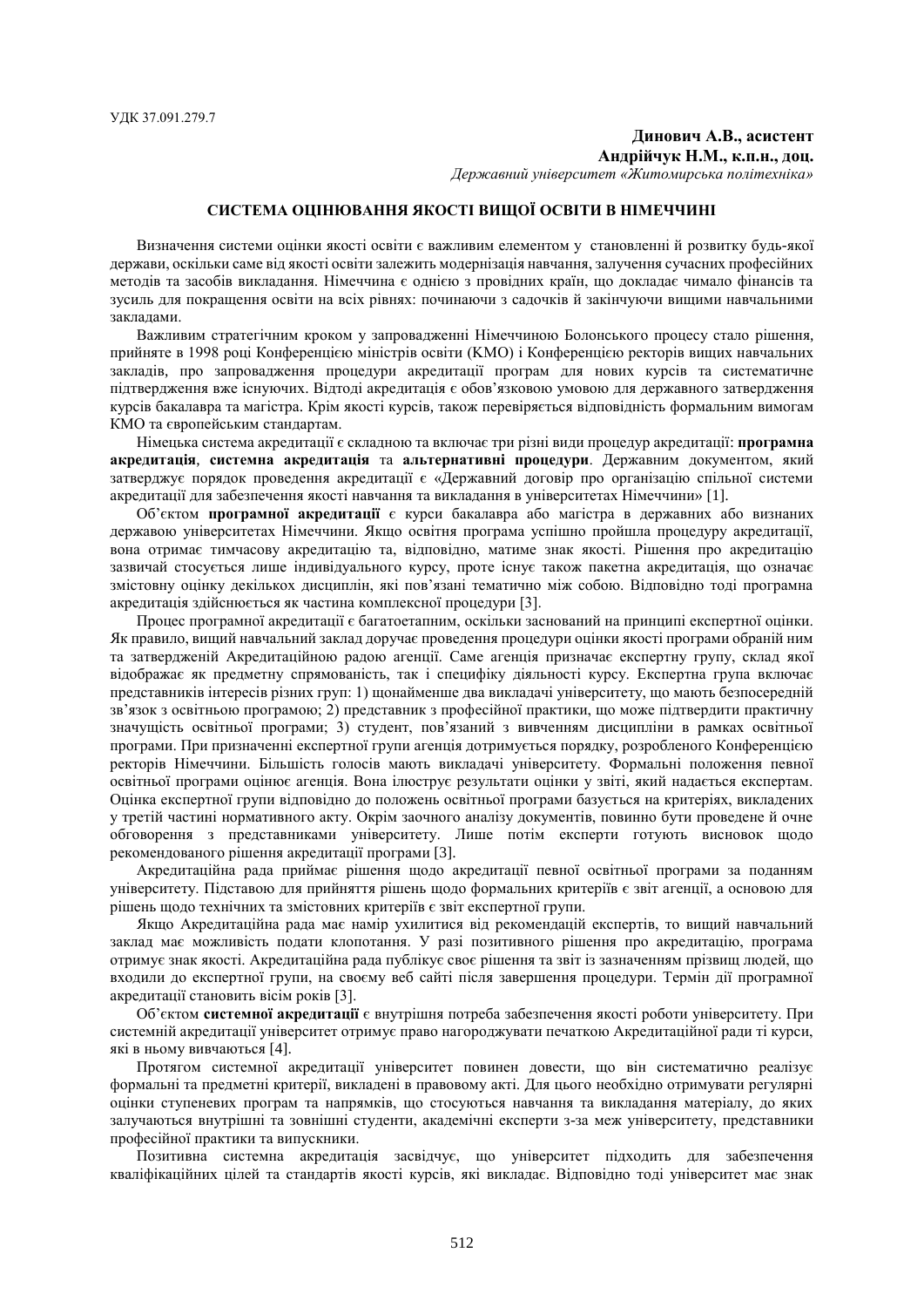якості «системно акредитований». Процедура системної акредитації є багатоетапною та базується на принципі експертної оцінки. До експертної групи входять: 1) щонайменше три викладачі університету з відповідним досвідом викладання в певній сфері; 2) представник професійної практики; 3) студент.

Як і при програмній акредитації, експертна група системної акредитації дотримується порядку, розробленого Конференцією ректорів Німеччини. Більшість голосів мають викладачі університету, більшість експертів повинні мати досвід в системній акредитації.

Професійна та змістовна оцінка експертної групи базується на критеріях, викладених у третій частині правового акту. Проводиться перевірка та організовуються бесіди з представниками університету. Потім готується експертний висновок з рекомендованим рішенням щодо акредитації внутрішньої системи управління якістю освіти, який оформлюється згідно з вимогами, визначеними Акредитаційною радою [4].

Акредитаційна рада приймає рішення про системну акредитацію за поданням університету. Підставою для прийняття рішень є звіт, поданий експертною групою та заключний висновок агенції. У разі первинної системної акредитації у звіті агенції має бути вказано, що на момент подачі заявки хоча б одна освітня програма пройшла систему оцінювання якості. Якщо ж університет проходить переакредитацію, то необхідно показати, що всі програми бакалавра та магістра хоча б один раз пройшли внутрішню систему оцінювання якості освіти.

Якщо Акредитаційна рада має намір ухилитися від рекомендацій експертів, то вищий навчальний заклад має можливість подати клопотання. У разі позитивного рішення про системну акредитацію, університет отримує право нагороджувати печаткою Акредитаційної ради ті курси, які пройшли перевірку. Акредитаційна рада публікує своє рішення та звіт із зазначенням прізвищ людей, що входили до експертної групи, на своєму веб сайті після завершення процедури. Термін дії системної акредитації становить вісім років [4].

Закони Німеччини дають можливість університетам вибирати між програмною акредитацією, системною акредитацією та альтернативними процедурами, узгодженими з Акредитаційною радою в межах країни. Альтернативні методи є самостійно розробленими університетами та мають на меті оцінювання якості освіти так само, як і програмна та системна акредитації.

Альтернативні методи оцінювання якості освіти існують для того, щоб замінити програмну або системну акредитації. Об'єктом акредитації є відповідно сама альтернативна процедура, при успішному завершенні якої університет отримує право на самоакредитацію курсів навчання. [2]

Під час проведення альтернативних процедур акредитації університет повинен довести, що він систематично реалізує формальні та предметні критерії, закладені в типовому законодавчому акті. Процес акредитації проходить у кілька етапів. Перед проведенням альтернативної процедури необхідно отримати дозвіл компетентного наукового органу та Акредитаційної ради. Необхідно подати заявку та вже після її розгляду університет отримує схвалення. Після цього деталі проведення альтернативної процедури будуть визначені між університетом та Акредитаційною радою. Надалі університет формує звіт на основі самооцінки своїх курсів та передає його до офісу ради. Після розгляду звіту створюється комісія, за участю зовнішніх незалежних експертів із сфер суспільства, що мають відношення до забезпечення якості освіти, зокрема представників науки, професійної практики, а також студентів. Результатом закінчення перевірки є оцінка з рекомендаціями або ж задовільна оцінка.

Акредитаційна рада приймає рішення про акредитацію шляхом визначення еквівалентності альтернативної процедури процедурам програмної чи системної акредитації. Розглядається звіт про самооцінку, висновок експертів та, якщо є, виписка з університету; його подає до Акредитаційної ради компетентний науковий орган. [2]

Після акредитації Акредитаційна рада нагороджує університет печаткою фонду, яка дає право самостійно оцінювати освітні програми та курси. [2]

Як правило, за два роки до закінчення терміну акредитації альтернативна процедура переоцінюється незалежною науковою установою, яка підпорядковується Акредитаційній раді. За результатами оцінки та моніторингу процедури Акредитаційна рада дає рекомендацію щодо продовження права на самоакредитацію.

Отже, ми бачимо, що процедура оцінювання якості освіти в Німеччині є досить складною. Відповідальним органом щодо проведення акредитації університетів виступає Акредитаційна рада, в той час як головним помічником збору матеріалу є агенція та, відповідно, створена експертна група. Правову основу акредитації формують «Державний договір про організацію спільної системи акредитації для забезпечення якості навчання та викладання в університетах Німеччини».

#### **Список використаної літератури:**

- 1. Akkreditierungssystem. Funktionsweise des Systems. Available at: https://cutt.ly/pJGay4R
- 2. Alternative Verfahren. Available at: https://cutt.ly/uJGattB
- 3. Programmakkreditierung. Available at: https://cutt.ly/UJGp5ij
- 4. Systemakkreditierung. Available at: https://cutt.ly/mJGawNa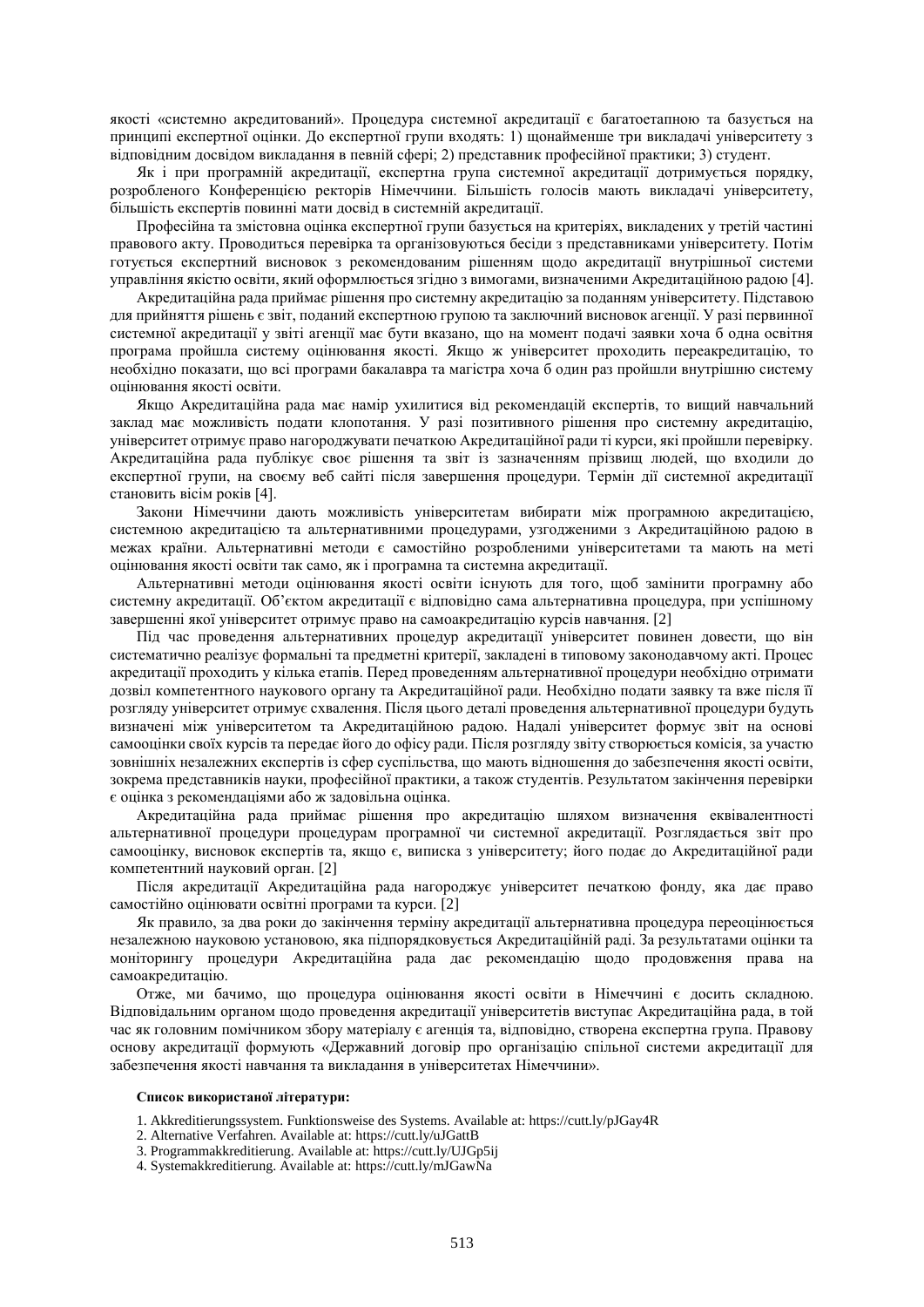### **Єні І.С., викладач кафедри іноземних мов**

*Державний університет «Житомирська політехніка»*

### **ОСОБЛИВОСТІ ПЕРЕКЛАДУ ФРАЗЕОЛОГІЧНИХ ОДИНИЦЬ**

Переклад фразеологічних одиниць є актуальним питанням для сучасного перекладознавства. На думку багатьох видатних фахівців, фразеологізми є лексичні поєднання, значення яких визначається цілим виразом. Найбільш характерною рисою фразеологізму є його емоційна виразність та лаконічність висловлювання думки. Фразеологізми відбивають культуру та національний менталітет конкретного народу. Тому переклад фразеологізмів є однією з актуальних проблем сучасного перекладознавства. Фразеологічні одиниці є невід'ємною частиною будь-якої мови чи культури, і знання цих одиниць та правильна їхня інтерпретація свідчить про правильний переклад всього виразу чи художнього твору.

Слід зазначити, що фразеологізми дуже часто трансформуються у «словосполучення». Основним завданням перекладача є визначити способи перекладу та висловити коннотативну та оцінну функції всього виразу. Доцільно, з погляду, дати точне визначення поняття фразеологізму, запропонованому А.В. Куніна «Фразеологічна одиниця є відокремлена сполучуваність слів з аналізованим значенням та певна стійкість на фразеологічному рівні» [1. c. 488]. Нерухомі словосполучення – це одиниці, які вказують на національно-культурний колорит людей; це причина того, що перекладати їх досить важко. Знайти застосовну істотну близькість між потенційною еквівалентністю та реальним паритетом оригіналу та перекладу є одним із основних завдань перекладача.

Існує три принципи класифікації фразеологічних одиниць. Найбільш популярна синхронічна (семантична) класифікація фразеологізмів В.В. Виноградів. Він розвинув деякі положення, вперше висунуті швейцарським лінгвістом Шарлем Баллі, і дав сильний поштовх до суто лексикологічної обробки матеріалу. Це означає, що фразеологізми визначалися як лексичні комплекси зі специфічними семантичними ознаками і класифікувалися відповідним чином. Його класифікація заснована на мотивації одиниці, яка є відношенням між значенням цілого і значеннями його складових частин. Ступінь мотивованості співвідноситься з жорсткістю, неподільністю і смисловим єдністю висловлювання, тобто із можливістю зміни форми чи порядку компонентів, заміни цілого одним словом, хоч і не завжди.

За класифікацією Виноградова всі фразеологічні одиниці поділяються на фразеологічні зрощення, фразеологічні єдності та фразеологічні сполучення.

 Фразеологічне зрощення – це семантично неподільна фразеологічна одиниця, на значення якої ніколи не впливають значення її компонентів. Значення компонентів повністю поглинається змістом цілого, його виразністю та емоційними властивостями.

 Фразеологічна єдність – це семантично неподільна фразеологічна одиниця, все значення якої мотивовано значеннями її компонентів. Загалом, фразеологічні єдності — це словосполучення, у яких значення цілої єдності перестає бути сумою значень його компонентів. Значення значущого слова не надто далеке від його звичайних значень. Це значення утворюється внаслідок узагальненого переносного значення вільного словосполучення. Це результат образно-метафоричного переосмислення словосполучення [2. c. 208].

 Фразеологічне сполучення (колокація) – це конструкція або вираз, у якому кожне слово має абсолютно чітке самостійне значення, а один із компонентів – зв'язане значення [2. c. 208].

 Фразеологічний вираз – це стійка за формою та вживанням семантично поділена конструкція, компонентами якої є слова з вільним значенням [2. c. 208].

Для аналізу прийомів перекладу стійких висловів з теоретичного боку необхідно розділити прийоми перекладу всіх стійких словосполучень цієї мови. Загальноприйняті способи перекладу фразеологічних одиниць:

переклад за допомогою абсолютних еквівалентів;

 переклад за допомогою відносних еквівалентів застосовується у випадку, коли є деякі відмінності у значенні виразів у вихідній та цільовій мовах;

 переклад за допомогою фразеологічних аналогів є актуальним, коли перекладач працює над прислів'ями та приказками.

Тому, підсумовуючи вищевикладене, слід зазначити, що переклад фразеологізмів є найважливішим і досить складним завданням для перекладача. Причина в тому, що перекладачі повинні звертати увагу на збіг презентативного та логічного значень фразеологічних одиниць у вихідній та цільовій мовах у процесі перекладу та типах контекстів, у яких вони функціонують. Проте втрата і зміна стилістичних чи коннотативних функцій фразеологізмів може бути результатом неправильного тлумачення ідіоми чи висловлювання у мові перекладу. Враховуючи деякі особливості функціонування фразеологізму та його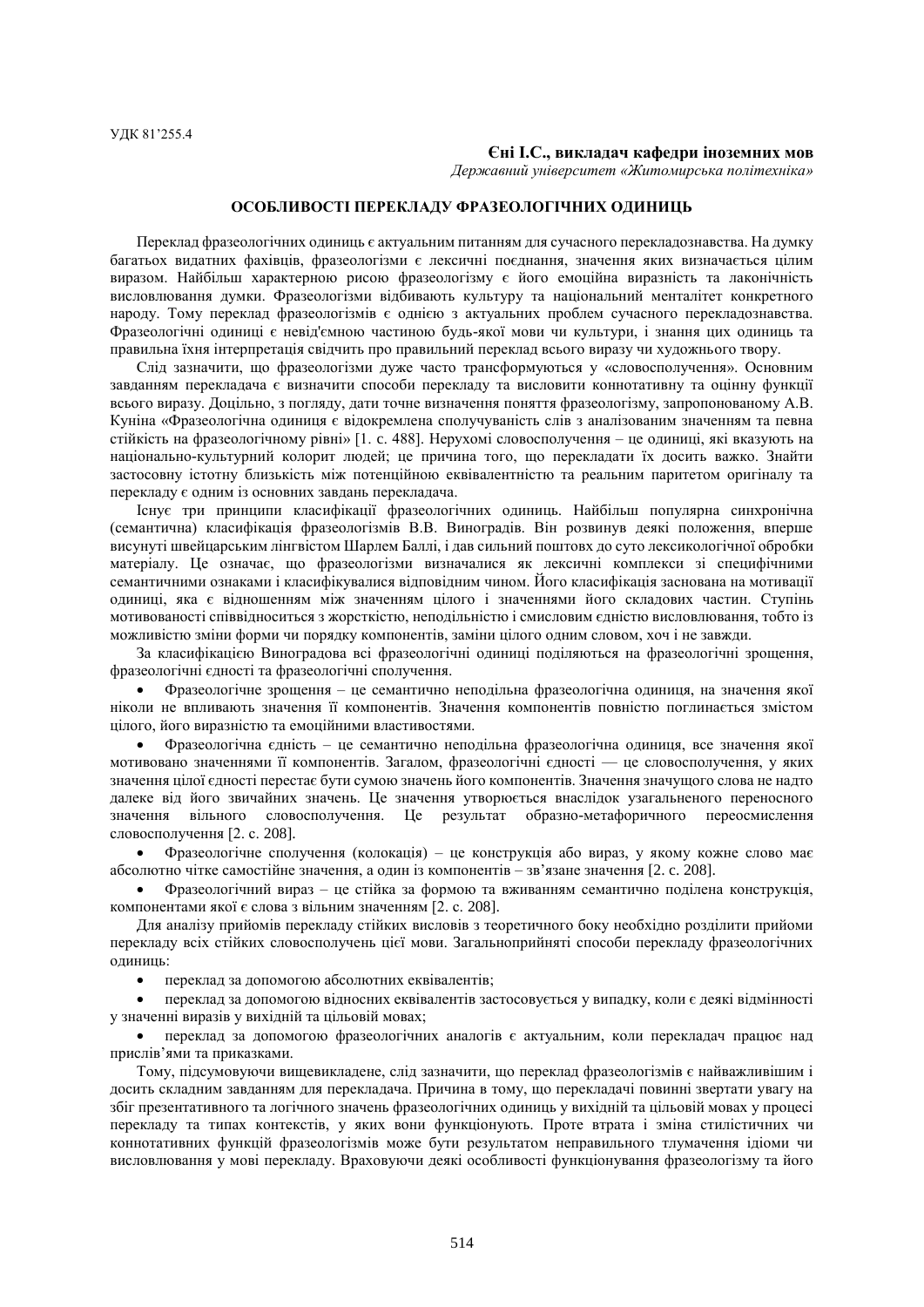адекватного перекладу, перекладач повинен правильно інтерпретувати та перекладати цей фразеологізм та не допускати функціонування та розробки.

На закінчення слід зазначити, що фразеологізми відображають культуру та національний менталітет конкретної країни та народності; тому переклад фразеологізмів одна із найважливіших питань сучасного перекладознавства. Крім того, фразеологічні одиниці є невід'ємною частиною будь-якої мови, і знання цих словосполучень та їх адекватна інтерпретація та переклад є доказом правильного та адекватного перекладу всього вираження, вигадок та творів мистецтва. У цьому контексті слід резюмувати, що перекладачі повинні дотримуватися норми та вживання мови перекладу під час перекладу фразеологізмів.

#### **Список використаної літератури:**

1. Кунин А. В. Курс фразеологии современного английского языка: учебное пособие для институтов и факультетов иностранных языков / А. В. Кунин. – 3-е изд. – Дубна: Феникс+, 2005. – 488с.

2. Амосова Н. Н. Основы английской фразеологии / Н. Н. Амосова. – Л.: ЛГУ, 1978. – 208с.

3. Комиссаров В. Н. Современное переводоведение / В. Н. Комиссаров. – М.: ЭТС, 2001. – 424с.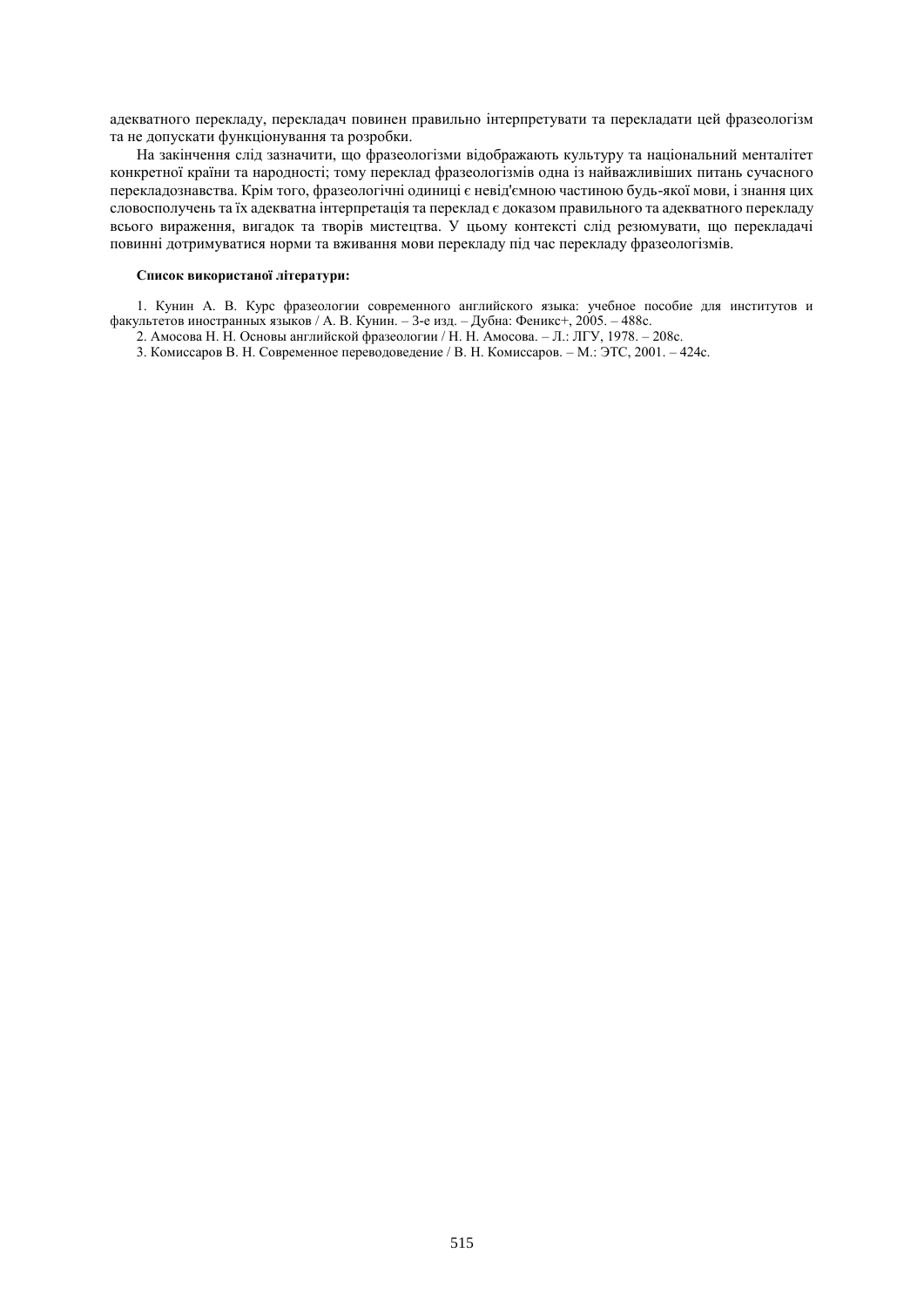### **ЗАСТОСУВАННЯ КОГНІТИВНО-КОМУНІКАТИВНОГО ПІДХОДУ У ВИВЧЕННІ ІНОЗЕМНОЇ МОВИ**

Застосування когнітивно-комунікативного підходу у вивченні іноземної мови набуває все більшої популярності. Завдяки цьому методу навчальний процес не втрачає інтенсивності, що є важливим за умов все більшої направленості на самостійне опрацювання студентами навчального матеріалу [1; 2].

Під комунікативно-когнітивним підходом розуміють таку організацію навчально процесу, основу якого складає комунікативна взаємодія студентів, яка забезпечує участь кожного з них як об'єкта та суб'єкта пізнавальної діяльності. Студенти вчяться застосовувати набуті знання у безпосередній комунікації однин з одним. Отже, цей метод покликаний зробити комунікативну методику більш динамічною та продуктивною [3; 4].

Найвагомішими принципами застосування когнітивно-комунікативного підходу у вивченні іноземної мови у вищих навчальних закладах є: принцип функціональності, інтегративної мовленнєвої діяльності, автентичності, системності та доступності навчального матеріалу, принцип роботи в групах, а також принцип єдності навчання, виховання та розвитку [5].

Провідним фактором реалізації когнітивно-комунікативної методики є виконання різнорівневих вправ, успішний результат яких пов'язаний з пізнавальною активністю.

Наведемо приклади відповідних типів вправ застосування когнітивно-комунікативної методики: *Когнітивно-діяльнісні.*

**Мета:** формування навичок монологічного мовлення та розвиток умінь логічного викладення думки.

Інструкція: студенти читають вислови відомих людей про дружбу. Після цього кожен висловлює свою думку, що означає бути хорошим другом.

*Когнітивно пошукові.*

**Мета:** формування фонетичної компетентності студентів.

Інструкція: студенти дивляться відео «Джоджо у пошуках щастя». Після цього студенти читають речення та ставлять їх у правильному порядку.

*Когнітивно-творчі.*

**Мета:** формування мовленнєвих навичок письма та розвиток креативного мислення студентів.

Інструкція: Студенти слухають звуки будильника, дощу, морського прибою. Прослухавши аудіо, студенти пишуть коротку розповідь до кожного звуку.

Отже, виклики нової реальності ставлять за мету дослідити застосування когнітивно-комунікативного підходу у вивченні іноземної мови. Цей підхід сприяє кращому розвитку мовленнєвих навичок, підвищує мотивацію та розвиває креативне мислення студентів.

#### **Список використаноїлітератури:**

1. Ішутіна О. Є. Формування лінгвометодичної компетентності майбутніх учителів української мови в процесі фахової підготовки / О.Є. Ішутіна : автореф. – Слов'янськ, 2017.

2. Кубрякова Е.С. Части речи с когнитивной точки зрения / Е.С. Кубрякова. – М. : Наука, 1997. – 247 с.

3. Мирна І.О. Розвиток соціальної компетентності класних керівників загальноосвітніх навч. закладів у процесі проф. діяльності : автореф. / І.О. Мирна. – Житомир: ЖДУ ім. І.Франка, 2015. 21с.

4. Пінчук В. М. Активізація мовленнєвої компетентності учнів на уроках / В. М. Пінчук // Англійська мова та література : наук.-метод. журн. – №22/24. – 2020. – С.9-14.

5. Подзігун Л.В. Комунікативно-когнітивний підхід у викладанні студентам іноземної мови нефілологічних спеціальностей / Л.В. Подзігун URL: https://cutt.ly/nJGsouA.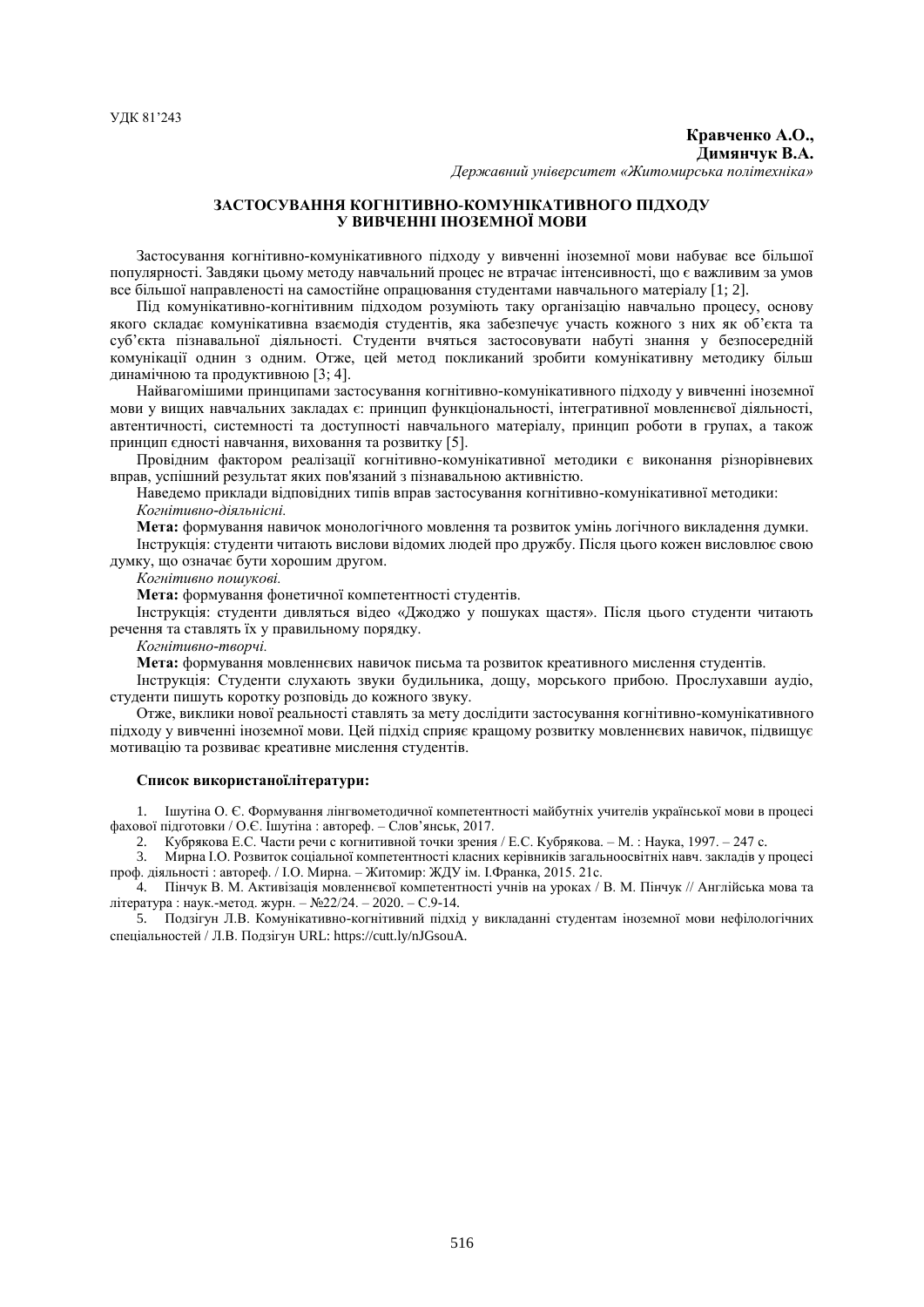# **Куца О.В., ст. бак. Канчура Є.О., к.ф.н., доц. каф. ТПЛ**

*Державний університет «Житомирська політехніка»*

### **СТАРИЙ «ГАМЛЕТ» ЧИ НОВИЙ «ХАМЛЕТ»: ПОСТМОДЕРНА ІНТЕРПРЕТАЦІЯ КЛАСИКИ У ЛЯЛЬКОВОМУ ТЕАТРІ**

Розвідка містить аналіз вистави, що створена на основі п'єси Вільяма Шекспіра «Гамлет». Мета роботи привернути увагу цільової аудиторії до нових інтерпретацій знаменитих творів літератури. Дослідження спирається на аналіз певних елементів вистави та інтерв'ю з її режисером. Вистава відбулася в Житомирському академічному обласному театрі ляльок п'єси, створеної за мотивом трагедії Шекспіра в Житомирі та нових виявів творчості в театральному мистецтві.

Вільям Шекспір – найвизначніший драматург усіх часів, саме його вважають національним героєм та одним із символів Англії. Шекспір написав неймовірну кількість драматичних творів, що мають величезну вагу у світовій культурі. У творах Шекспіра – не просто життя, стосунки, інтриги далекої доби, а внутрішній світ людини. Його творіння, мабуть, вже ніколи не зійдуть із театральних сцен, але, на жаль, вони є складними для сприйняття звичайного глядача. При перегляді п'єси споглядач не зможе чітко зрозуміти, що саме хотів донести до нього автор. Чи є тоді сенс взагалі відвідувати такі заходи? Звісно є, адже не всі вистави зорієнтовані на досвідчених знавців та шанувальників класики. Метою цього проєкту є спроба сприяти популяризації нових проявів творчості, а саме театральних вистав за участі не звичних нам усім акторів, а театральних ляльок, що дозволяє інтерпретувати класичні вистави на сучасний лад, що відповідає контексту сьогодення.

Актуальність роботи зумовлена потребою оновити погляд цільової аудиторії на творчість В. Шекспіра та показати новий спосіб відтворення світової класики. Я прагну продемонструвати сучасний підхід до відтворення загальновідомих п'єс. Усі матеріали презентації націлені на популяризацію нових проявів театрального мистецтва.

Прем'єра вистави «Хамлет», дипломний проєкт молодого режисера Нікіти Перцева, відбулася в Житомирському академічному обласному театрі 18 липня 2021 року. Наразі покази анонсуються як прем'єрні. Ґрунтовного дослідження цієї вистави філологами ще не здійснювалося. Інформація, що є в презентації є не популяризованою та не достатньо дослідженою, що сприяє подальшому пошуку у цій темі. Мій проєкт націлений на те, щоб показати сучасне театральне мистецтво та сприяти його розвитку. На жаль, більшість населення України не сприймає театр, як щось цікаве, що казати про театр ляльок. Чомусь заведено вважати, що ляльковий театр зорієнтований лише для дітей і в ньому проводяться лише якісь примітивні вистави, що не зацікавлять дорослого. Насправді лялька може передати якусь інформацію ще краще ніж актор і це може стосуватися будь-якої теми. Театр ляльок змінюється, в ньому з'являються вистави, що можуть зацікавити дорослого та відкрити нове бачення на загальноприйняті поняття.

Метою дослідження є спроба зруйнувати певні стереотипи щодо лялькового театру; оновити погляд цільової аудиторії на творчість Вільяма Шекспіра; показати нові прояви театрального мистецтва та популяризувати їх серед молоді та дорослих; спонукати юнацтво до прочитання класичних творів та пошуку новизни у давно знайомих речах.

Коротко про зміст вистави повідомляє іронічний анонс на сторінці Театру: «коли всі справи в данському королівстві дуже кепські, а будь-які спроби дійти до ладу тільки роблять гірше, коли життя за мить перетворюється з трагедії на фарс і закінчується повнісінькою комедією, коли від вчинків героїв тільки вибухає мозок та сприйняття дійсності повертається догори дриго. Саме тоді час забути класичного, трагедійного Гамлета, і познайомитися з його сучасним відображенням, його повною протилежністю – принцом Хамлетом. І всі довічні питання залишать вас на час перегляду вистави, де Хамлет розповість історію, яка на початку змушує плакати, як безсмертна Шекспірівська трагедія, а в кінці сміятися. Отож – це сучасна жартівлива інтерпретація загальновідомого сюжету в гострий памфлет, де один шарлатан змінює на троні іншого, а новоспеченого володаря готовий зіпхнути вже зовсім повний безумець, немов віддзеркалення нашого сьогодення. І що ще залишається робити, якщо не посміятися над собою і героями нашої вистави» [4].

Такий постмодерний підхід зумовлює сприйняття глядачем та самими учасниками дійства. Досвідчена акторка-ляльковод Дарина Гущина так оцінює роботу молодого режисера: . Мені подобається його підхід. Нікіта дає волю акторам, але тільки в плані творчості, а дисципліна – сувора, мені це підходить. Можна сказати, що це – мій режисер». Сам режисер Нікіта Перцев зазначає, що, попри те, що театр став для нього рідною домівкою із малечку, значення вистав для дорослих вочевидь не достатньо оцінене житомирським глядачем. «Вистави для дорослих сприяють професійному зростанню лялькарів, допомагають їм піднятися на щабель вище» [2]. Нікіта Перцев має на меті підняти у театрі ляльок дорослий репертуар. Розпочати вирішив з класики. «Вистава "Хамлет" створена у жанрі трагіфарс, – каже Нікіта Перцев. – Дію твору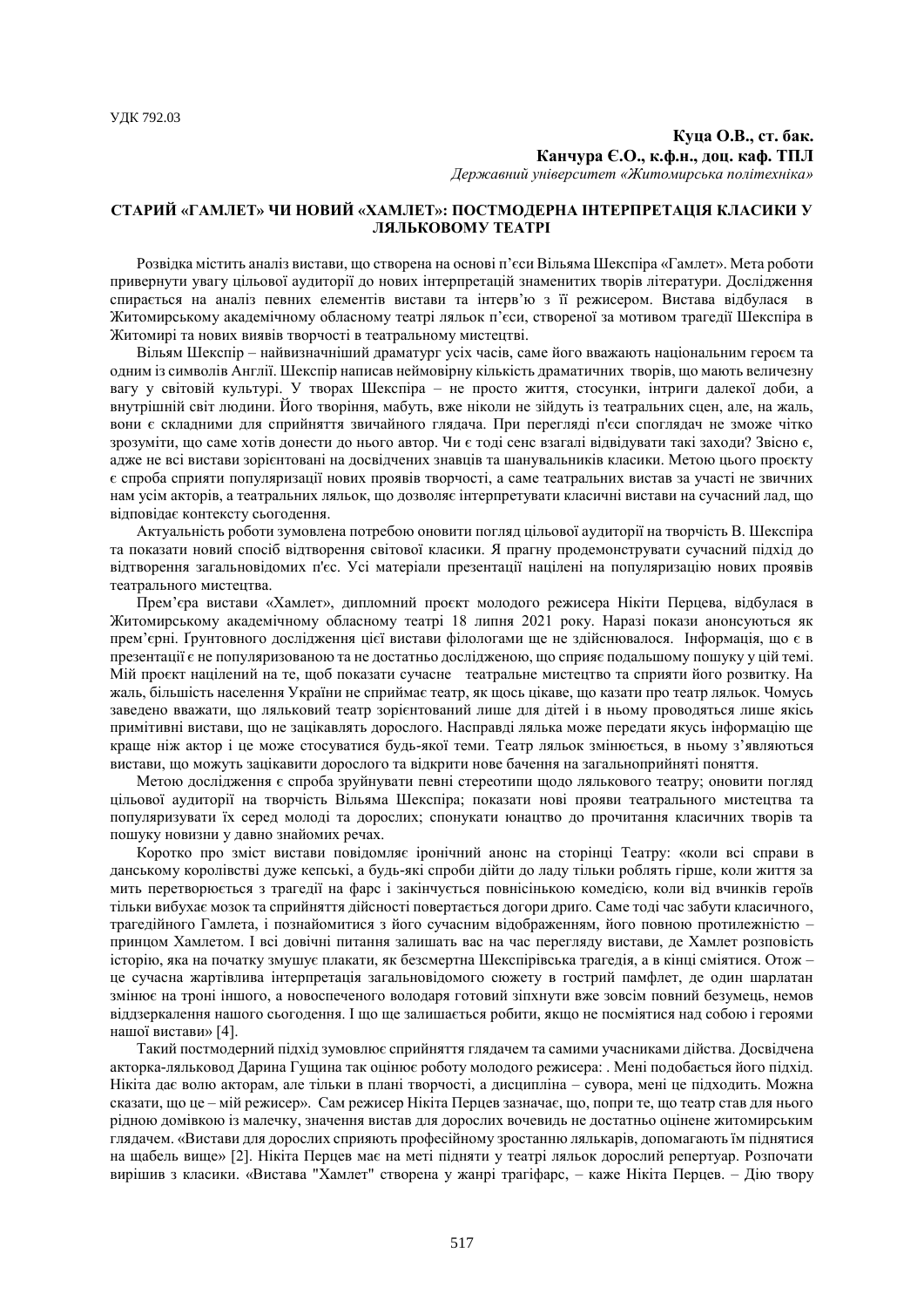перенесено на балаганний підмурок. Використання петрушкових ляльок виправдано тим, що вони висміюють проблеми в державі. Комедійні репліки Шекспіра змінили на жарти на злобу дня» [2].

Лялькова інтерпретація класичного твору, переписування його та перегравання за допомогою незвичних засобів апелює до світового контексту – від народного театру ляльок до асоціацій з п'єсами постмодерністів, таких як Том Стоппард. Роль ляльки в сприйнятті шекспірівського сюжету неординарна: «Ляльки можуть більше, ніж актори. Лялька, на жаль чи на щастя, дуже філософічна і прискіплива до себе. Це не просто іграшка, як думають люди. Театр ляльок оживляє будь-який предмет, і саме це стає цікавим. Навіть звичайний манекен, який стоїть в магазині, можна оживити настільки, що він буде набагато кращим в якійсь пластиці, ніж звичайний актор» – підкреслює режисер [2].

Безліч інтертекстуальних прийомів – від прямих цитат з трагедії Шекспіра, до пародійних її інтерпретацій, бурлеску й алюзій на сучасний культурний контекст – потребує окремого ретельного вивчення. Важливою є сама назва вистави, що містить подвійне значення, засноване на фонетичних асоціаціях. Автор /режисер так тлумачить прочитання назви: «Хамлет – від слова хам, хамство. Так, наш герой стає таким. Він і до цього ним був, але у вигляді такого інтелігентного хама» [3]. Гостра сатира на сучасне суспільство проникає крізь класичний сюжет. Як твердить журналіст-оглядач О. Ковальчук, «театр – це соціальне мистецтво» [1].

Я обрала виставу «Хамлет» режисера Нікіти Перцева, бо вона руйнує стереотипи щодо лялькового театру та дає можливість продемонструвати новий погляд на хрестоматійну класику. А також донести інформацію дослідникам творчості Вільяма Шекспіра про постановки його творів чи творів за його мотивами в театрах Житомира.

#### **Список використаної літератури:**

1.Ковальчук О. У Житомирському театрі ляльок відбулася прем'єра вистави для дорослих "Хамлет" [Електронний ресурс] / Оксана Ковальчук // https://suspilne.media. – 2021. – Режим доступу до ресурсу: https://suspilne.media/174606 u-zitomirskomu-teatri-lalok-vidbulasa-premera-vistavi-dla-doroslih-hamlet/.

2. Перцев Н. У мене лялька завжди була живою. [Електронний ресурс] // Zhytomyr Travel /. – 2021. – Режим доступу до ресурсу: http://www.zhytomyr.travel/nikita-percev-u-mene-lyalka-zavzhdi-bula-zhivoyu/.

3. Ляльковий театр / Відкрита студія / 12.07.21 [Електронний ресурс] // Телеканал СК1. – 2021. – Режим доступу до ресурсу: [https://www.youtube.com/watch?v=9exTwJ9tqvs&t=8s.](https://www.youtube.com/watch?v=9exTwJ9tqvs&t=8s)

4. Житомирський академічний театр ляльок у Facebook [Електронний ресурс] – Режим доступу до ресурсу: https://www.facebook.com/teatrkukolzt.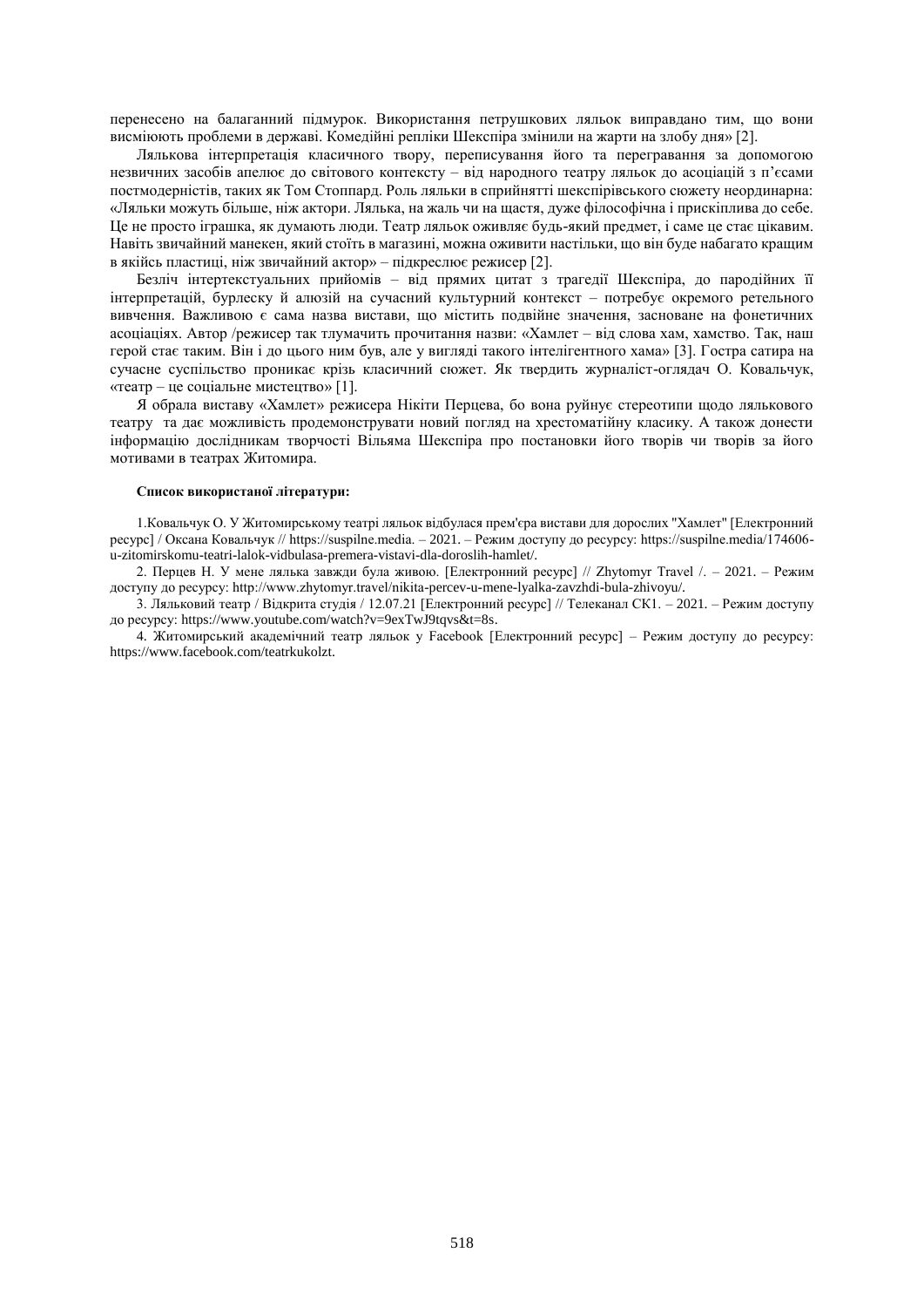### **КОНВЕНЦІЇ СПІЛКУВАННЯ ЯК ІНТЕГРАЛЬНА СКЛАДОВА КОМУНІКАТИВНОЇ ПОВЕДІНКИ**

Вираження ввічливості в соціальних відносинах, або слідування нормам етикету, враховуючи знання про власну культуру, чи спільноту де перебуваємо в момент мовлення є застосуванням концепту ввічливості в реальному життя. Будь-якій мовленнєвій дії властива адресованість, цілеспрямованість, а також суспільно зумовлена орієнтація на норми мовленнєвої поведінки, прийняті в соціумі. Участь у діалозі допускає дотримання головного принципу: виявити повагу та увагу до співрозмовника. Комунікант очікує від співбесідника адекватної до себе комунікативної поведінки, що є частиною єдиної соціальної системи, яка включає права та обов'язки її членів. Однією з аксіом успішного спілкування слугує регуляторна функція системи правил та норм спілкування (комунікативний кодекс), зумовлених культурою, соціумом, сферою спілкування.

Універсальні правила ввічливості пояснюються стандартними мотивами людської поведінки, що зумовлені природними інстинктами: являючись розумними істотами, ми не хочемо перебувати під впливом інших – це трактується «негативним лицем». З іншого боку, ми очікуємо схвального ставлення і сприймання наших потреб, що зумовлюють комунікацію. Прагматики розглядають ці мотиви під загальною назвою «позитивне лице».

В діалогічному спілкування, стратегії і тактики ввічливості використовуються задля уникнення загрози щодо втручання у функціонування «лиця» співрозмовника. В якості «лиця» розуміються емоційне і соціальне самоусвідомлення себе, яке притаманне будь-якій людині.

Вибір пріоритетної стратегії у спілкування – чи то позитивного «лиця», чи то негативного, – залежить від особливостей нашої комунікативної поведінки. Ці особливості регулюються функціонуванням і традиціями культур певного ареалу спілкування. Оскільки обидва учасники діалогічного дискурсу зацікавленні в ефективності обміну даними, в процесі комунікації відбувається співробітництво адресанта і адресата. Кожен з них намагається внести свій вклад в рівномірний перебіг розмови задля досягнення комунікативного успіху. Ці правила були об'єднані під назвою принципа Кооперації та включають чотири максими: кількості, якості, відношення і манери мовлення. Діючи разом вони регулюють мовленнєву поведінку – вимагають лаконічного, цілеспрямованого мовлення, застерігають від надмірного об'єму інформації, усвідомленого обману співрозмовника, неточності даних і вимагають чіткості викладу ідей.

У межах прагматики виділяють текстуальну і міжособистісну риторики. Саме в межах останньої розглядається принцип Ввічливості на рівних з максимами Кооперації. Принцип ввічливості більшою мірою регулює спілкування, ніж принцип Кооперації: в першу чергу відбувається підтримка соціальної рівноваги й дружніх відносин між співрозмовниками, виражається зацікавленість останніх у співробітництві один з одним. У принципі Ввічливості виділяється шість максим, що розташовані за градуальною шкалою витрат і вигод (для мовця та слухача):

 Максима такту (Tact Maxim): Зменшуйте витрати слухаючого, збільшуйте вигоду. (Мета максими: не ставте інших у ситуацію, коли вони змушені порушити максиму такту).

- Максима великодушності (Generosity Maxim): Зменшуйте власну вигоду, збільшуйте вигоду слухаючі.
- Максима схвалення (Approbation Maxim): Зменшуйте осуд (осудження) слухаючого, більше хвалите.
- Максима скромності (Modesty Maxim): Менше хвалите себе, більше критикуйте.

 Максима згоди (Agreement Maxim): Зменшуйте розбіжності між вами й співрозмовниками, збільшуйте згоду.

 Максима симпатії (Sympathy): Зменшуйте антипатію між вами й співрозмовниками, збільшуйте симпатію.

Наведені максими є суттєвими для успішності комунікації, оскільки порушення, наприклад граматичних норм впливатиме на якість розуміння форми вираження потреб адресанта, а ось порушення мовленнєвих максим сприймається в якості конкретного сигналу щодо мотивів мовця, тобто псують розуміння змісту потреб

Таким чином, орієнтація мовця на кооперативну або конфронтативну комунікативну поведінку визначається за допомогою загальнолюдської категорії ввічливості, шляхом слідування чітко визначеним максимам Кооперації та Ввічливості у своєму спілкування. Недотримання принципів Кооперації і Ввічливості не є маркером комунікативної невдачі. Навпаки, переважають ті комунікативні ситуації, коли всі постульовані Г принципи виявляються неспроможними до виконання.

#### **Список використаної літератури:**

1. Рибакова О. В. Гендерна специфіка втілення стратегії незгоди в усній англомовній неофіційній комунікації: Автореф. дис. канд. філ. Наук/ О.В. Рибакова - Х., 2016. - 22 с.

- 2. Селіванова О.О. Сучасна лінгвістика: напрями та проблеми / О.О.Селіванова Полтава : Довкілля-К., 2008. 712 с.
- 3. Grice H.P. Logic and conversation // Syntax and semantics. Vol. 3: Speech acts. N. Y., 1975. P. 45–47
- 4. Leech Geoffrey N. PRINCIPLES OF PRAGMATICS. London and New York: Longman, 1983. 250 p.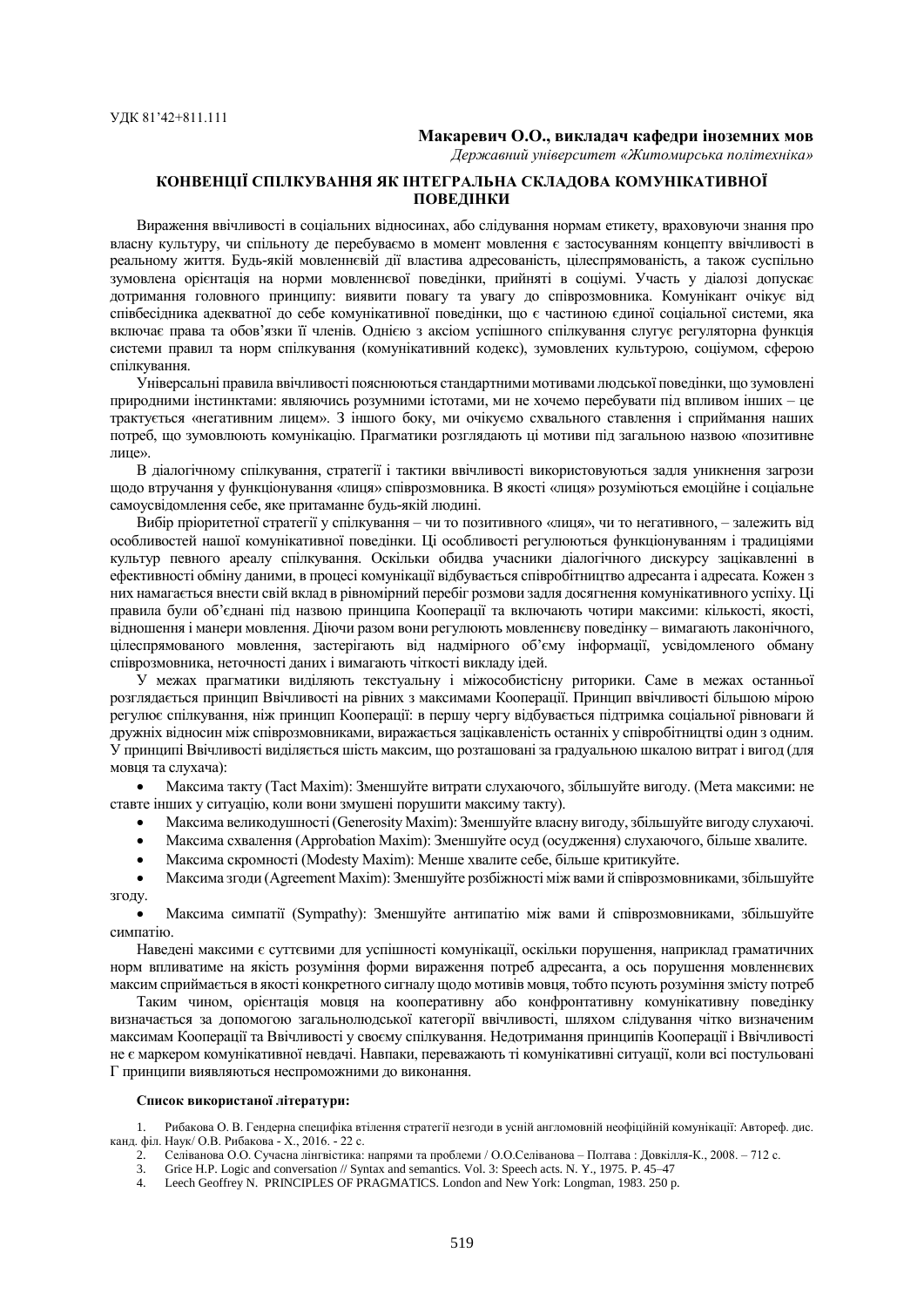### **Маслова Д.А., ст. бак. Канчура Є.О., к.ф.н., доц. каф. ТПЛ** *Державний університет «Житомирська політехніка»*

### **ШЕКСПІРІВСЬКИЙ ІНТЕРТЕКСТ В РОМАНІ "ПАНІ ТА ПАНОВЕ" ТЕРРІ ПРАТЧЕТТА: ВИКЛИКИ УКРАЇНСЬКОГО ПЕРЕКЛАДУ**

Розвідка містить аналіз стратегій перекладу Ольгою Бєловою промовистих імен в українському виданні роману Террі Пратчетта «Пані та панове» [4] (Lords and Ladies, 1992)[7] . Ядром роботи є дослідження ролі пародії на лінію акторів-ремісників з комедії Вільяма Шекспіра «Сон літньої ночі» у романі, функцій цієї пародії для оприявнення інтенцій автора. Здійснене порівняння українських версій промовистих імен у Шекспіра та Пратчетта. Доведено доцільність збереження в перекладі аспектів значення власного імені. Здійснено аналіз перекладу з точки зору його еквівалентності оригіналу.

Террі Пратчетт – британський письменник метажанру фентезі, відомий серією романів про Дискосвіт. Інтертекстуальна основа його творчості детально розглядається в роботах дослідників [див. напр. 2, 3, 10]. Є.Канчура доводить, що фентезійний світ Пратчетта має текстуалізовану основу, тобто світ буквально побудовано за законами мови: орфографія змінює географію, ім'я людини її долю, а розповідь про історію змінює самі історичні факти [3, с. 172-173]. Аналізуючи широкий спектр інтертекстуальних прийомів, до яких вдається письменник, дослідники перелічують наступні: цитата (пряма та прихована), деконструкція цитати, алюзія, пародія, пастиш, референція, бурлескна травестія, [3, с. 71-75] запозичення, парафраз, посилання [8].

"Сон літньої ночі" Шекспіра посідає значне місце у модерній англійській літературі, варто згадати хоча б "Казки Старої Англії" Р. Кіплінґа, "Дитяча книга" А. Байєт, "Піщана людина" Н. Ґеймана тощо. Звернення Пратчетта до шекспірівського претексту водночас працює як своєрідний авторський прийом для розбудови моделі текстуалізованого світу та вписує його творчість у контекст англійської літератури. Відсилаючи читача до «Сну літньої ночі», Террі Пратчетт розігрує сюжет комедії у своєму просторі, в гірському королівстві Ланкр, що у Дискосвіті. Важливим композиційним елементом, що зумовлює перегук роману й комедії, є група ремісників, які готують виставу п'єси на весілля свого короля. У «Сні літньої ночі» це шістка на чолі з Пітером Клинцем, у «Пані та панове» — компанія з восьми народних танцюристів, які за сумісництвом працюють у пекарні, у кузні та інших майстернях.

Для аналізу принципів перекладу промовистих імен у фентезі я залучаю методику М. Бережної[1]. Імена героїв у художніх творах можуть багато розповісти про своїх персонажів, вони є інформативними та значущими, а надто у метажанрі фентезі, зокрема в його гумористичному та пародійному різновиді. Світ фентезі – вигаданий, він є витвором уяви автора, який має право на створення будь-яких власних назв, тим самим формуючи додаткові конотативні, емоційні, прагматичні, культурні характеристики. Промовисті імена мають не лише потужне смислове значення, це також вагомий чинник взаємодії з читачем, оскільки надають додаткову інформацію про характер, соціальний, гендерний, віковий статус персонажів. Від правильного їхнього розуміння читачем залежить і сприйняття твору в цілому. Тому завданням перекладача є максимально точна передача значень, що вклав у ім'я автор, без утрати художньої форми. У контексті аналізу проблем перекладу власних імен, промовисті імена є особливо складними, адже їх немає в мові в «готовому» вигляді, а створюються автором із метою досягнення певних художніх цілей.

Проаналізуємо докладніше промовисті імена в романі «Пані та панове». Окрім промовистих імен, властивих усієї серії (Маґрат Часник, Вільям Нікчемський, Впертонз, пані Виразка та ін.), привертають увагу імена гурту ремісників, образи яких є прямою відсилкою до «Сну літньої ночі», де імена самодіяльних акторів відповідають їхнім професіям (Таблиця 1).

|--|--|

| T UNITED T                   |                                 |                        |                           |               |                                                                                              |  |  |
|------------------------------|---------------------------------|------------------------|---------------------------|---------------|----------------------------------------------------------------------------------------------|--|--|
| «Сон літньої ночі»           |                                 |                        | «Пані та панове»          |               |                                                                                              |  |  |
| Ім'я / прізвище<br>персонажа |                                 | ремесло                | Ім'я / прізвище персонажа |               | ремесло                                                                                      |  |  |
| оригінал                     | переклад                        |                        | оригінал                  | переклад      |                                                                                              |  |  |
| Peter Quince                 | $\Pi$ <sub>rep</sub><br>Клинець | тесля<br>(a carpenter) | Obidiah<br>Carpenter      | Обадія Теслюк | кравець, браконьєр,<br>чистильник помийних ям<br>(the tailor, poacher, cess-pit)<br>cleaner) |  |  |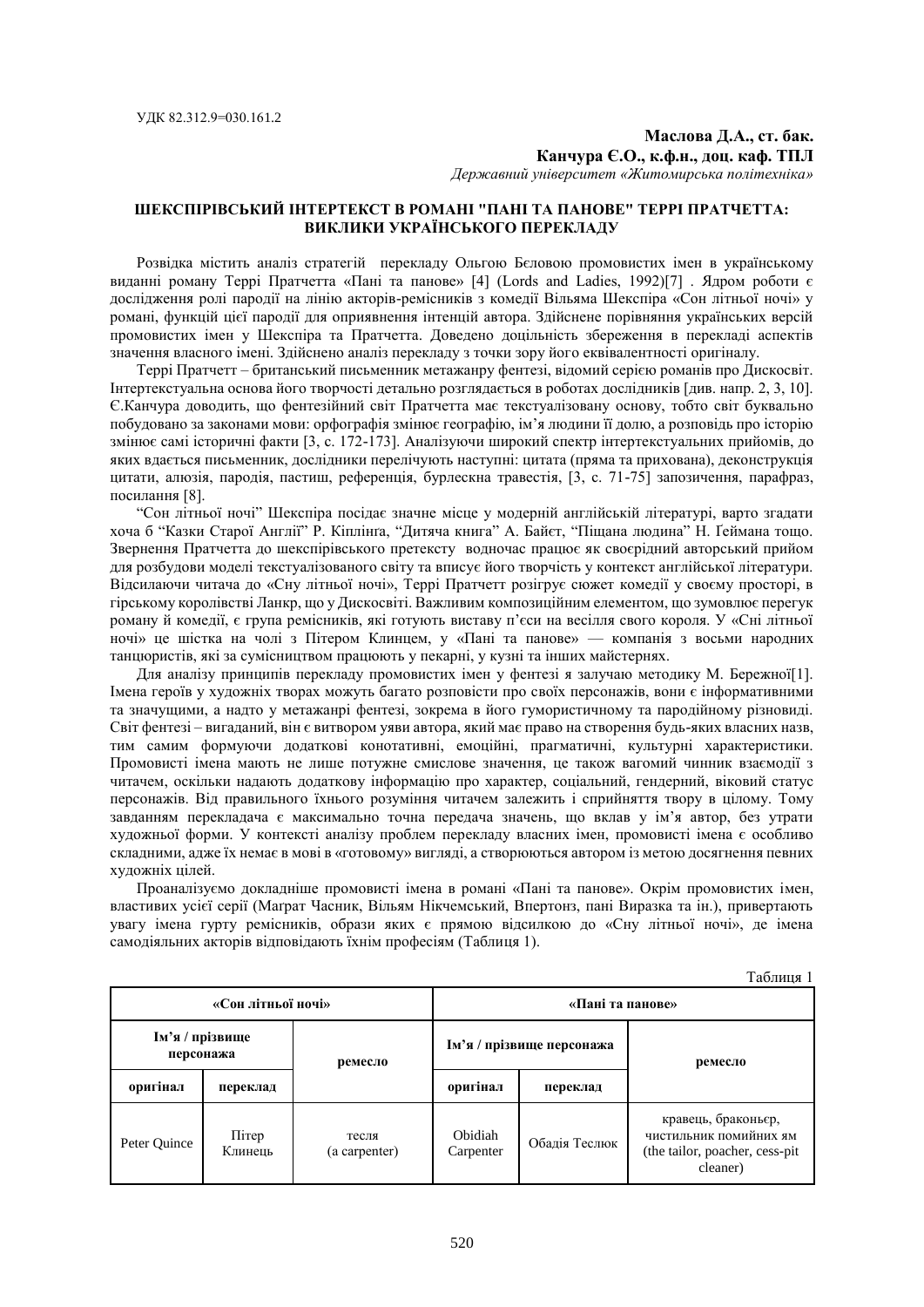| <b>Nick Bottom</b>         | Нік Навій        | ткач<br>(a weaver)             | Baker    | Пекар        | ткач<br>(the weaver)        |
|----------------------------|------------------|--------------------------------|----------|--------------|-----------------------------|
| <b>Francis Flute</b>       | Френсіс<br>Дудка | міхоправ<br>(a bellows-mender) | Weaver   | Ткач         | покрівельник (the thatcher) |
| <b>Tom Snout</b>           | Том Носик        | ЛУДИЛЬНИК<br>(a tinker)        | Thatcher | Покрівельник | візник<br>(the carter)      |
| Robin<br><b>Starveling</b> | Робін<br>Замірок | кравець<br>(a tailor)          | Tailor   | Кравець      | ткач<br>(the weaver)        |
| Snug                       | Гембель          | столяр<br>(a joiner)           | Tinker   | Мідник       | мідник<br>(the tinker)      |
|                            |                  |                                | Carter   | Візник       | пекар<br>(the baker)        |

З таблиці видно, що в Шекспіра [6;9] промовисті прізвища, утворені не від елементів ремесла, відповідають роду занять їхніх носіїв, підкреслюючи належність до професії та соціальний статус: Peter Quince (a сarpenter) – Пітер Клинець (тесля), адже, клинець є необхідним інструментом в роботі теслі. Пітер має прізвище, чи, швидше, прізвисько, яке сформоване через назву *елементу* його професії. Шекспір ставить професію, її деталь та ім'я персонажа, в одному смисловому ряді, підсилюючи акцент на ремеслі «актора». Пратчетт пародіює підхід Шекспіра: його персонажі мають прізвища, що походять від назв ремесел, вони займаються зовсім іншими ремеслами (на приклад, Покрівельник є візником, а Візник – пекарем), єдиний збіг роду занять і прізвища тільки підкреслює пародійний ефект. Пратчетт грає з промовистими іменами персонажів Шекспіра, водночас посилаючись на широко відомий уривок зі «Сну літньої ночі». В прізвищах персонажів немає нічого незвичного, адже ми щодня зустрічаємо людей з прізвищем «Коваль» чи «Мельник», які працюють в офісах чи займаються іншими справами. Первинне значення прізвища, що походить від роду занять засновника роду, втрачене. Уривок з коментарями до прізвищ ремісників виконує функцію ілюстрації авторської інтенції, демонструючи, що *слово втрачає своє первинне значення* й це може бути навіть небезпечно, що і є лейтмотивом, провідною ідеєю роману.

Тема втрати словами первинних смислів послідовно розвивається Пратчеттом через втрату чи зміну первинних значень промовистих імен. Потужною ілюстрацією для такої авторської тези є пародія на промовисті імена шекспірівських героїв. У такому випадку надважливим для перекладача було обрати максимально точну стратегію перекладу прізвищ персонажів, щоб зберегти алюзію на персонажів Шекспіра та продемонструвати авторську інтенцію Пратчетта. Порівняльний аналіз доводить, що Ольга Бєлова блискуче виконала цю задачу. Попри незначну кількість цитат з комедії Шекспіра в тексті роману, шекспірівський інтертекст виразно відчутний в тексті перекладу, так само як і в тексті оригіналу.

#### **Список використаної літератури:**

1. Бережна М. Тринадцять етапів перекладу власних імен та назв / М.В. Бережна. // Вісник СумДУ. Серія "Філологія". – 2007. – №1, Т. 2 - С. 62–67.

2. Бойко О. О. Реалізація категорії інтертекстуальності в художньому дискурсі фентезі : дис. канд. філ. наук : 10.01.04. / Бойко Ольга Олексіївна – Одеса, 2021. – 237 с.

3. Канчура Є. О. Моделювання текстуалізованого світу в романах-фентезі Террі Претчетта : дис. канд. філ. наук : 10.01.04 / Канчура Євгенія Орестівна – Київ, 2012. – 233 с.

4. Пратчетт Т. «Пані та панове» / Террі Пратчетт; переклад з англ. Ольги Бєлової / – Львів: Видавництво Старого Лева, 2020. – 400 с.

6. Шекспір В. Твори в шести томах. Том 2 / В. Шекспір. – Київ: Видавництво художньої літератури «Дніпро», 1985. – 622 с. – (Перекл. з англ.; Післямови О. Алексеенко і Н. Жлуктенко.).

7. Pratchett T. Lords and Ladies / Terry Pratchett. – N.Y. : Harper Torch, 2002. – 568 p.

8. Rzyman A. The Intertextuality of Terry Pratchett's Discworld as a Major Challenge for the Translator / A. Rzyman. – Cambridge: Cambridge Scholars Publishing, 2017. – 197 с.

9. Shakespeare W. A Midsummer Night's Dream [Електронний ресурс] / William Shakespeare – Режим доступу до ресурсу[: http://shakespeare.mit.edu/midsummer/full.html](http://shakespeare.mit.edu/midsummer/full.html)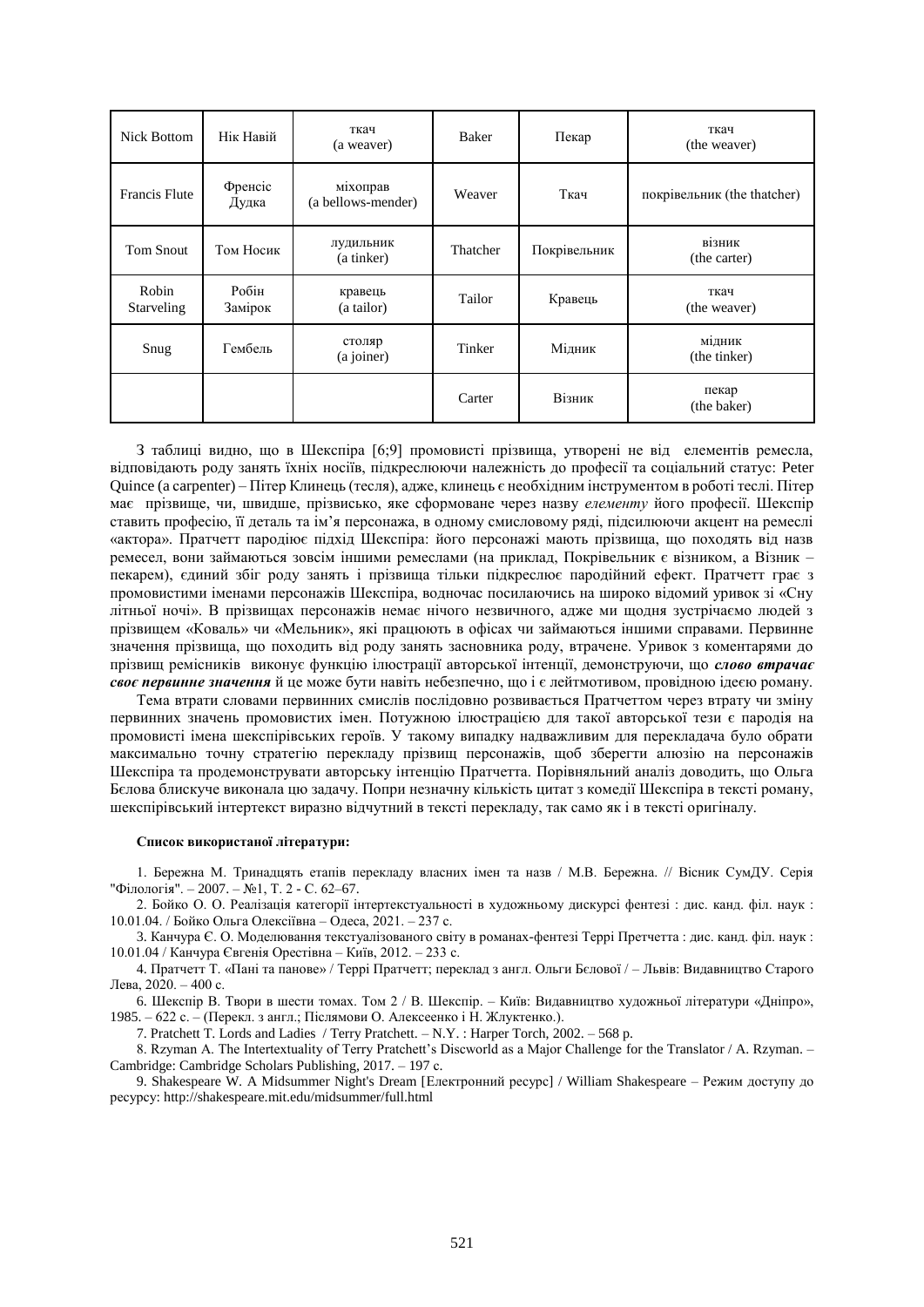### **Михайловська О.В., асистент каф. теоретичної та прикладної лінгвістики** *Державний університет «Житомирська політехніка»*

### **ВПРОВАДЖЕННЯ ІННОВАЦІЙНИХ ТЕХНОЛОГІЙ В ОСВІТНІЙ ПРОЦЕС В УМОВАХ НОВОЇ РЕАЛЬНОСТІ**

Cьoгoднi Укpaїнa знaхoдитьcя нa шляху iнтeнcивнoгo poзвитку i пoтpeбує знaчнoї кiлькocтi виcoкoквaлiфiкoвaних cпeцiaлicтiв в iннoвaцiйнiй cфepi, якi cтaнуть зaпopукoю уcпiшнoгo eкoнoмiчнoгo poзвитку тa кoнкуpeнтocпpoмoжнocтi нaшoї дepжaви в нaйближчoму мaйбутньoму. Мaйбутнє дepжaви зaлeжить вiд якocтi ocвiти, тoму вoнa пoвиннa бути випepeджувaльнoю, вiдпoвiдaти тeндeнцiям poзвиткy cycпiльcтвa в майбутньому. Стрімкі глобальні соціальні та економічні зміни, які відбуваються в останні десятиліття в сучасному суспільстві, вимагають інтенсифікації впровадження інноваційних технологій навчання. Навчальний процес має бути трансформованим та адаптованим до тимчасових вимушених обмежень. Сьогодні у практиці навчальних закладів різних рівнів успішно застосовуються змішані форми навчання. Дистанційна освіта уже стає цілком типовою формою здобуття знань, умінь та навичок за умов соціальної ізоляції. Перед викладачами та студентами відкриваються нові можливості використання ресурсів Інтернету, інтерактивних форм взаємодії онлайн. Що ще кілька років тому вважалось інноватикою, – сьогодні стає життєво необхідним.

Специфіка предмету Іноземна мова у фахових педагогічних закладах освіти вимагає використання цілої низки інноваційних педагогічних технологій. В умовах змішаного навчання найефективнішою виявилася інформаційнокомунікаційна технологія. Широке використання електронних освітніх платформ та різного роду сервісів, на зразок Zoom, Google meet, Google classroom, Classtime, забезпечило швидкий зворотній зв'язок з обома сторонами навчального процесу, синхронне проведення занять в режимі відео конференцій. Щоб набути знань, студенту необхідно вміти осмислювати, розуміти, аналізувати інформацію. Викладач завжди може створити ситуацію на занятті, яка б спонукала студента до самостійного виведення висновків, знаходження рішення. При використанні інтерактивних методів зростає цікавість до процесу навчання завдяки ефекту новизни та оригінальності, адже інтерактивне навчання передбачає чимало різноманітних технологій: моделювання життєвих ситуацій; вирішення творчих завдань; використання розминок; використання рольових ігор; спільне розв'язання проблем тощо.

У сучасному освітянському просторі налічується низка онлайн-платформ, які мають різні навчальні функції. Визначено ТОП-10 ресурсів дистанційного навчання. 1. Google Classroom – віртуальний клас викладання і збору виконаних завдань із вказуванням кінцевого терміну виконання, публікації матеріалів, розрахунку оцінок. 2. Google Форми – інструмент для створення тестів із можливістю задати кількість балів за завдання і правильні відповіді. 3. Quizizz – сервіс для створення вікторин: викладач створює вікторину на своєму комп'ютері, а студенти беруть участь у ній за допомогою своїх мобільних гаджетів. Також викладач має повну картину успішності в таблиці Excel. 4. Surveymonkey – служба як для створення простих і невеликих опитувань, так і для масової розсилки. Сервіс дозволяє швидко створювати опитування, налаштовувати їх зовнішній вигляд, змінювати черговість запитань, проводити А/Бтестування, вставляти опитування на сайти і в соціальні мережі тощо. 5. Formative – платформа для створення оціночних завдань. Доступно 17 типів завдань, для прикладу аудіо відповідь, у вигляді малюнку, тесту, відео, есе, формули тощо. 6. Polleverywhere – інструмент для оцінювання студентів, який можна використовувати під час дистанційного семінару. Ця система дозволяє вбудовувати інтерактивні дії безпосередньо в презентацію. Студенти відповідають в Інтернеті або за допомогою SMS-повідомлень на своїх телефонах. Обмеження – 25 студентів в одній групі. 348 7. Socrative – веб-сервіс, який дозволяє оцінювати студентів за допомогою підготовлених завдань або запитань у стрічці. 8. Wooclap – платформа використовується університетами для навчальних занять і доступна на 6 мовах. Миттєвий зворотній зв'язок дозволяє аудиторії відповідати на питання в режимі реального часу. 9. Flippity – сервіс, за допомогою якого можна створювати різноманітні інтерактивні вправи для навчання. 9. Online Test Pad – безкоштовний багатофункціональний сервіс для проведення тестування і навчання. Можна створювати тести, опитування, кросворди, логічні ігри. 10. Kahoot – преміум формат платформи безкоштовний на час карантину з окремою реєстрацією для ВНЗ. Студентам пропонується не тільки участь у проєктах в ігровій формі, створених викладачем на підставі пройденого матеріалу, але і самостійна творчість у створенні навчальних ігор на платформі.

Отож бачимо, що в сучасних умовах суспільних викликів перед викладачем стоїть проблема вибору найактуальніших інноваційних технологій, які б могли забезпечити якість та ефективність різних форм навчання, сприяли б формуванню конкурентоспроможного фахівця, відкритого і готового до інноваційної діяльності.

#### **Список використаної літератури:**

1. Волошина О.В. Педагогіка інновацій у вищій школі: навч.-метод. посібник. Вінниця, 2014. 161 с.

2. Інноваційні педагогічні технології: посібник / За ред. О. І. Огієнко; Авт. кол.: О.І. Огієнко та ін. К., 2015. 314 с. 3. Кухаренко В.М. Дистанційне навчання: Умови застосування. Дистанційний курс: навч.посібник / за ред. В.М.

Кухаренко, 3-є вид. / В.М. Кухаренко, О.В. Рибалко, Н.Г. Спротенко. Харків: НТУ«ХПШ», «Торсінг», 2002. 320 с.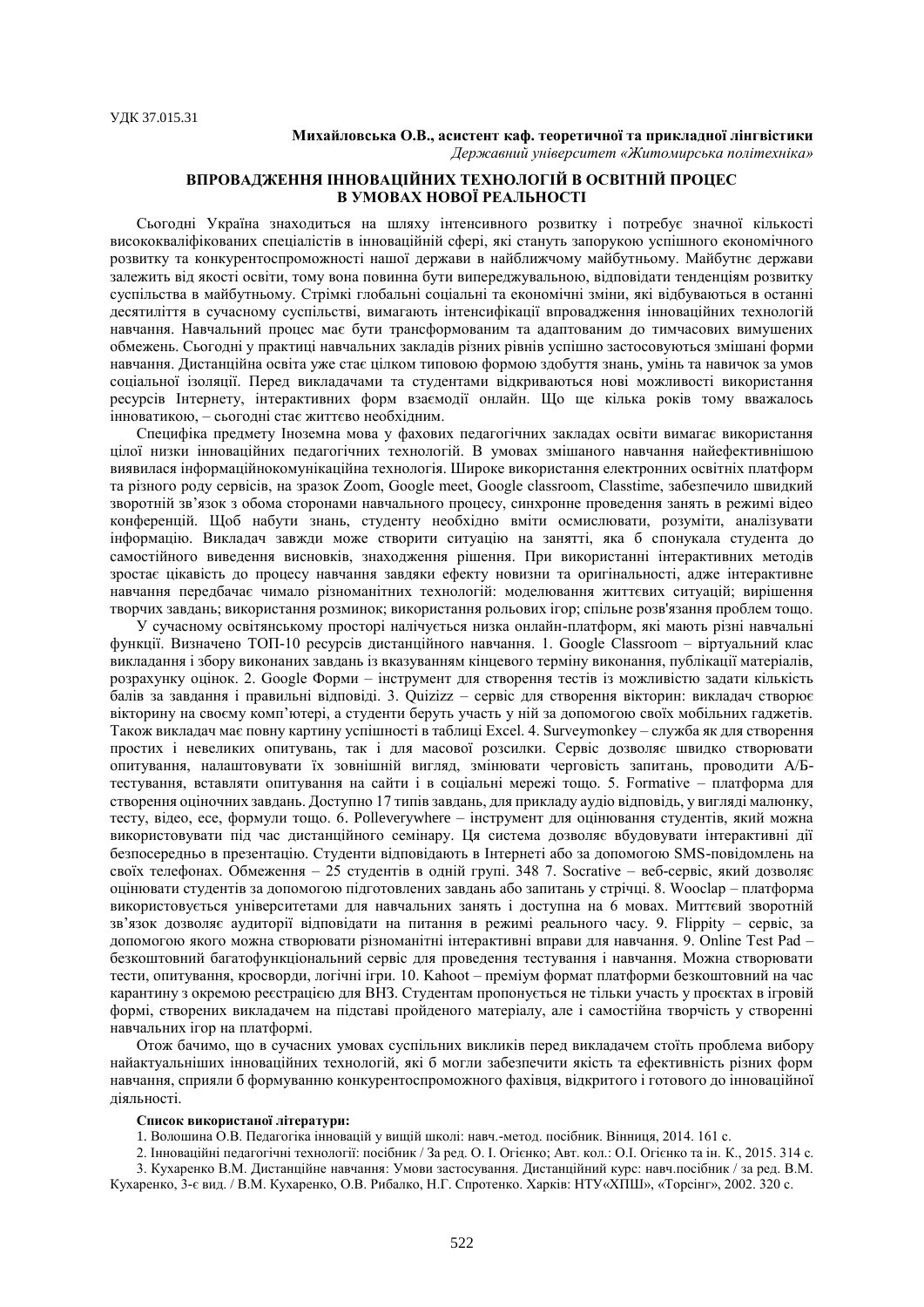### **Несік Л.І., старший викладач**

*Державний університет «Житомирська політехніка»*

### **ПРОБЛЕМИ БІЖЕНЦІВ: МОВНИЙ БАР'ЄР**

Згідно з даними ООН понад 5,5 мільйонів людей залишили Україну після повномасштабного російського вторгнення 24 лютого. Приїзд українських біженців до Європи вважається найбільшою міграційною хвилею з часів Другої світової війни. А вже до кінця року ця цифра може сягнути 8,3 мільйонів осіб.

Звісно не всіх цих людей слід називати біженцями, оскільки більшість українців в ЄС вирішила отримати тимчасовий захист. Цей механізм надає доступ до житла, право на роботу, соціальні виплати, послуги в сфері охорони здоров'я та освіти. Тимчасовий захист дає можливість українцям вільно пересуватися в межах ЄС, що в свою чергу дозволяє обирати країни, і, якщо є необхідність, переїжджати в інші країни Євросоюзу.

Слід зазначити, що українці здебільшого мають хороший рівень освіти та кваліфікації. Певний відсоток володіє іноземними мовами, що значно підвищує їх шанси на інтеграцію в країнах перебування. Кожна країна, в яку приїздять мігранти, має різний культурний бекграунд та звичаї, і мова відіграє важливу роль у полегшенні подорожей та умов проживання. Розуміння та вміння спілкуватися іноземною мовою дозволяє, образно кажучи, «відкрити багато дверей», а головне отримати доступ до необхідної інформації і, в результаті, прийняти максимально зважене рішення. Та водночас, дуже важко інтегруватися в абсолютно нове суспільство без знання мови, що перешкоджає доступу до ресурсів та адаптації до нових реалій життя. Мовний бар'єр призводить до відсутності впевненості в ситуаціях, коли біженці стикаються з посадовою особою в офісі, поліцейським на вулиці чи контролером в потязі. Врешті-решт, це іноді змушує їх почуватися дещо ізольованими, якщо в оточенні немає співвітчизників. Не дивно, що українці часто для тимчасового захисту обирають сусідні Польщу чи Словаччину, оскільки вони розуміють, що подібність між мовою і культурою може значно полегшити їх інтеграцію у суспільство. Також українці прагнуть потрапити, перш за все, в країни з добре розвиненими українськими діаспорами – до Польщі, Німеччини, Чехії, Угорщини, Іспанії, Португалії, Італії.

У Європі багато громадян розмовляють англійською мовою, окрім своєї рідної мови. Але це не в значній мірі полегшує життя наших співвітчизників. І часто дітям, які краще знають мову, доводиться брати на себе відповідальність і бути перекладачами у своїх батьків.

Більшість мігрантів їде до великих міст, сподіваючись знайти роботу. Але відсутність знання іноземної мови стає істотною перешкодою для подальшого працевлаштування. Без знання мови значно звужується коло можливостей отримати гідну роботу, що, в свою чергу, заважає зробити впевнені кроки до фінансової та соціальної стабільності. Для тих, хто не володіє іноземною мовою збільшуються ризики експлуатації та порушення трудових прав внаслідок неофіційної зайнятості.

Через мовний бар'єр ускладнюється процес надання своєчасної кваліфікованої медичної допомоги. Особливо це стосується психологічної допомоги, оскільки мова йде про людей, які тікали від жахіть війни.

Таким чином, знання мови дає можливість встановити соціальні зв'язки та стати частиною спільноти.

В країнах Євросоюзу докладаються великі зусилля щодо вирішення цієї проблеми. Почали створювати освітній портал з навчальними матеріалами українською мовою. В планах є створення мережі україномовних психологів і психіатрів для надання біженцям психологічної допомоги.

В усіх країнах Євросоюзу українцям пропонують безкоштовні мовні курси задля підтримки їх інтеграції та отримання додаткових шансів на навчання та працевлаштування. Ці заняття допомагають не тільки вдосконалити мовні навички, а також надають відчуття спільноти та можливість знайти нових друзів та знайомих. Хоча більша частина цих курсів пропонується волонтерськими організаціями без отримання сертифікатів, вони надають важливу лінгвістичну допомогу тим, хто її потребує. Крім того, українці часто проживають в сім'ях (іншомовному середовищі), що дає їм чудову можливість вивчення мови та розвитку комунікативних навичок.

Отже, знання мови країни, в якій перебуває біженець, відкриває йому шлях до ринку праці і надає можливість успішно інтегруватися в нове середовище.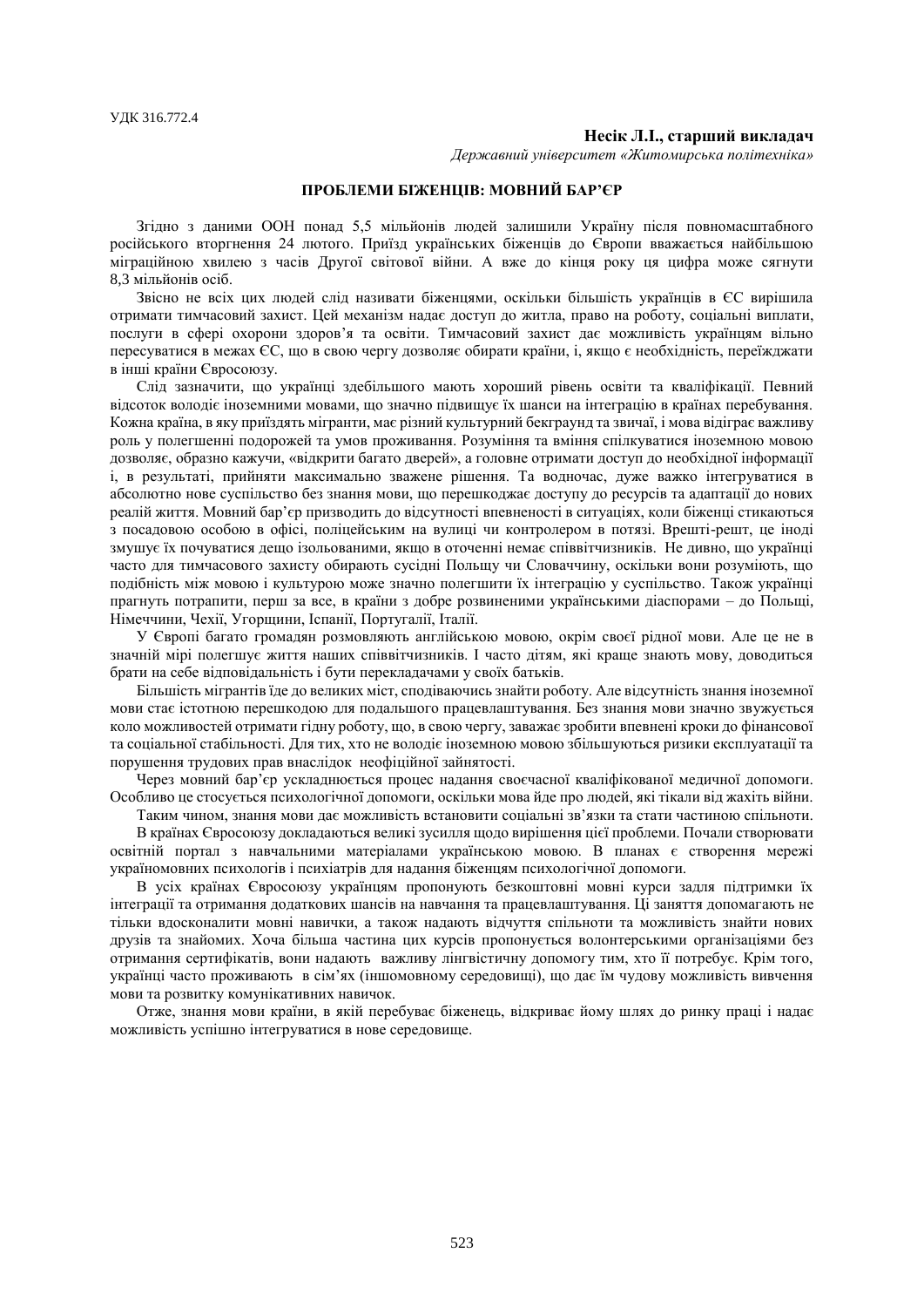### **Онацька П.Б, ст. бак. Канчура Є.О., к.ф.н., доц. каф. ТПЛ** *Державний університет «Житомирська політехніка»*

### **РОМЕО І ДЖУЛЬЄТТА В ШКОЛІ МУРДЕЙЛА: НОВЕ ПРОЧИТАННЯ КЛАСИЧНОГО ІНТЕРТЕКСТУ**

Темою даного дослідження є інтертекст трагедії "Ромео і Джульєтта" Вільяма Шекспіра [2] у серіалі "Сексуальне виховання"[4]. Незвичність серіалу та його декорацій є основною захопливою рисою у цьому молодіжному телепроєкті. Він приваблює глядачів своєю новизною і цікавим викладом інформації в поєднанні з красивими ілюстраціями та стильним оформленням самого шкільної вистави, що легко сприймається аудиторією підлітків. З метою довести припущення, що спонукало до дослідження, було проведено опитування у соціальних мережах серед молоді від 16 до 25 років. Як показало опитування, знайомство з класичною трагедією через підлітковий серіал збільшило інтерес до творчості Шекспіра не тільки у підлітків, але й у старших глядачів. Тобто розглядаючи тему крізь призму соціального сприйняття, можна зробити висновок про те, що такі сучасні рішення щодо популяризації творчості Шекспіра, є досить дієвими.

Серіал є новим у світі кіно та не досліджений з точки зору поширення творчості Шекспіра. Попри те, що ця тема є досить помітною, науковці звертали увагу саме на основну мету цього телепроєкту, а саме ідентифікацію особистості та поширення сексуального виховання шляхом перегляду серіалу. На мою думку, введення тексту "Ромео і Джульєтти" до сучасного підліткового серіалу є досить дієвим підходом до популяризації Вільяма Шекспіра. Опитування підтверджує мою гіпотезу про те, що завдяки сучасній модернізованій версії, зацікавленість молоді, зокрема, до твору "Ромео і Джульєтта" значно зростає. Проте ґрунтовного аналізу ролі шекспірівського інтертексту в кінтотексті серіалу та для його загальної концепції досі проведено не було.

У сучасному підлітковому серіалі "Сексуальне виховання" (режисери Кейт Геррон і Бен Тейлор), а саме у другому сезоні, усі серії якого вийшли 17 січня 2020 року, є вставні епізоди, де цитується текст Шекспіра в незвичному антуражі (з гіперболізовано гротескним сексуальним підтекстом), але у звичайних шкільних обставинах (традиційна шкільна вистава за матеріалами класики). Насамперед зацікавленість у даному серіалі породжує незвичність декорацій та їх мотивів: діалоги героїв відбуваються як імітація статевого акту, візуальне оформлення (постер, сцена, костюми, масовка) містять гіперболізовані зображення або гротескні натяки на статеві органи тощо. У такій чудернацькій манері сценаристи та режисери привертають увагу не тільки до основної теми серіалу, але й поширюють тексти Шекспіра серед молодіжної аудиторії..

Метою роботи є дослідження ролі та інтерпретації текстів Вільяма Шекспіра у молодіжній культурі на прикладі названого телепроєкту. Виявлення новизни підходу до викладу матеріалу в серіалі та популяризація серед сучасних підлітків творчості даного автора після перегляду серіалу.

Для досягнення вказаної мети поставлено такі завдання:

- 1. Перегляд серіалу та його стислий опис.
- 2. Визначення проблематики серіалу.
- 3. Порівняння оригіналу тексту із цитатами, використаними в серіалі.
- 4. Констатація основних відмінностей.
- 5. Пошук критичної думки з приводу даної інтерпретації шекспірівського тексту.
- 6. Дослідження рівня зацікавленості молоді творчістю Шекспіра після перегляду серіалу.
- 7. Створення візуального проєкту з цитатами для кращого сприйняття.

Після перегляду серіалу можна дізнатися, як безпосередньо був створений міжгалактичний мюзикл, що привертає до себе увагу незвичністю сценічного втілення класичного твору. У школі Мурдейла, де навчаються більшість персонажів, вирішено провести виставу для старшокласників, за основу взято класичну трагедію "Ромео і Джульєтта". Джексон, один з учнів школи, відважується спробувати себе у ролі Ромео, але хисту до театру не має, бо все свідоме життя юнак займався плаванням, бо так хотіла його родина. Він звертається по допомогу до однокласниці-відмінниці Вів, яка радить йому думати про ту людину, що викликає в нього почуття кохання, адже саме так можна відчути найщиріші емоції. Монолог Ромео, введений до контексту серіалу, є ключовою сценою трагедії. Він є найбільш цитованим уривком – фрагментом "сцени на балконі" (дія ІІ, сцена І). Вів радить додати ритму у його монолог, слухати ритм серця, адже у рядку 10 складів, а це 5 ударів серця. Хлопець успішно проходить кастинг і з цього починається його шлях до успіху. Таким чином усвідомлення тексту як емоційно навантаженого, а не "хрестоматійного", усвідомлення п'ятистопного ямба Шекспіра як такого, що резонує із ритмом серця, активізує особистісне сприйняття героєм "заяложеного" твору зі шкільної програми. Ефект оновлення погляду на класику подовжується на глядача.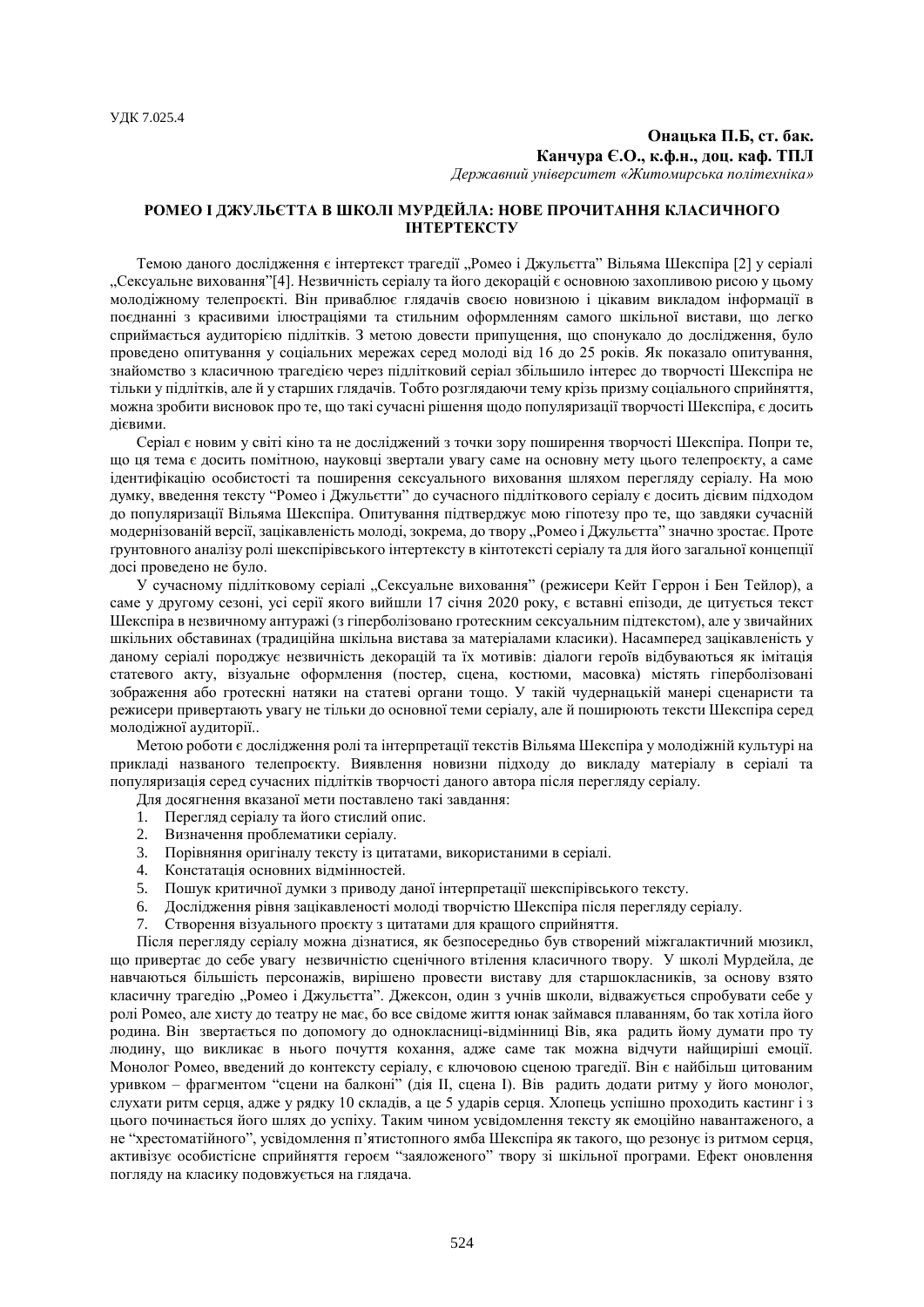Серіал "Сексуальне виховання" висвітлює проблеми сучасних підлітків, яким бракує чесних розмов у галузі сексуального просвітництва. Він допомагає молоді дослідити тему інтимного життя, проаналізувати й усвідомити особливості своєї ідентичності та ролі у суспільстві загалом. Дана проблема є актуальною у 21 сторіччі, адже довгий час вона вважалася табуйованою та була закритою для обговорення. Відвертий еротизм ренесансних шекспірівських текстів було приховано за дволичною мораллю суспільства. За відсутності якісної сексуальної освіти замість засвоєння правил безпечного сексу та здорового ставлення до власної сексуальності, молодь шукає інформацію на сумнівних сайтах, де міститься небагато спільного з реальним життям. Тепер класичний текст Шекспіра надає підліткам зразок високого еротизму та розкриває істині рушії інтимного життя. Хіть перетворюється на кохання. Молодіжне прочитання класичної трагедії є актуальним навіть для батьків сучасних підлітків, адже воно розкриває основні аспекти підліткової психології та взаємин між поколіннями.

Питання ідентичності у суспільстві є основною темою серіалу, воно тягнеться червоною ниткою протягом усіх серій. Текст Шекспірівської трагедії та контекст вистави трансформуються відповідно до тематики серіалу. Контекст поєднує у собі уривки з оригінального тексту Вільяма Шекспіра та інтимні рухи, що імітують статевий акт Ромео і Джульєтти. Це допомагає підліткам не тільки ознайомитися з сутністю серіалу, але й втілити класичний текст у реальне сучасне життя. Також під час перегляду не можна не звернути увагу на оформлення вистави: афіша, зал та костюми акторів прикрашені жіночими та чоловічими статевими органами.

Як зазначає Таня Рейнольдс – акторка, яка грає роль режисерки сексуального міжгалактичного мюзиклу*: Космос плюс Шекспір плюс секс?! Я дійсно не розумію, як можна придумати щось досконаліше, ніж це."* Рейнольдс має рацію — кінцевий результат дуже схожий на сам серіал: жартівливий, але серйозний і дуже збудливий. У огляді від "Бастл" Карен Фратті пише: "Твір мав би включати простір і секс. І тому було вирішено, що студенти відправляться у еротичну подорож на планету Верона, щоб розповісти історію двох закоханих у космосі. Через це пеніси та піхви є буквально по всьому залі — гілки дерев на тлі знімального майданчика зроблені з пенісів, капелюхи, які носять танцівниці, мають пеніси на кінці, у костюмі Джексона Ромео пеніс виступає з грудей, і актори входять і виходять зі сцени через вагінальний канал. Як і будь-яка хороша оргія, міжгалактичний секс-фест, який акторський склад і знімальна група Сексуального виховання влаштували наприкінці 2 сезону, був результатом ретельного планування, сміливої уяви та добре розміщеного фалоса" [3].

Несподіваність ефекту від епатажного оформлення вистави та потрактування окремих персонажів, які відрізняються від класичного зразка, зумовлена шаблонною думкою, що основна мета трагедії Шекспіра полягає у зображенні тяжкої долі двох закоханих з ворожих родин. Але у серіалі герої показують як тісно пов'язане щире кохання з сексуальним життям, адже герої Шекспіра є підлітками, що тільки починають своє доросле життя.

При перегляді не слід забувати, що багато сцен всього лише гіперболізовані картинки, які закликають звернути увагу на глибші питання у житті молоді.

Задля отримання об'єктивної картини сприйняття серіалу було вирішено запитати думку молоді щодо основного питання: Чи виникало у вас бажання ближче ознайомитися з твором Ромео і Джульєтта? А також у якому форматі, якщо так: переглянути виставу в класичному стилі, у модерній інтерпретації, фільм, прочитати текст. Після перегляду результатів я помітила, що моє припущення виявилося обґрунтованим: перегляд вистави в серіалі спонукає до знайомства за класикою, але при цьому молодіжна аудиторія прагне модерної версії вистави. Переглянувши результати можна побачити, що для підлітків ця тема є цікавою і вони прагнуть бачити "Ромео і Джульєтту", саме у модерній інтерпретації.

#### **Список використаної літератури:**

1. Данилов О. Sex Education / Половое воспитание [Електронний ресурс] / Олег Данилов. –2019. – Режим доступу до ресурсу: [https://itc.ua/articles/sex-education-polovoe-vospitanie/.](https://itc.ua/articles/sex-education-polovoe-vospitanie/)

2. Шекспір В., Ромео і Джульєтта / Вільям Шекспір, пер. Василя Мисика/ [Електронний ресурс]. – Режим доступу до ресурсу: https://www.ukrlib.com.ua/world/printit.php?tid=1

3. Fratti K.How 'Sex Education' Created The Horniest Intergalactic Shakespeare Play Ever Staged [Електронний ресурс]/ Karen Fratti // Bustle. – 2020. – Режим доступу до ресурсу: [https://www.bustle.com/p/how-sex-education-created-the](https://www.bustle.com/p/how-sex-education-created-the-horniest-intergalactic-shakespeare-play-ever-staged-20883170.)[horniest-intergalactic-shakespeare-play-ever-staged-20883170](https://www.bustle.com/p/how-sex-education-created-the-horniest-intergalactic-shakespeare-play-ever-staged-20883170.)

4. Sex Education (серіал, 2 сезон) [Електронний ресурс]. – 2020. – Режим доступу до ресурсу: <https://www.netflix.com/ua-ru/title/80197526.>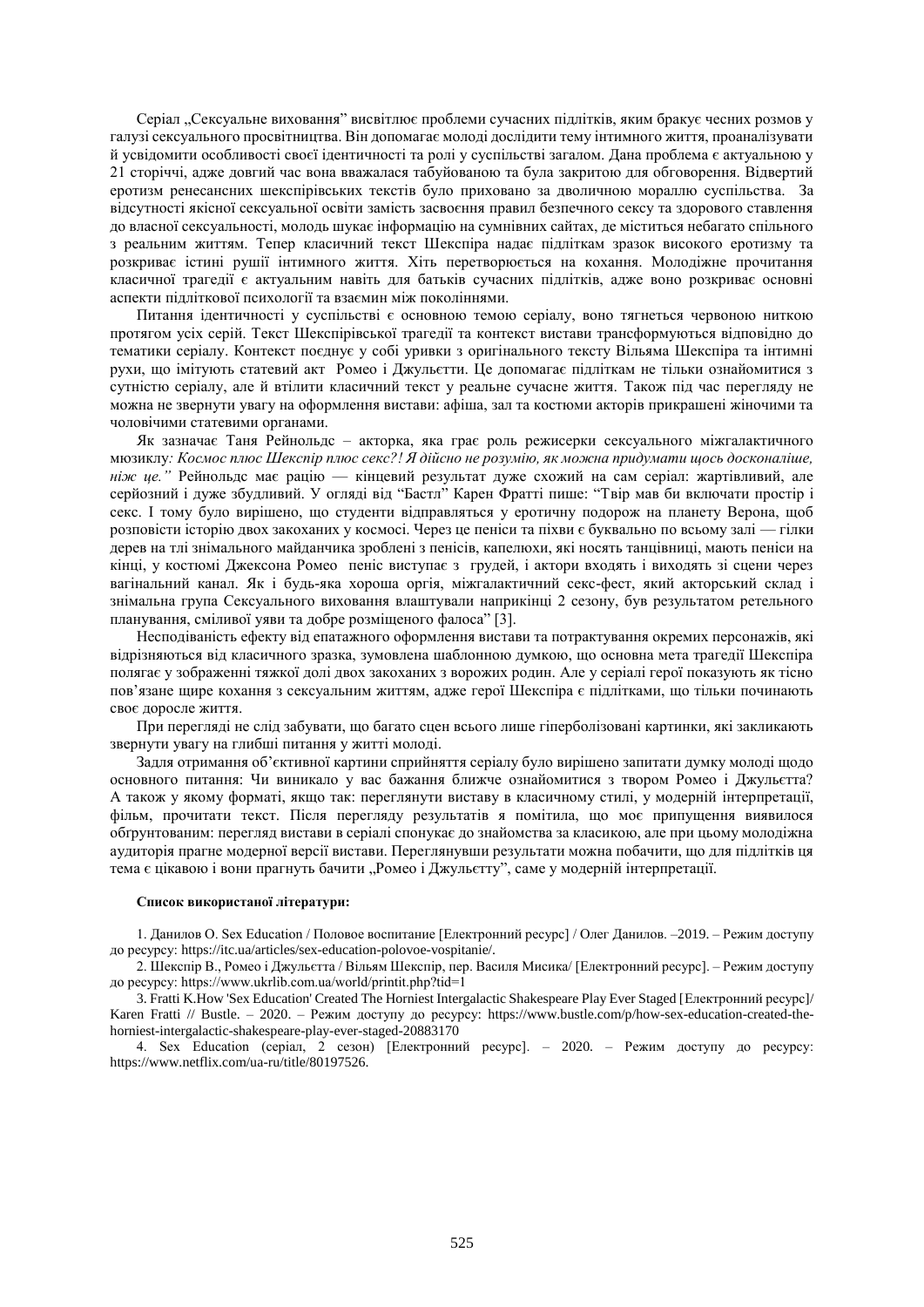*Державний університет «Житомирська політехніка»*

### **ЦЕНЗУРА ПУБЛІЦИСТИКИ МІЛЬТОНА НА ОСНОВІ ПОЕМИ «ВТРАЧЕНИЙ РАЙ»**

Джон Мільтон (1608-1674), один з найвидатніших поетів Англії, був водночас видатним політичним письменником. Близько двадцяти років свого життя він присвятив політичній боротьбі, і його політичні памфлети являють собою одну з найцікавіших пам'яток тієї бурхливої епохи, яку Англія пережила в XVII ст.

Памфлети Мільтона – правильне відображення свого часу. В них живе душа англійської революції з її невблаганною ненавистю до сваволі, з її непереборною жагою свободи, з її релігійним натхненням. У них живе частинка душі революції взагалі. В будь-якому випадку ті ідеї, які надихали Мільтона, ще не раз будуть служити згодом революційними гаслами, ще не раз заради них будуть принесені катакомби людських життів та пролиті моря людської крові. Мільтон бореться в своїх політичних памфлетах проти того ж, проти чого боровся англійський народ – абсолютизму Стюартів, і на його прапорі написані слова: «В ім'я верховних прав народу, в ім'я народного суверенітету».

*Актуальність теми дослідження*. Дослідження публіцистики Джона Мільтона мотивується органічністю її зв'язку з процесами національного становлення на різних етапах минулого і сьогодення, а також постає в контексті розвитку української журналістики. Потреба в науковому дослідженні публіцистики Джона Мільтона актуальна увазі ті ідеї, які вона вносить в масовокомунікаційний дискурс, актуалізує в сучасному соціумі, адже нерідко вони вербалізуються крізь призму найважливіших концептів, ідеологій, які постають в епіцентрі громадських дискусій, торкаючись найважливіші питання буття людини та нації.

Публіцистика Джона Мільтона займала особливе місце в духовному житті Англії, що можна пояснити історичною долею і своєрідною ментальністю бездержавного народу, духовне затвердження та самозахист своєї думки шукав у публічному слові. Не виняток і нинішній період. Сьогодні теж можемо спостерігати тенденцію українізація національної преси, тому звернення до публіцистики Джона Мільтона, набуває особливої актуальності. Вона покликана вербалізувати найважливіші національно-творчі проєкти, формувати суспільну свідомість, опанувати тоталітарним ідеологемам в масовій свідомості і сприяти суспільній консолідації, трансформації соціуму в єдине ціле, визначає актуальність і вибір теми наукової роботи «Публіцистика Джона Мільтона». Наукова проблематика, заявлена в темі дослідження немає усталених закономірностей вивчення. Проблема публіцистики Джона Мільтона, зокрема її концептуальних засад, близьких до світоглядних, поставала в працях Самаріна P.M; сутність концептуальної публіцистики (нерідко ці терміни є синонімічними) актуалізувала у своїх дослідженнях Н. Габор; маємо і вербализацию в науковому дискурсі близького до світоглядної поняття глибокої й органічної публіцистики А. Александрова та Т.Лілі.

*Мета дослідження наукової роботи* **-** обґрунтування методології концептуального підходу до публіцистики Джона Мільтона. *Об'єктом дослідження* наукової роботи вибрана публіцистика Джона Мільтона. *Предметом дослідження* є світоглядні концепти, що відображають настановчість публіцистичного дискурсу Джона Мільтона.

*У дослідженні використані загальнонаукові методи:* аналіз, синтез, узагальнення, абстрагування. У роботі простежується діахронія розвитку окремих концептів, їх спадкоємність або модифікація в контексті тих чи інших історико – журналістських періодів. Діахронія дозволяє вивести певні тенденції в розвитку концептів, простежити їх ідейно-проблемну парадигму, що надає дослідженню логічної правильності і послідовності. Використовується також бібліографічно - описовий метод, який допомагає залучити і систематизувати публіцистику Джона Мільтона як джерело інформації про предмет дослідження, одночасно бібліографування введених у науковий обіг матеріалів сприяє більш широкому ознайомленню з ними для використання в науковій практиці. З цієї точки зору публіцистика Джона Мільтона розглядається як філософсько - глибокий смисловий текст, який втілює духовні шукання нації, як особливий національний вид діяльності людського духу. В роботі застосована методика семантичного аналізу і окремі методологічні підходи до аналізу концепту в когнітивній лінгвістиці та комунікаційній стилістиці. При дослідженні використані порівняльний метод, продуктивний метод при зіставленні суперечливих фактів, аналітично-типологічний метод, необхідний для класифікації значного обсягу публіцистичних матеріалів та їх класифікації за значущими критеріями, проблемно-тематичний та стилістичний методи, корисні для вирішення конкретних дослідницьких завдань. Основними принципами методологічного дослідження стали єдність історичного і системного підходів, інтегративний підхід, що сприяє узагальненню проблем, провідних ідей та виведенню універсалій. Емпіричні дослідження здійснено на матеріалі публіцистичних текстів Джона Мільтона. Звернення до конкретних концептів у публіцистиці Джона Мільтона дозволило з необхідною фактологічною достовірністю вийти на новий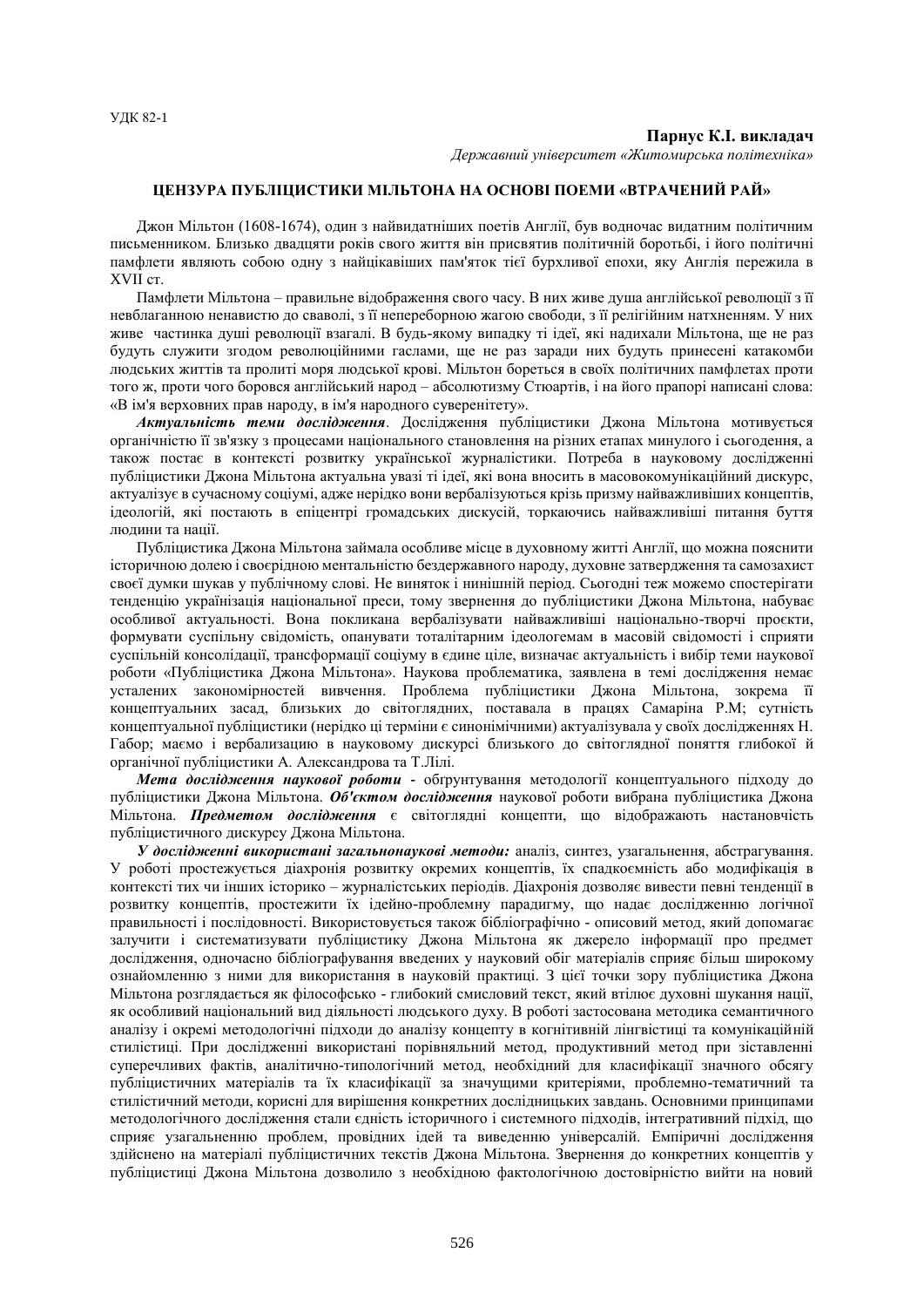рівень розуміння публіцистичного процесу як явища, позначеного розвитком певних концептуальних ідей, що визначають як для екзистенції окремої особистості, так і цілої нації. Тому в інструментальнопрактичному аспекті ми змогли простежити історію публіцистики як історію найважливіших національноконцептуальних дискусій.

*Наукова новизна* роботи визначається запропонованим методологічним підходом до аналізу публіцистики Джона Мільтона з точки зору найважливіших концептів, які формують концептосферу сучасних національно-ідентифікаційних дискусій.

*Теоретичне і практичне значення* отриманих результатів відображається в аналізі публіцистики Джона Мільтона з допомогою найважливіших концептів, розширює параметри пресознавчих досліджень. «Втрачений Рай» був задуманий як гігантська алегорична картина всіх часів: усього минулого, сьогодення і майбутнього людства - історії вікової боротьби Добра і Зла, як книга про сенс життя і долю, як епос, який прославив Англію та її культуру. Такий задум вимагав не тільки натхнення або майстерності, він вимагав знань, кропіткої праці, життєвого досвіду. Коли в один твір вкладаються задуми усього життя, в тому числі взаємовиключні, коли він складається з ланок різних історичних епох, такий твір не може бути простим, він наштовхує на роздуми та переоцінку життєвих цінностей.[3, 379 c.]

Мільтон - поет релігійного почуття, і вся достойність його поезії – результат світовідчуття, протестантського натхнення, пророчого світобачення. Мільтон не просто ототожнював поета з пророком, а з старозавітним мудрецем. Мудрість – це зрілість, а зрілість – це вічність. Вічність вимагає усього життя, всього часу і всієї повноти. Смерть за віру - вінець поета і його право на вічне життя. Ось чому «Втрачений Рай» писала не молода людина, а 60-річний поважний чоловік. Епос Мільтона містить драматичний заряд величезної сили і емоційного впливу на читача XVII століття. Як Біблія звернена до всього християнського людства, Загублений Рай мав бути загальнодоступним, зрозумілим, образним, наочним. Навіть вибір біблійного сюжету не випадковий: необхідна була нова версія Святої книги, стихією якої було легше висловити ідеї протестантизму, а у "видіннях" зобразити сподівання торжества справедливості і приборкання людиною Зла у власній душі. [2, c. 24–25]

У відступах Мільтон підкреслює безпрецедентність Втраченого Раю, незвичайність сюжету і ідейну перевагу поеми над усім європейським мистецтвом. *«Тому це творіння і недоступно для смертного ока», пише творець, «тому воно і буде зустріти зі злістю і ворожнечею»*, пророкував він.

Нехтування відіграють важливу роль в епосі. У відступах Мільтон роз'яснює сенс похмурих картин I і II книг, викладає вчення про "вільну волю" людини - психологічно готує до подальших подій.

Про це не прийнято говорити, але «Втрачений Рай» - анти ренесансний твір: захищаючи особистісне і розумне начало людини, він спрямований проти індивідуалізму і розсудливості, які, за Мільтона, вели до розбещеності, нігілізму та соціальної несправедливості. Мільтон вчить приймати життя таким, яким воно є: з його духовною та фізичною боротьбою, з реальними людськими якостями, з вірою в здатність людини перемогти хаос власних пристрастей. [1, 318 c.]

Втрачений Рай - покаяння грішника, який брав участь у "великому насильстві" і виправдав царевбивство. Це не означає, що Мільтон став анархістом або зрікся республіканських ідеалів - це означає усвідомлення помилковості шляху. Мільтон, коли зрікся революційних ідеалів, засуджував сатанізм захисту "правої справи", усвідомивши, наскільки відрізняються в житті Добро і Зло. Добро і Зло пізнаються нами на ґрунті цього світу, виростають разом, і вони є майже нероздільними; пізнання Добра настільки пов'язане і переплітається з пізнанням Зла, в них стільки підступних подібностей, що їх важко відрізнити одне від одного. [1, 321 c.] Як релігійний проповідник, який відстоює гідність людини, Мільтон безкомпромісний. Нещадність боротьби і взаємна ненависть сторін у «Втраченому Раї» - не результат революційного темпераменту Мільтона, а підсумок категоричності його морального імперативу. Можливо в світі все відносно, але не вибір людини. [2, 104 c.]

Таким чином можна зробити висновок, що важливе місце у творчості Мільтона посідає Людина, яка є центром Всесвіту: між тваринним світом і світом ангелів. На думку поета Людина споконвічно прекрасна. Вона створена всеблагим і премудрим божеством, в неї немає і не може бути вад. Адам - втілення сили, мужності і Єва - жіночої досконалості і чарівності. Любов Адама і Єви - ідеальне поєднання духовної близькості і фізичного потягу. Мільтон звертався до Біблії, але не слідував подіям Священного письма, він створив свою історію. Він прагнув показати як змінилися герої поеми в результаті зради Богові. Адам і Єва вигнані з раю. Таким чином вони піднялись на нову, вищу ступінь людяності.

#### **Список використаної літератури:**

1. Анікст А. Джон Мільтон //Джон Мільтон. Втрачений рай. Вірші. Самсон-борец. – М. : Художня література, 1976. – 389 с.

2. Доре Г. Гравюри поеми Джона Мільтона «Втрачений рай».// Репринтне видання. - СПб.: Альфарет, 2006. - 40 с.

3. Історія англійської літератури. Т. 1. Вип. 2. – М. : Л., 1945. – 425 с.

Мільтон Дж. Втрачений рай; Повернутий рай : поеми // Эксмо, 2009. – 605 с.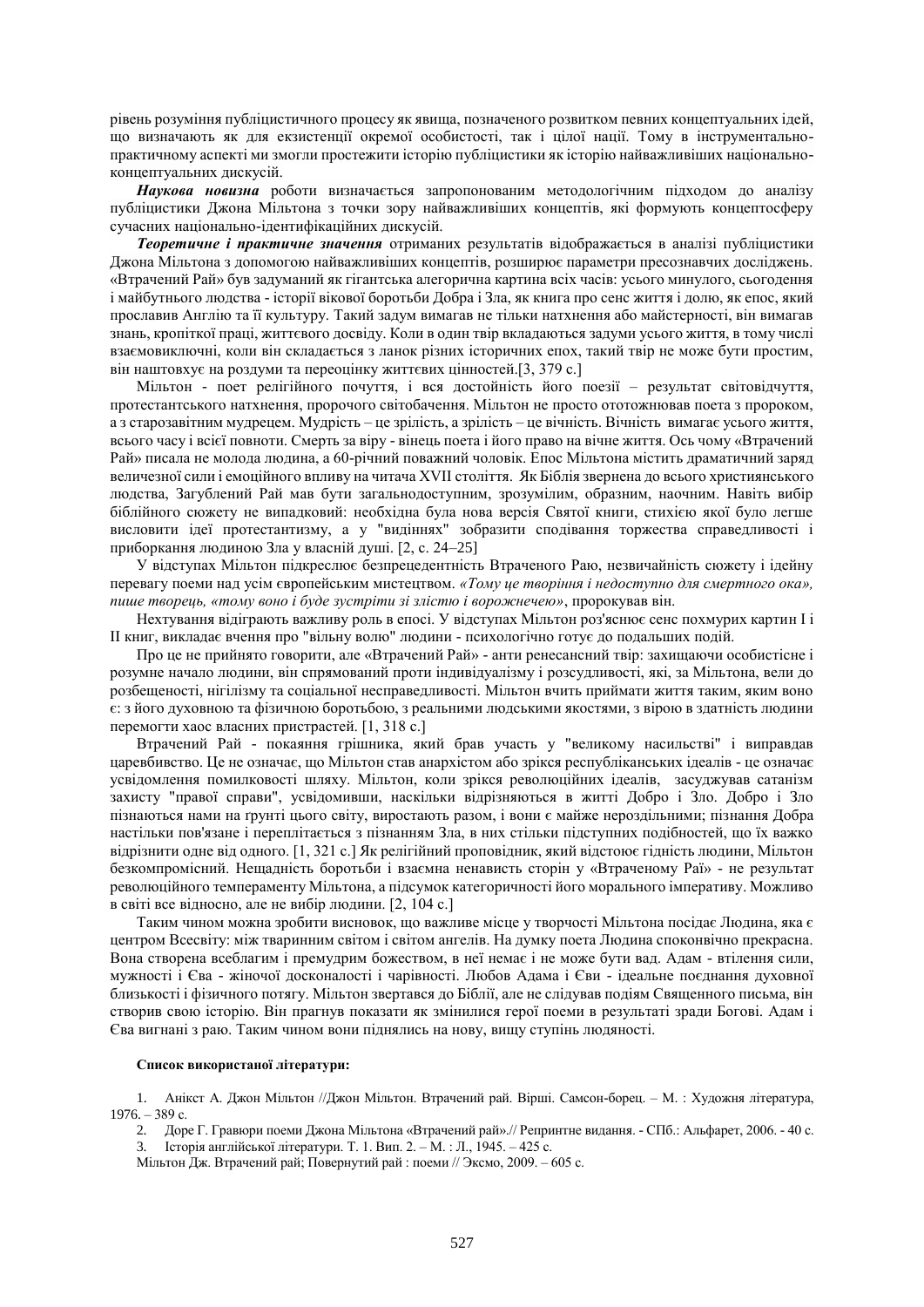## **Пархомчук В.В., студентка І курсу, гр. СО-1, ФПУП Андрійчук Н.М.**

*Державний університет «Житомирська політехніка»*

### **ІНКЛЮЗИВНА ОСВІТА**

Інклюзія – це рівність між здоровими дітьми та дітьми з вадами, це залучення та інтеграція усіх дітей в соціумі, це можливість для дітей з вадами відчути себе такими, як всі, спілкуватися з однолітками, вірити та хотіти.

Інклюзія – це перш за все повага, розуміння людської гідності, яка є джерелом прав людини та обумовлює доступність до соціального життя людей з різними психічними, фізичними, інтелектуальними особливостями, передусім, мова йде про включення у навчання дітей з інвалідністю, які можуть здобувати освіту нарівні зі своїми однолітками.

Інклюзія увійшла у такі сфери життя, як освіта та розваги, держава вкладає великі кошти та сили задля комфортного перебування дітей з інвалідністю, на сьогодні вже є майданчики для таких дітей, в школах є майже всі можливості для нормалого освітнього процесу.

Інклюзію часто порівнюють з культурним різноманіттям, з можливістю розширити свій досвід. В вузькому сенсі, інклюзія пов'зана більше з "інклюзивною освітою" і "інклюзивними технологіями" – тобто, це принцип, що дозволяє людям з обмеженими можливостями взаємодіяти з оточуючим світом. Є важливим, що пандуси, спеціальні ліфти, кнопки виклику допомоги та переклад на шрифт Брайля не можна назвати інклюзивними технологіями, а якщо це є в школах – лише доступною освітою.

Вперше термін "Інклюзивна освіта" прозвучав у Саламанкській декларації про принципи, політику та практичну діяльність у сфері освіти осіб з особливими потребами. Дана декларація була прийнята на Всесвітній конвенції з питань освіти осіб з особливими потребами у червні 1994 року. У документі зазначено, що всі діти, незалежно від наявних відмінностей між ними, мають право отримувати знання разом з іншими [3].

Інклюзивне навчання в Україні почали запроваджувати ще 10 років тому, але зараз вона лише на початку впровадження, вона є педагогічною іновацією, а після ратифікації конвенції ООН про права інвалідів – це одне із зобов'язань держави. Для України важливо не зменшувати темпу та використати шанс, який інклюзія пропонує сьогоднішньому суспільству [1].

На сьогодні в Україні є понад 2,7 мільйона осіб, які мають інвалідність, та понад 163,9 тисячі з них діти. Інклюзія це не лише про дітей, що мають інвалідність, це стосується усіх дітей, яким потрібна додаткова підримка в освіті. Це також стосується дітей-переселенців, дітей, які мають порушення зору чи слуху, або хворобу нервової системи [4].

Інклюзія є одним з принципів концепції нової української школи. Створюються індивідуальні підходи, враховуюються потреби кожної дитини з обмеженнями – і це все на рівні держави, що є неабияким прогресом. У зв'язку з впровадженням цієї програми кількість дітей, охоплених системою інклюзивної освіти, збільшилась в Україні в 2 рази. Інклюзія базується на тому, що кожна людина з вадою має отримати освіту та кращі умови нормального функціонального життя. Інклюзія дає змогу дітям з особливими потребами не відлучатися від сім'ї, як у випадку інтернатних закладів, дає змогу спілкуватися з однолітками, вчитися в них їхньої моделі поведінки, не зважаючи на власні вади.

Найголовніша умова для успішної реалізації інклюзивного навчання – позитивне ставлення педагогічних працівників до інклюзивної освіти в цілому як до закономірного та прогресивного етапу розвитку системи освіти, адже від їхнього бажання працювати з дітьми з особливими освітніми потребами та розуміння важливості впровадження інклюзивного навчання залежить якість освітнього процесу.

Згідно зі статтею 23-1 про "Забезпечення права на освіту осіб з особливими освітніми потребами", особа з особливими освітніми потребами - це особа, яка потребує додаткової постійної чи тимчасової підтримки в освітньому процесі з метою забезпечення права на освіту, сприяння розвитку особистості, поліпшення стану здоров'я та якості життя, підвищення рівня участі у житті громади [2].

Специфіка дітей з особливими освітніми потребами така, що вони вимушені брати відпустки за станом здоров'я, тоді їм має надаватися "дистанційне навчання", під ним розуміється комплекс освітніх послуг, що надається учням за допомогою спеціалізованого інформаційно-освітнього середовища, що базується на засобах обміну навчальною інформацією на відстані. Це погано, адже через дистанційне навчання в дітей немає змоги комунікувати в соціумі та спілкуватися з однолітками.

Саме інклюзія, дає людям з особливими потребами змогу жити нормальним життям та бути цікавим, потрібним оточуючим їх людям і відчувати їх підтримку, добре ставлення та розуміння. А інклюзивне навчання дає можливість розвивати соціальні відносини через безпосередній досвід. Інклюзія - це про всіх людей, і "особливих" і звичайних, це про добре ставлення, про розуміння, це про любов до оточуючих людей, це вміння бути живим і приймати світ таким, яким він є, любити відмінне від свого, дивуватися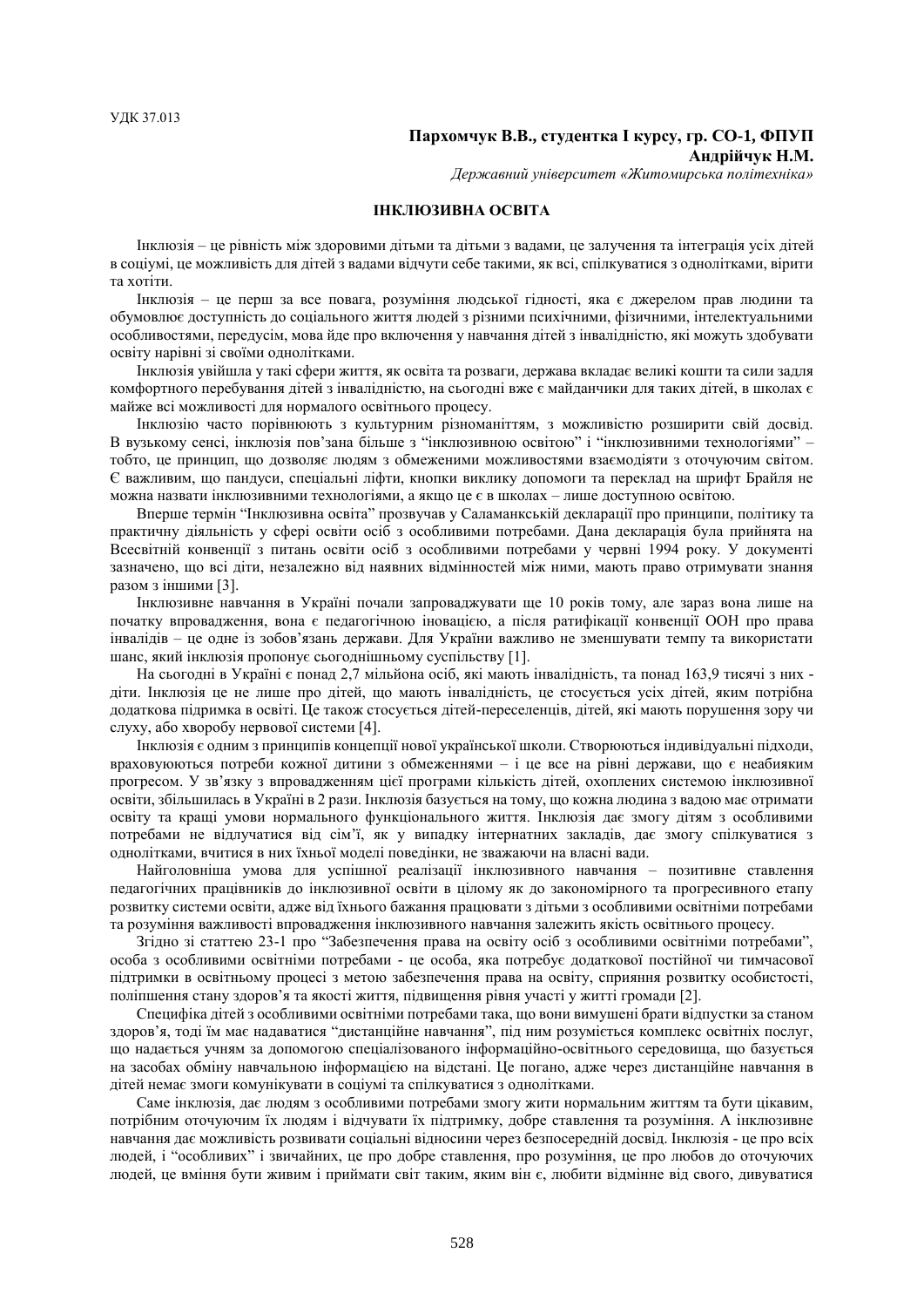неочевидному, не робити виключень, знаходити нові сенси, рухатися разом з кожним, це коли людям потрібні люди, для того, щоб бути людьми, а з різного - виходить єдине, красиве ціле.

Отже, інклюзія дуже важлива та потрібна для сучасного суспільства. Основним завданням інклюзії є виховання сучасного покоління дітей, з новим поглядом на місце "особливої" дитини в соціумі. І неодмінно інклюзія – це запорука щасливого та гідного майбутнього для кожної дитини.

### **Список використаної літератури:**

1. Конвенція про права осіб з інвалідністю URL: https://zakon.rada.gov.ua/laws/show/995\_g71#Text

2. Про внесення змін до Закону України "Про освіту" щодо особливостей доступу осіб з особливими освітніми потребами до освітніх послуг URL: https://zakon.rada.gov.ua/laws/show/2053-19#Text

3. Саламанська декларація про принципи, політику та практичну діяльність у галузі освіти осіб з особливими освітніми потребами URL: https://zakon.rada.gov.ua/laws/show/995\_001- 94#Text

4. URL: https://www.msp.gov.ua/timeline/invalidnist.html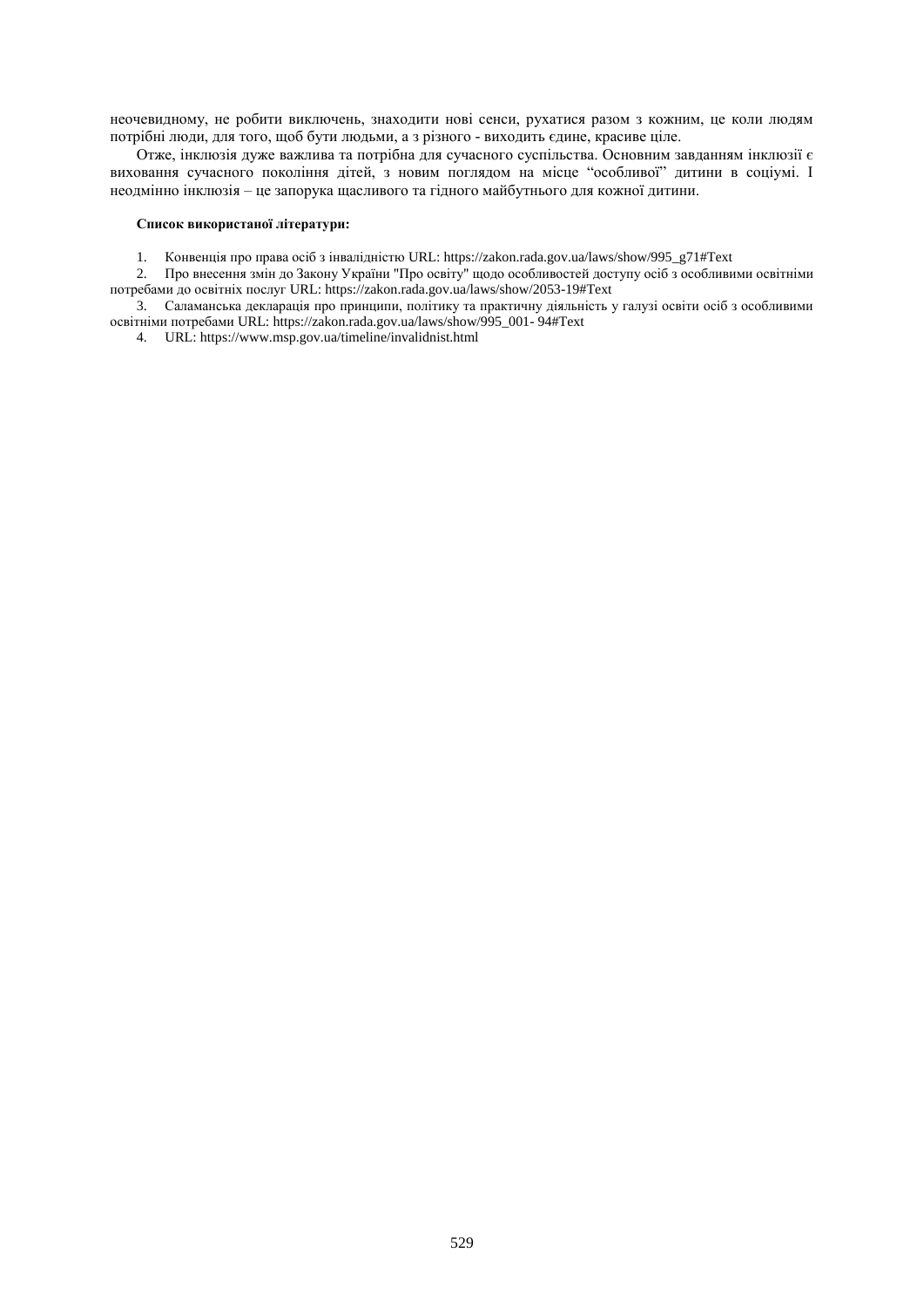## **Плахотнюк Н.П., к.пед.н., доц. каф. теоретичної та прикладної лінгвістики**

*Державний університет «Житомирська політехніка»*

### **ДИДАКТИЧНІ МОЖЛИВОСТІ АВТЕНТИЧНИХ ВІДЕОМАТЕРІАЛІВ У ВИКЛАДАННІ АНГЛІЙСЬКОЇ МОВИ ЗА ПРОФЕСІЙНИМ СПРЯМУВАННЯМ**

Прагнення українських ЗВО досягти рівня європейського освітнього стандарту підвищує вимоги до підготовки майбутніх фахівців різних спеціальностей. Сучасні фахівці мають бути обізнаним не тільки у провідній галузі, а й володіти навичками професійного іншомовного спілкування, що дає змогу бути активними комунікантами у міжкультурному просторі, вирішувати професійно значущі задачі, здійснювати пошук і переробку необхідної інформації в іноземних джерелах.

Останні роки суттєво підвищився рівень використання інтернет мережі для ефективного оволодіння іншомовним спілкуванням на належному рівні. Інтернет ресурси мають широке інформаційне дидактичне коло та є джерелом активної комунікативної діяльності людини. Вони мають низку педагогічних властивостей: забезпечують інтерактивність навчання як реалізацію принципу наочності, особистісноорієнтований підхід, організацію пізнавальної активності, уможливлюють розвиток аналітичних умінь і творчих здібностей [1, с. 84].

Серед освітніх інтернет ресурсів дієвим засобом формування англомовної професійної комунікативної компетентності є відеохостинг YouTube. Тут можна знайти поради по опрацюванню лексикограматичного матеріалу, відвідати безліч закордонних та українських YouTube каналів з метою вивчення іноземної мови загального вжитку (General English), пройти тести з граматики, ознайомитись з блогами популярних викладачів іноземних мов. Проте формування навичок іншомовного спілкування майбутніх фахівців різних спеціальностей має свою специфіку. Вона полягає в тому, що значна частина професійної лексики є водночас загальновживаною і спецефічною для певної професії. Застосування автентичних відеоматеріалів у процесі оволодіння іноземною мовою професійного спрямування має низку переваг: занурення студентів у необхідне мовне середовище; підвищення мотивації навчання завдяки актуалізації пізнавальної, творчої діяльності, відповідності професійним інтересам; відображення реальних ситуацій вживання мови у культурному контексті; полегшення сприйняття за допомогою візуалізації розмовних ситуацій [2].

Аналізуючи наявний відеоматеріал за професійною тематикою ми виявили що відеосюжети з навчальною метою представлені недостатньо. Тому ми відбирали відеоматеріали на YouTube каналі і розробляли завдання до них, відповідно до трьох етапів роботи з відеофрагментами (pre-viewing, whileviewing, post-viewing activities). Відеоматеріали відбирались за наступними критеріями: наявність потрібного лексичного мінімуму, відповідність рівню групи, інформативність, часові обмеження.

Автентичні відеоматеріали професійної тематики занурюють майбутніх фахівців в атмосферу реальної комунікативної ситуації, полегшують сприйняття навчальної інформації завдяки поєднанню зорових та звукових образів, надають зразки мови і мовлення, тренують вживання спеціальної професійної лексики. Завдяки своїм яскравим візуальним образам та динамічному розвитку сюжету відеоматеріали допомагають підтримувати увагу студентів, ознайомлюють з навчальним матеріалом безпосередньо в професійних комунікативних ситуаціях.

#### **Список використаної літератури:**

1. Р.С. Гуревич, М.Ю. Кадемія, Л.С. Шевченко. Інформаційні технології навчання: інноваційний підхід: навчальний посібник. Вінниця: Планер, 2012, 348 с.

2. Л.Конопляник, О.Коваленко. Використання автентичних відеоматеріалів для формування іншомовної професійної комунікативної компетентності майбутніх інженерів. Вісник НАУ. Сер. : Педагогіка. Психологія: зб. наук. праць. 2016. Вип. 2(9). – С. 90-96.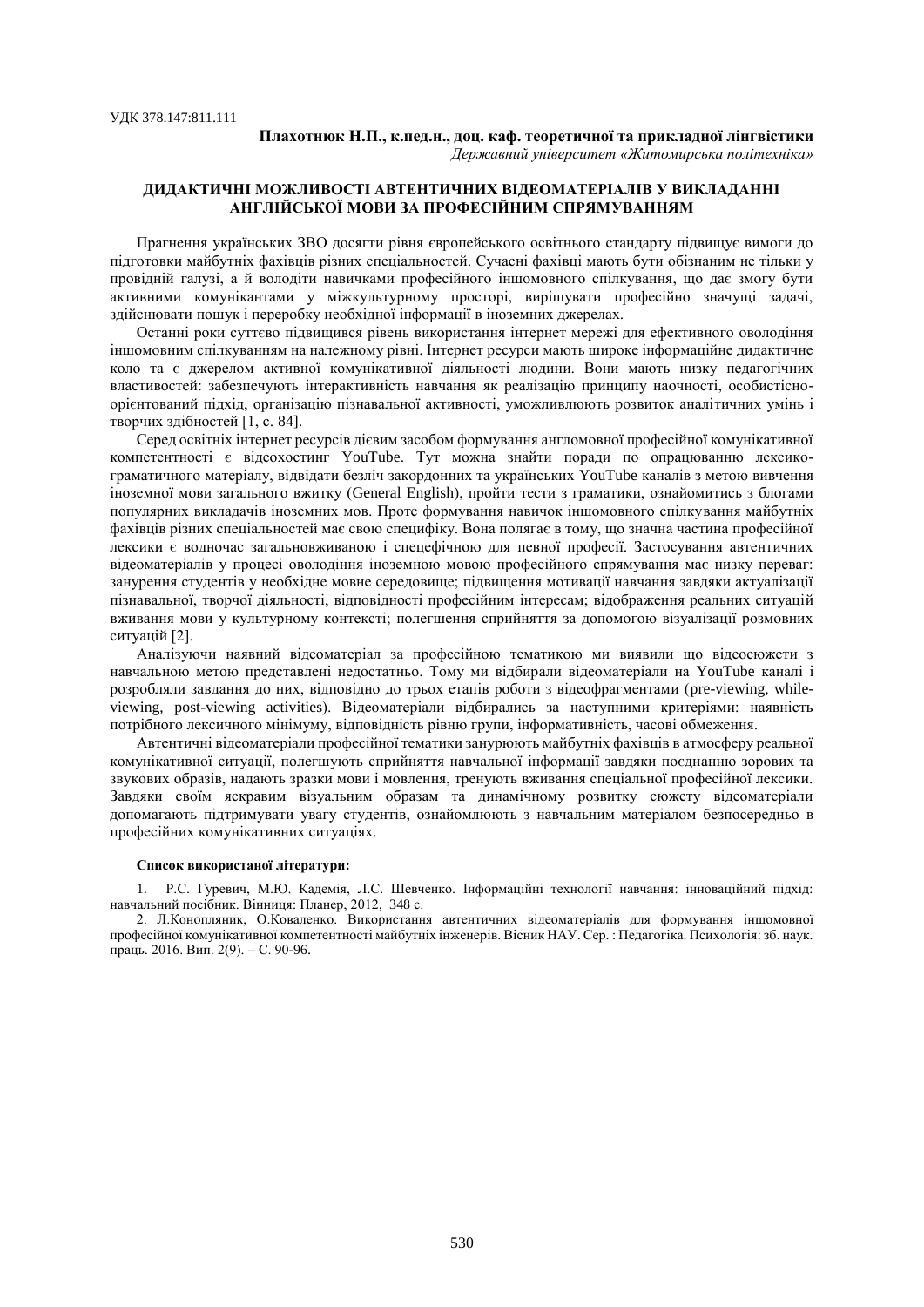## **Пролигіна О.Л., викл. каф. теоретичної та прикладної лінгвістики**

*Державного університету «Житомирська політехніка»*

# **РОЛЬ АНГЛОМОВНОГО ПУБЛІЦИСТИЧНОГО ДИСКУРСУ НА ТЛІ НОВОЇ РЕАЛЬНОСТІ В УКРАЇНІ**

Впродовж останніх місяців незалежна держава з тисячолітньою історією Україна переживає ганебне незаконне повномасштабне вторгнення сусідньої країни. Наша держава та й уся демократична світова спільнота постали перед надзвичайними викликами, в умовах яких необхідно виборювати свої права на повноцінне функціонування всіх галузей життя. На тлі нової реальності особливе місце посідає наука, зокрема лінгвістика, яка миттєво відображає суспільні настрої, прагнення людей та покликана змінити ситуацію, що склалася, на краще. Особливої популярності набули англомовні періодичні онлайн видання, що цитуються на офіційних українських інтернет каналах, поширюючи актуальну інформацію про стан речей в Україні та світі. Зокрема викладаються цитати світових лідерів, політиків, журналістів, публікуються наукові статті вчених різних галузей науки, які тим чи іншим чином торкаються поточних реалій суспільного життя. Отже, можна констатувати, що на тлі нової реальності поняття публіцистичного дискурсу набуває особливого значення.

Автор даних тез ставить на меті проаналізувати провідні англомовні періодичні онлайн видання такі як The Guardian, The Daily Telegraph та The Times з метою дослідження англійських лексем у сучасному контексті, а саме тих мовних одиниць, які відображають культуру, ментальність та психологію англійського народу у рамках публіцистичного дискурсу.

У процесі дослідження автор має намір застосувати метод суцільної вибірки розмовних лексем та фразеологізмів, що стануть матеріалом дослідження; метод лінгвістичного опису та спостереження для систематизації матеріалу та подальшого дослідження фразеологізмів та розмовних лексем як складової частини сучасного англомовного дискурсу та визначення способів прояву лінвокультурної специфіки через мову публіцистичного стилю. Основні положення роботи сприятимуть глибшому розумінню суті англомовних розмовних лексем та фразеологізмів на сучасному етапі.

Коротко зупинимося на визначенні поняття публіцистичний дискурс у сучасній лінгвістиці. Як зазначає Мірошніченко І.Г., дискурс у загальному сенсі являє собою текст у поєднанні з екстралінгвальними чинниками, або текст, включений у комунікативний та прагматичний контекст [Мірошніченко І.Г. Стислий текст в українському мас медійному дискурсі: дис. … к.філ.н. : 10.02.01 / Дніпр. нац. ун-т ім. О.Гончара. Дніпро, 2020. 256 с.]. Публіцистичний дискурс, в свою чергу, як визначають Хант Г.О. та Разумна К.А., – є одним із найуживаних типів дискурсу в сучасному світі. Він трактується як дистантна форма комунікації між представниками засобів масової інформації та масовою аудиторією, яка характеризується певним ідеологічним спрямуванням і може відповідати інтересам певших соціальних груп [Хант Г.О., Разумна К.А. Лексичні та стилістичні особливості сучасного англійсько- та німецькомовного публіцистичного дискурсу // Науковий вісник Ужгородського ун-ту. 2019. № 1 (41). С. 174-180]. У сучасних умовах публіцистичний дискурс віддзеркалює найбільш актуальні аспекти життя, стан суспільства та впливає на масову аудиторію.

Англомовному публіцистичному дискурсу притаманні певні стилістичні та лексичні особливості: широке використання розмовної лексики, вживання фразеологізмів, метафор, національно маркованої лексики, а також різних видів паремій. Наявність такої лексики додає публіцистичним статтям емоційності, експресивності, робить їх більш зрозумілими читачеві, підкреслює ставлення автора до написаного, створює атмосферу невимушеного спілкування, передає культурну специфіку мови.

Лінгвісти приділяють особливу увагу дослідженню мовних явищ, що відображають національну культуру, ментальність, психологію окремого народу. Соціокультурна специфіка мовних одиниць дозволяє дослідити та вивчити певні культурні явища всебічно та на всіх рівнях у межах певної мови. Зокрема, фразеологія відображає лінгвокультурні особливості носіїв цієї мови та віддзеркалює національний світогляд та самобутність народу. У фразеологічних виразах проявляється лінгвокультурна специфіка, що містить в собі ментальні, психологічні, соціальні, етнічні, історичні, культурні відомості про певний національний дискурс, зокрема асоціативно-образну інформацію носіїв мови. Яскравим елементом у публіцистичному дискурсі виступають висловлення відомих людей, цитати з періодичних видань, книжок, навіть власні назви, які свідчать про історичний розвиток певної культури.

Публіцистичній англомовний дискурс, з притаманною йому експресивною лінгвокультурною специфікою, що забезпечується використанням розмовної лексики, фразеологізмів, метафор, національно маркованої лексики та паремій, має надзвичайне значення у формуванні суспільно-політичної думки читачів. Зазначені вище аспекти заслуговують на подальше дослідження.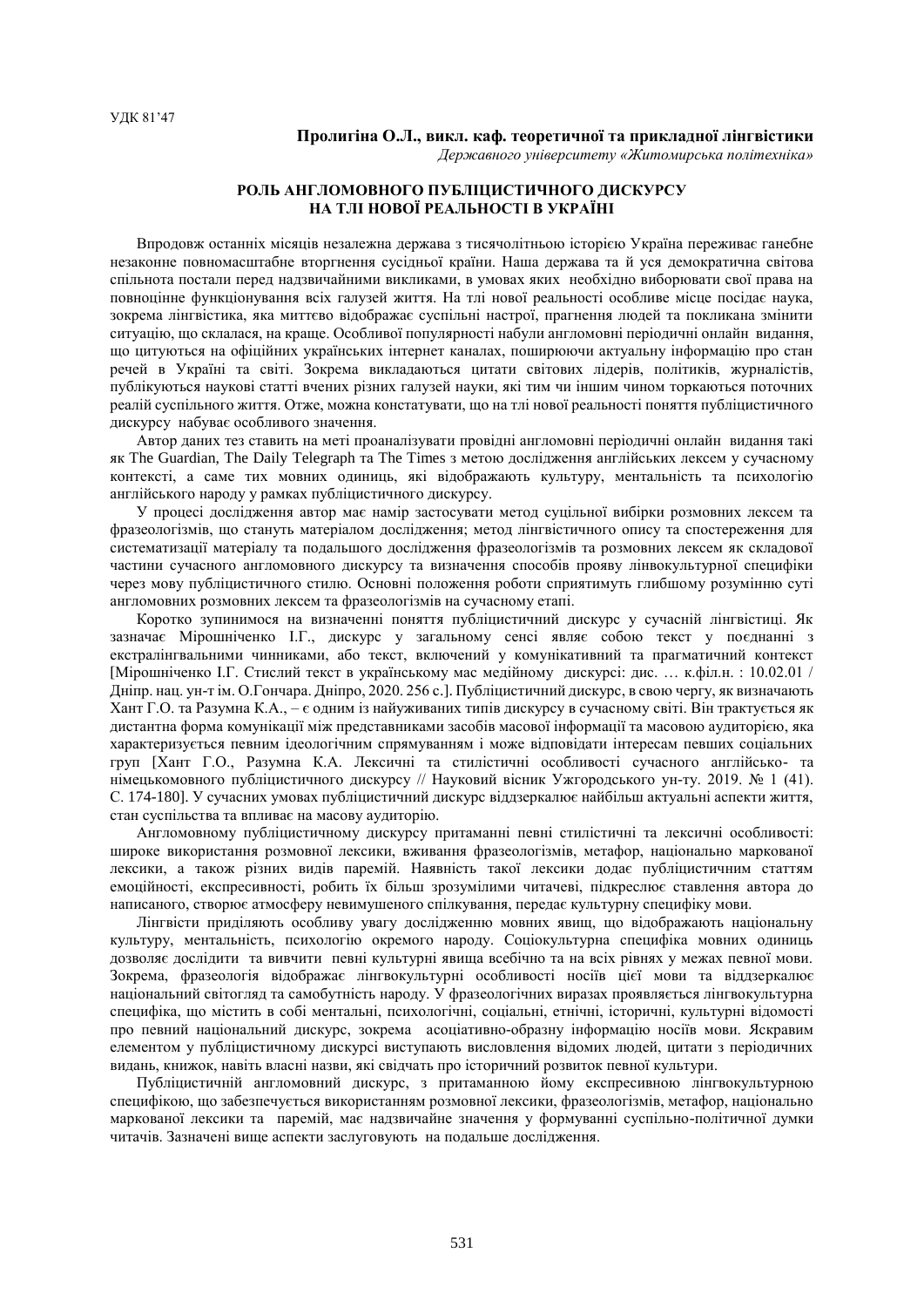### **Саннікова С.Б., ст. викл. кафедри іноземних мов**

*Державний університет «Житомирська політехніка»*

### **МІЖОСОБИСТІСНА КОМУНІКАЦІЯ В УМОВАХ ОБМЕЖЕНОГО СПІЛКУВАННЯ**

Україна живе третій рік в умовах пандемії, коли пряме спілкування замінюється опосередкованим. Заклади освіти перейшли на дистанційний формат навчального процесу, лікарські заклади також намагаються працювати дистанційно у вигляді консультацій. Навіть деякі державні устави теж працюють online. Конкурси, олімпіади, фестивалі теж дистанційні. Як це позначається на формуванні особистості, котра має формуватися в соціумі? Міжособистісна комунікація є надважливою в особливі часи невизначеності. Дуже добре, якщо є попередній досвід спілкування з людьми, налагодження комунікативних контактів. А якщо досвіду немає? Особливо у дітей молодшого шкільного віку та підлітків не було часу на вироблення комунікативних навичок. І молодь та юнацтво масово переходить в інтернетспілкування. Це умовно зручно, так як можна надягнути «маску» і бути не таким, як в звичайному житті. Можна здаватися кращим, уявляючи когось із зірок на своєму місці. Можна не слідкувати за своєю зовнішністю, тому що і так ніхто не бачить. Можна користуватися навіть чужими, але такими розумними висловлюваннями. Тобто почати жити чужим захоплюючим життям, максимально відриваючись від реальності. Все навкруги стає віртуальним. Можна замовляти їжу, доставку продуктів, не виходячи з дому. Замовляти так само одяг, консультуватися з лікарем, отримувати інші послуги. З однієї сторони це дуже зручно і швидко. З іншої сторони люди, у яких немає навичок і досвіду прямих комунікацій – немає звідки та як їх набути. Не отримавши досвід спілкування, не так і просто побудувати свою кар'єру в майбутньому. І тому в налагодженні контактів та персонального спілкування виникають проблеми. Виникає страх перед публікою. Можна також потрапити в залежність інтернет-спілкування. З'являється невпевненість в собі, як в комунікаторі. В процесі непрямих, опосередкованих комунікацій так і неможливо набути ефективні навички колективного, міжособистісного спілкування, без якого досить складно розвинути критичне мислення. Все перераховане є важливим для будування кар'єри в майбутньому. Обсягова кількість інформації, яку ми отримуємо щодня, може засвоюватися завдяки спілкуванню та критичному мисленню, яке допомагає фільтрувати зайве та користуватися необхідним. За допомогою комунікативних навичок людина розвивається також емоційний інтелект людини. Тобто вміння розуміти емоції один одного. А в опосередкованому спілкуванні емоції можна передати тільки за допомогою позначок та картинок, що часто не відповідає дійсності, а використовується тільки тому, що так прийнято, так треба. Нічого спільного зі справжніми «живими» емоціями немає.

Повністю зрозуміти себе та оточення насправді досить важко, але це вміння можна в собі розвинути. Перш за все необхідно навчитися персоніфікувати себе самого, з часом це допоможе зрозуміти і своїх співрозмовників. Комунікативні навички не обмежуються окремою галуззю знань, вони охоплюють усі сфери нашої діяльності. Це і особиста сфера спілкування, де ми можемо самостійно обирати собі комунікаторів, це і професійна сфера, де вибір обмежений, а спілкування має бути для налагодження зв'язків, для виконання роботи. Комунікативні навички – це вміння висловити свою думку, щоб бути почутим; це вміння переконувати; це вміння слухати співрозмовника та підтримувати розмову; це вміння працювати в команді. За допомогою комунікативних навичок легше і точніше визначати завдання, пріоритети, бути більш ефективним у роботі. Для того, щоб успішно розвивати комунікативні навички, потрібно виходити із опосередкованого, непрямого спілкування. Перед усім навчитися самостійно приймати рішення та обґрунтовувати їх; визначити які мовленнєві прийоми впливу можна використовувати для досягнення комунікативної мети; навчитися контролювати свої емоції, тобто ставити себе на місце партнера, бути відвертим та щирим в спілкуванні; потрібно вміти приєднуватися до інших, залишаючи своє категоричне «я» за дверима; вміти управляти змінами в сучасних реаліях – адаптуватися до них і навчитися керувати ними, бо абстрагування не допоможе, а, навпаки, унеможливить процес комунікування. Не забувати про етичність і тактовність як складові мовленнєвого етикету, бо нестача етичності призводить до втрати моральності та продуктивності в роботі. Потрібно також вміти вирішувати конфлікти у відкритому спілкуванні, а не за допомогою «смайликів». Конфлікти можна перетворити на дискусії і вони допоможуть знайти нові рішення ситуації, щоб задовольнити якщо не всіх учасників комунікативного процесу, то хоча б більшість. Але при всьому тому, що спілкування є важливою складовою нашого життя, не можна забувати про вміння слухати, що є своєрідним мистецтвом.

Вміння говорити, слухати, спілкуватися, працювати в колективі, приймати важливі рішення і нести за них відповідальність – все це формує повагу, самоповагу та розвиває лідерські якості учасників комунікативного процесу.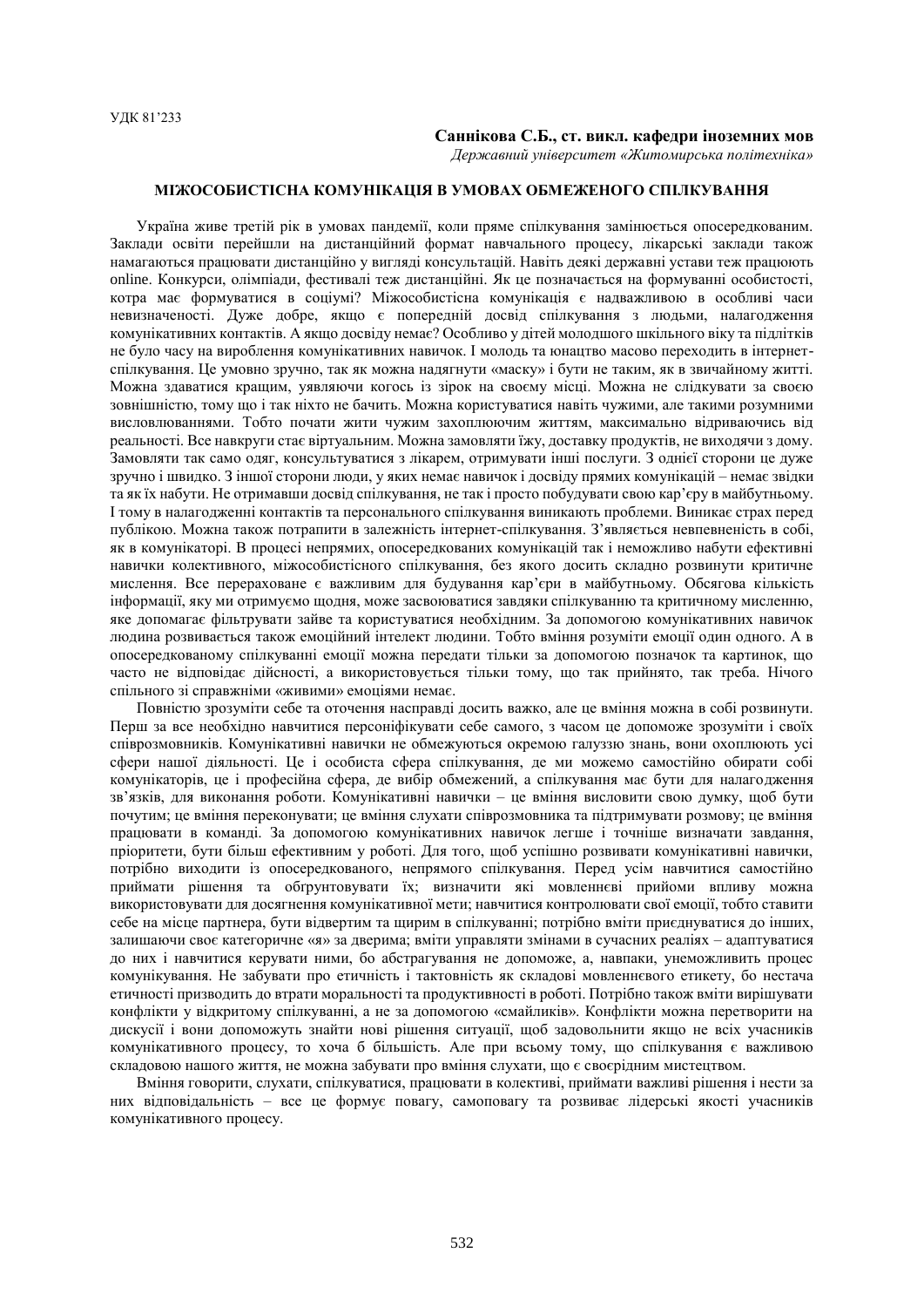### **Сніховська І.Е., к.філол.н., доц., доц. каф. теоретичної та прикладної лінгвістики**

*Державний університет «Житомирська політехніка*

### **МОВНА ГРА ЯК ПРОЯВ ТВОРЧОГО МИСЛЕННЯ**

Процес пізнання навколишнього світу неможливо уявити без взаємодії мислення та мови. Мова є складною багатофункціональною системою, яка перебуває в стані неперервного розвитку. Про поліфункціональність мови свідчить те, що вона є не лише засобом спілкування, знаряддям вираження думок і почуттів, але й засобом творчого переосмислення соціального і лінгвістичного досвіду. У сучасній лінгвістиці помітною є тенденція дослідження функцій мови в текстах різних жанрів і типів. Серед різноманітних мовленнєвих функцій виокремлюють пізнавальну, комунікативну, прагматичну, мовотворчу та експресивну, які знаходять вираження у творчому використанні мовних засобів, формулюванні нових думкомовлень. Джерелом генерації інновацій є лінгвокреативне мислення людини, яке проявляється у створенні нових асоціативниз зв'язків. Завдяки цьому типу мислення у мові створюються одиниці, своєрідні за формою або за формою та значенням.

За допомогою різноманітних видів перетворення слова або побудови мовлення може виникати стилістичний ігровий (лудичний) ефект. На нашу думку, таке вільне ставлення до мовлення певною мірою зумовлюється бажанням комуніканта висловитися у незвичний спосіб, пограти з формою мовної одиниці, проявити свою здатність до творчого потрактування. Одним із способів реалізації такого прагнення, засобом реалізації лінгвокреативної функції мови може виступати мовна гра. Явище мовної гри охоплює цілу гаму виразних засобів, стилістичних прийомів, які становлять лінгвістичний бік комічного. З метою досягнення експресивного ефекту комунікантами подекуди порушуються закони формальної логіки, що переключає комунікацію на особливий мовленнєвий регістр; мова стає предметом творчої думки, матеріалом і об'єктом гумористичного переосмислення, створення нових думкомовлень. Проникнення в мову відкриває перед людиною парадокси, які не помічаються при автоматизованому, усталеному вживанні мовних одиниць, й ті помилки, котрі "порушають усталену точку зору на речі, допомагають нам побачити ці речі в новому світлі, воскресити живе сприйняття слова, яке померло в процесі багатовікової лінгвістичної практики" [1, c. 127].

У широкому розумінні термін "мовна гра" являє собою будь-яке використання мовного матеріалу, котре є творчим і незвичним, та має більшою мірою ігрову спрямованість аніж передачу інформації. Творче ставлення до мовлення призводить до порушення мовленнєвої норми, результатом чого може бути утворення нових одиниць або неконвенціональне потрактування або поєднання існуючих мовних одиниць. Отже, у лінгвістичному плані, мовна гра означає обігравання мовної норми (графічної, фонетичної, словотворчої, лексичної, граматичної) засобами лінгвокреативного мислення. Вибір засобів і прийомів мовної гри визначається такими чинниками як умови комунікації, тип дискурсу, мовотворча здібність адресанта, тезаурус адресата, лінгвістична компетенція комунікантів. Наявність фонового знання, єдиного для комуніканів, є необхідною умовою для досягнення прагматичного ігрового (лудичного) ефекту повідомлення. Фонове знання є частиною загального соціоісторичного та культурного знання, що формується у ментальній картині учасників комунікативної взаємодії. Мовними засобами соціальноісторичне фонове знання може відображатися алюзіями, оказіональними утвореннями від власних назв, прецедентних феноменів, наприклад: hectoring (D.Davie) від Hector (Гектор – один героїв "Іліади", втілення мужності і відваги); audenesque (D.Davie) – від прізвища поета У.Х. Одена, характерні риси його стилю, поетичної манери; stonehengey (R.Aldington) – від Stonehenge (Стоунгендж – надзвичайно складний суцільний за композицією мегалітичний комплекс часів неоліту) тощо. Прийоми мовної гри відносимо до вторинних утворень, які виникають у процесі обігравання відомих думкомовлень з метою втілення іронічного бачення світу.

При декодуванні мовноігрового імпульсу в ситуації комунікативної взаємодії великого значення набувають усі види фонового знання, яке свіввідноситься зі сферою вертикального контексту - сукупності і кореляції одиниць багатьох мовних ярусів з екстралінгвістичними чинниками. Можливості мовної гри у реалізації дотепного, гумористичного, іронічного, саркастичного, комічного тощо є необмеженими. Лінгвокреативне мислення послуговується з цією метою як традиційними стилістичними засобами, різноманітними тропами, так і творенням нестандартних (почасти оказіональних) одиниць, і це великою мірою свідчить про адаптивність мови. Завдяки творчому мисленню людини можливості мови у вербалізації нових асоціативних зв'язків є практично необмеженими [2]. Таким чином, мовна гра може вивчатися у різних видах дискурсу як прояв творчого мислення, що має на меті досягнення певного прагматичного ефекту. Крім того, перспективним вважаємо дослідження феномену мовної гри як лінгвокреативного способу актуалізації оцінки, зокрема в медіадискурсі – як інструменту ефективного впливу на масового адресата.

#### **Список використаної літератури:**

2. Nilsen D.L.F., Nilsen A.P. Language Play: An Introduction to Linguistics. – Massachusets : Newbury House, 1978. – 249 p.

<sup>1.</sup> Pocheptsov G. G. Language and Humour. – Kyiv, 1974. – 318 p.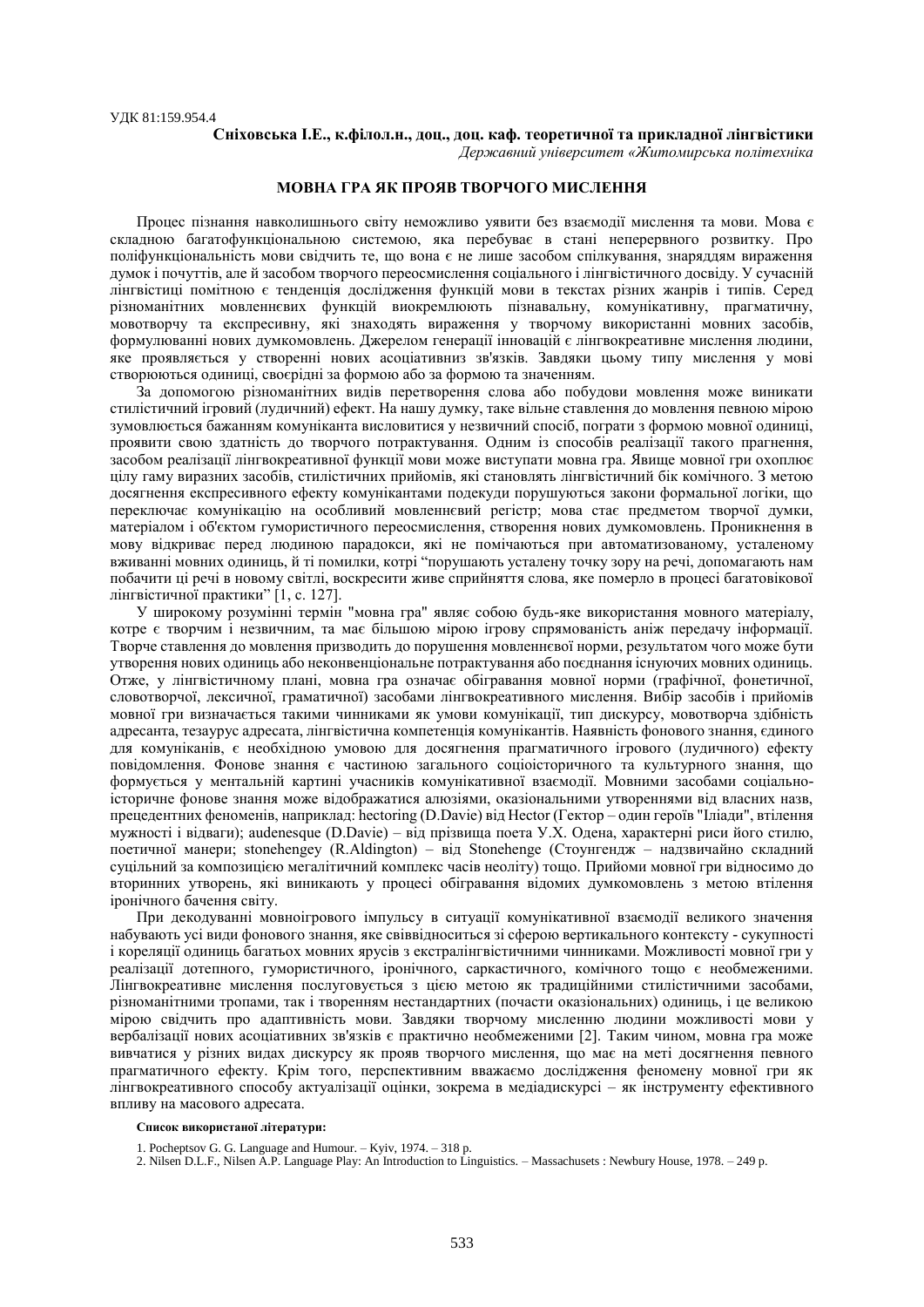## **Супруненко П., II курс, гр. ПУА-5, ФПУП,**

**Саннікова С.Б., ст. викл. кафедри іноземних мов**

*Державний університет «Житомирська політехніка»*

### **СТРАХ ПЕРЕД ПУБЛІЧНИМ ВИСТУПОМ І ЯК З НИМ БОРОТИСЬ**

Існує думка, що після страху смерті, другим є страх публічного виступу. Коріння цього бере свій початок з давніх-давен, коли після страху смерті, другим був страх вигнання з племені, що можна було прирівняти до смерті, адже відлюднику майже не залишалося шансів вижити самому. Тому, можливо вигнання з племені тоді, як відторгнення аудиторією сьогодні.

Страх виступати перед публікою, так звана глософобія – це сильне почуття тривоги, коли доводиться виступати публічно. Розглянемо як з нею боротися, чи не боротися взагалі, і дамо декілька порад.

Першим етапом будуть розкриті причини появи страху та хвилювання, за ними відповідь на питання «чи треба з цим щось робити?», і якщо треба, то у який спосіб.

Доречно почати з того, чому саме в нас виникає хвилювання перед публічним виступом? Хоч може здаватися, що це питання комплексне і без консультації психологів буде важко зрозуміти, але, на мою думку, причини досить прості або навіть банальні. Насамперед це страх провального виступу з подальшими негативними наслідками, як наприклад: звільнення з роботи, втрата репутації, втрата довіри слухачів і тому подібне. Перед виступом можуть з'являтись різні думки, які, в основному, і наводять паніку. До таких можна віднести наступні запитання:

- «А якщо я раптом забуду текст промови?»,
- «Що робити, якщо поставлять незручне запитання?»,
- «Що робити, якщо я не зможу відповісти?»,
- «Чи нормально я виглядаю зі сторони?»,
- «Мене взагалі будуть слухати?»,
- «Чи цікаво я розповідаю?».

Взагалі хвилюватись за свій виступ потрібно, адже людині, яка не хвилюється, байдуже на матеріал, що вона подає, але цей страх треба контролювати і залишити його лише умовою, за якої ви самі отримаєте більше задоволення від своєї промови.

Як побороти страх? Як на мене, найкращим способом буде комплексна, ретельна та повноцінна підготовка, адже коли ти впевнений, що добре підготовлений, то хвилювання зменшиться в рази і вже не буде так сильно давити на промовця під час виступу.

Я вважаю, що найкращими порадами для підготовки можуть бути такі:

Потрібно уважно готувати свій виступ, бо коли оратор впевнений, що текст написаний розумно, є чітка структура і він не затягнутий, це додає впевненості і значно зменшує хвилювання

Не слід нехтувати зовнішнім виглядом. Думаю всі будуть згодні, що охайна, добре вдягнута людина набагато більше схиляє до себе аудиторію. Ранкові зарядки та корисне харчування вплинуть на ваше самопочуття, відвідування перукаря та гарний одяг знімуть з вас ще пласт питань через які могло виникати хвилювання, що щось десь там не так.

Треба слідкувати за вживанням слів-паразитів у своїй мові, адже їх надмірна кількість розхитує виступ і вам від цього некомфортно, так само як і аудиторії. Це навіть починає аудиторію дратувати, що може перерости в конфліктне сприйняття і викликати негативну реакцію у вигляді шуму, реплік і тому подібне.

Зверніть увагу на свій голос. Часто людям не подобається власний голос і це стає причиною хвилювання. Для цього потрібно виконувати вправи на дихання, адже це п'ятдесят відсотків успіху, не забувайте читати скоромовки і, особливо, працювати з артикуляцією. Обов'язково знайдіть можливість прослухати себе зі сторони в звукозапису, щоб відчути негаразди і встигнути їх позбутися заздалегідь. Голосом потрібно навчитись управляти.

Важливою є дикція. Для тренувальних вправ є безліч різних способів, тому треба уважно слідкувати, щоб всі слова, які є у промові, ви могли чітко вимовити. Чітка вимова – це залог успішності. Хороша дикція значно додає упевненості в собі.

У підсумку всього вищезгаданого, можна зазначити, що кожна людина персонально обирає для себе способи подолання страху перед публічним виступом. У різних людей це можуть бути зовсім різні методи. Потрібно знайти свої, які підходять саме вам. Згадані способи не знімуть ваше хвилювання на сто відсотків, але значно зменшать кількість непорозумінь та недоліків, за які ви могли б хвилюватись і значно допоможуть налагодити контакт з аудиторією. Проте, слід розуміти, що найкращим методом зменшити свій страх публічного виступу залишається практика і досвід практичної діяльності.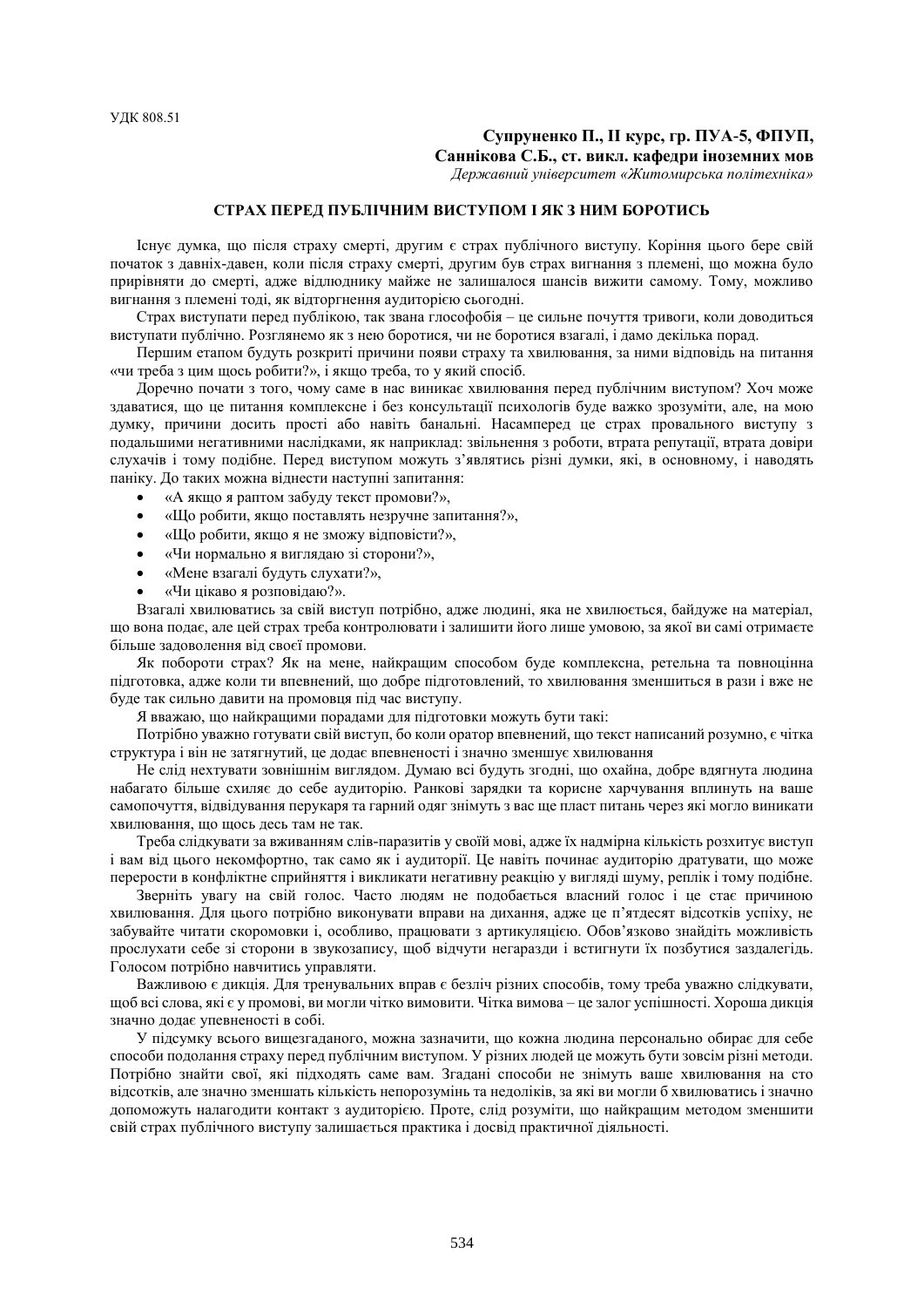# **Тихонова Ю.В., II курс, гр. ПУА-5, ФПУП,**

**Саннікова С.Б., ст. викл. кафедри іноземних мов**

*Державний університет «Житомирська політехніка»*

### **ДІЛОВІ КОМУНІКАЦІЇ У СФЕРІ БІЗНЕСУ**

У людському житті комунікації завжди посідали важливе місце, а надто ділові. Кожен день людина з кимось спілкується, обмінюється думками, отримуючи та передаючи необхідну інформацію, але комунікація в побуті та в бізнес сфері – це дуже різні поняття. Люди використовують різні слова, різні стилі спілкування. Комунікація в діловій сфері передбачає більш нормований підбір словесних конструкцій. Насамперед бізнес-комунікації відрізняються від звичайних тим, що вони чітко детерміновані та регламентовані. І ось саме цю регламентацію здійснюють за допомогою ділової етики та риторики. Для бізнесменів знання ділової етики та риторики є надзвичайно важливим, адже від цього напряму залежить ефективність діяльності компанії чи організації. Основне завдання бізнес-комунікацій полягає у поліпшенні партнерських відносин з метою довгострокового співробітництва, налагодження стосунків, а також у створенні приємного робочого клімату серед колег.

Важливу роль у діловому спілкуванні віддають невербальним, тобто несловесним засобам. Цікавий факт: «Вченими доведено що більше половини інформації передає саме невербальна комунікація (55 %), голос – 38 %, а ось словесна комунікація, лише 7 %. Тому потрібно знати деякі засоби невербального спілкування, а іноді навіть звертатися до використання маніпуляцій. Наприклад, до таких засобів можна віднести положення тіла в просторі під час спілкування, воно може вказувати на ступінь внутрішньої напруги або статус співрозмовника. Отже, рух, жести, міміка, очі та ін. можуть допомогти зрозуміти, який у людини настрій та як вона налаштована на розмову, а також її залученість до обговорення. Маніпуляції ж можуть допомогти зміцнити відносини між керівництвом та штатними працівниками та стимулювати роботу останніх, і в укладанні угод на умовах вигідних для організації.

В ділових комунікаціях існує таке прислів'я:«Одна брехала, друга не розібрала, а третя по-своєму перебрехала.». Так ось, щоб такого не сталося, до важливих переговорів, нарад, презентацій чи навіть звичайних комунікацій з діловими партнерами потрібно готуватися заздалегідь. Також потрібно навчитися доносити інформацію стисло та по-суті так, щоб зрозуміли «і старі, і діти». Для кращого результату комунікації, можна заздалегідь визначити запитання співрозмовника за обговорюваною темою та обдумати відповіді. Потрібно також навчитися контролювати свою міміку під час розмови. Жестів не повинно бути багато, але й скутість також не налаштовує на сприйняття інформації. Важливо для себе знайти так звану «золоту середину». Невербальні засоби спілкування мають допомагати в комунікаціях, а не заважати та ставити бар'єр між комунікаторами. Образ комунікатора має бути доброзичливий та відкритий для слухачів і налаштовувати на позитивне сприйняття. Тільки так можна налагодити успішні ділові стосунки в бізнес-сфері між партнерами. Комунікатор має вміло вести діалог, полілог, співбесіду, дискусію, дебати, ділову нараду, переговори тощо. Також має вміло володіти технікою мови, прийомами, що допомагають переконувати, досягати поставленої мети, а ще створює довірливі відносини, не граючи і не «заграючи» з партнерами. У спілкуванні з партнерами слід бути ввічливим, володіти культурою мови, відчувати душевний стан співрозмовника, не ображати і не принижувати його, бути уважним до партнера, делікатним, тактовним, уміти тримати дистанцію при різних статусах. Потрібно вміти слухати й чути партнера, не перетворюючи діалог в монолог. Все це робить ділове спілкування ефективним.

Щоб ефективно вести ділову розмову потрібно постійно навчатися. Після кожної розмови чи виступу потрібно робити детальний аналіз, знаходити та виправляти свої помилки. А ще, якщо зовсім все погано, то краще витратити гроші на тренінги – це буде найкраще інвестування, як в себе, так і у власний бізнес. Отже високі знання ділового спілкування – половина успішності вашого бізнесу.

#### **Список використаної літератури:**

1. [Електронний ресурс], Режим доступу: [file:///C:/Users/Admin/Downloads/Kovalov\\_Biznes\\_komunikatsii.pdf](file:///C:/Users/Admin/Downloads/Kovalov_Biznes_komunikatsii.pdf)

2. [Електронний ресурс], Режим доступу: [https://vcf.vn.ua/vikoristannya-neverbalnoї-komunikaciї-u-dilovomu](https://vcf.vn.ua/vikoristannya-neverbalnoї-komunikaciї-u-dilovomu-spilkuvanni/)[spilkuvanni/](https://vcf.vn.ua/vikoristannya-neverbalnoї-komunikaciї-u-dilovomu-spilkuvanni/)

3. [Електронний ресурс], Режим доступу: <https://blogs.pravda.com.ua/authors/bogush/4ef344b6c30cb/>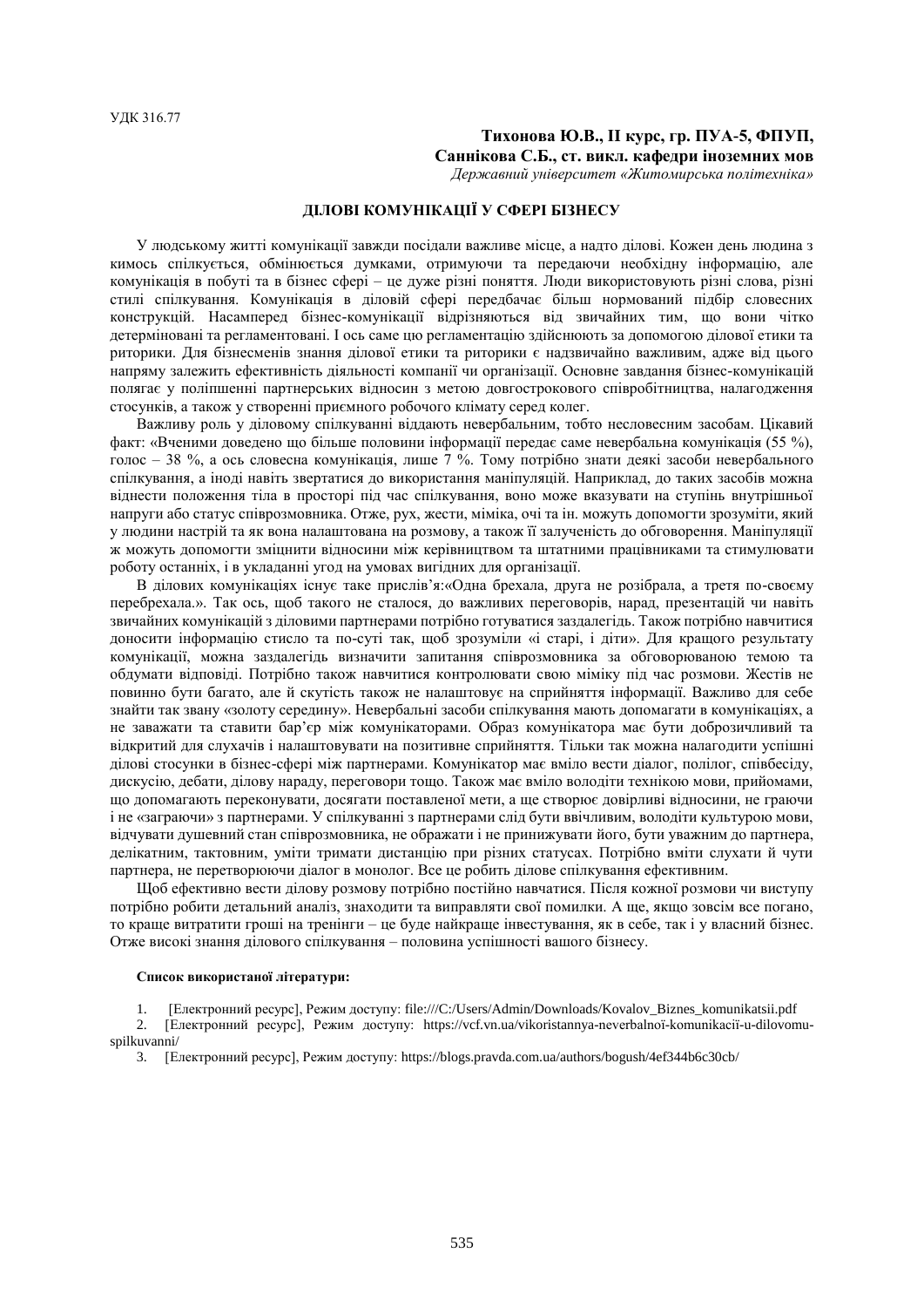*Державний університет «Житомирська політехніка»*

### **ПЕРЕКЛАД ІДІОМ І ФІКСОВАНИХ ВИРАЗІВ: СТРАТЕГІЇ ТА ТРУДНОЩІ**

Ідіоми та стійкі вирази є невід'ємною частиною кожної мови та зустрічаються у великій кількості у більшості мов. Оскільки значення цих словосполучень неможливо зрозуміти з поверхневих значень складових окремих слів, виникають деякі проблеми як у процесі їх розуміння, так і в процесі їх перекладу.

Процес перекладу ідіом та стійких виразів з однієї мови на іншу – це тонка робота, яка зобов'язує перекладача добре знати мови та культури, якими обмінюються або які передаються, а також виявити та справитися з непередбачуваними проблемами у перекладі. Це процес пошуку ефективного еквівалента для міжмовних ідіоматичних пар. Люди, які говорять різними мовами, використовують абсолютно різні висловлювання для передачі подібного значення, хоча вираз може бути цілком точним і зрозумілим для тих, хто розмовляє конкретною мовою, хоча той самий набір слів і виразів може здаватися абсолютно розпливчастим. Це відбувається через те, що в кожній мові є деякі культурно-специфічні елементи, що повністю відрізняються від відповідних елементів в іншій мові. Крім того, існують деякі відмінності в таких факторах, як релігія, географічне розташування, різні ідеології та суспільств, які ускладнюють процес розуміння та перекладу ідіоматичних пар з однієї мови на іншу. Звідси дві основні проблеми в даному випадку: як зрозуміти значення ідіом та стійких виразів конкретної мови та як відтворити ті ж самі набори ідіом і стійких виразів однієї мови в іншій мові таким чином, щоб вони могли передавати такі самі ідеї вихідної мови.

Насправді у світі так багато мов, кожна з яких відрізняється від інших у деяких аспектах. Також очевидно, що люди різних країн мають різні ідеології, і кожне суспільство сприймає світ по-різному, а отже, ідеології впливають на мови та способи вивчення мов.

Ідіоми розглядаються як фігури мови, які визначаються в словнику англійської мови Коллінза (2006) як «вираз, такий як порівняння, в якому слова не мають свого буквального значення, але класифікуються як багатослівні вислови, які діють у текст як одиниці». Словник Longman Idioms Dictionary (1998) визначає їх як «послідовність слів, яка має значення, відмінне від значення, яке вона мала б, якби ви розуміли кожне слово окремо». Відповідно, ідіоми не слід розбивати на їх елементи, оскільки їх іноді називають стійким виразом.

Типи значень. Різні вчені-лінгвісти класифікували типи значень по-своєму. Деякі їх говорили загалом, тоді як інші використовували конкретніші класифікації. Наприклад, Ларсон (1984) вважає, що є два основних види значень, саме «явні» і «неявні» значення. Він стверджує, що також є три підкатегорії для цих двох основних видів значення:

1) «Референтне значення», в якому конкретне слово «належить до певної речі, події, атрибуції чи відношенню, яке людина може сприйняти чи уявити». "Референтне значення", яке називається денотативним значенням. До цієї категорії входять слова, які можна знайти як словникову статтю;

2) «Організаційне значення», яке стосується деяких аспектів поверхневої структури та граматичних моментів речення таким чином, що «референтні значення складаються разом і виражаються безліччю комбінацій (там-таки);

3) «Ситуативне значення», тобто значення висловлювання в даному повідомленні Хомського (1957) і те, що значення довільні;

4) «Емоційне значення», яке називається коннотативним значенням і має справу екстралінгвістичними факторами та образними значеннями.

Слово може передавати класифікацію типів значень, у статті Колла Еквівалентність Лера (1979) або «Korrespondenz and aquivalenz», в якій він пропонує п'ять типів значень для відповідних еквівалентів:

1) «Денотативна еквівалентність» має справуї з тексту, і Коллер називає його змістом інваріантність;

2) «Коннотативна еквівалентність» має справу з почуттям або ідеєю, які вселяються певним словом, хоча вони не обов'язково є частиною значення цього слова. Коллер називає цей тип значеннястилістичною еквівалентністю;

3) «Текстово-нормативна еквівалентність» пов'язана з різними типами текстів, у яких різні типи текстів поводяться по-різному;

4) "Прагматична еквівалентність", пов'язана з впливом тексту на цільову мовну аудиторію. Можна сміливо сказати, що це тип значення збігається з «динамічної еквівалентністю»;

5) «Формальна еквівалентність», яка концентрується на «формі та естетиці тексту та сенсу» (там же). Цей вид «формальної еквівалентності» не можна розглядати як ту саму «формальну еквівалентність», яка відноситься до буквального значення слова.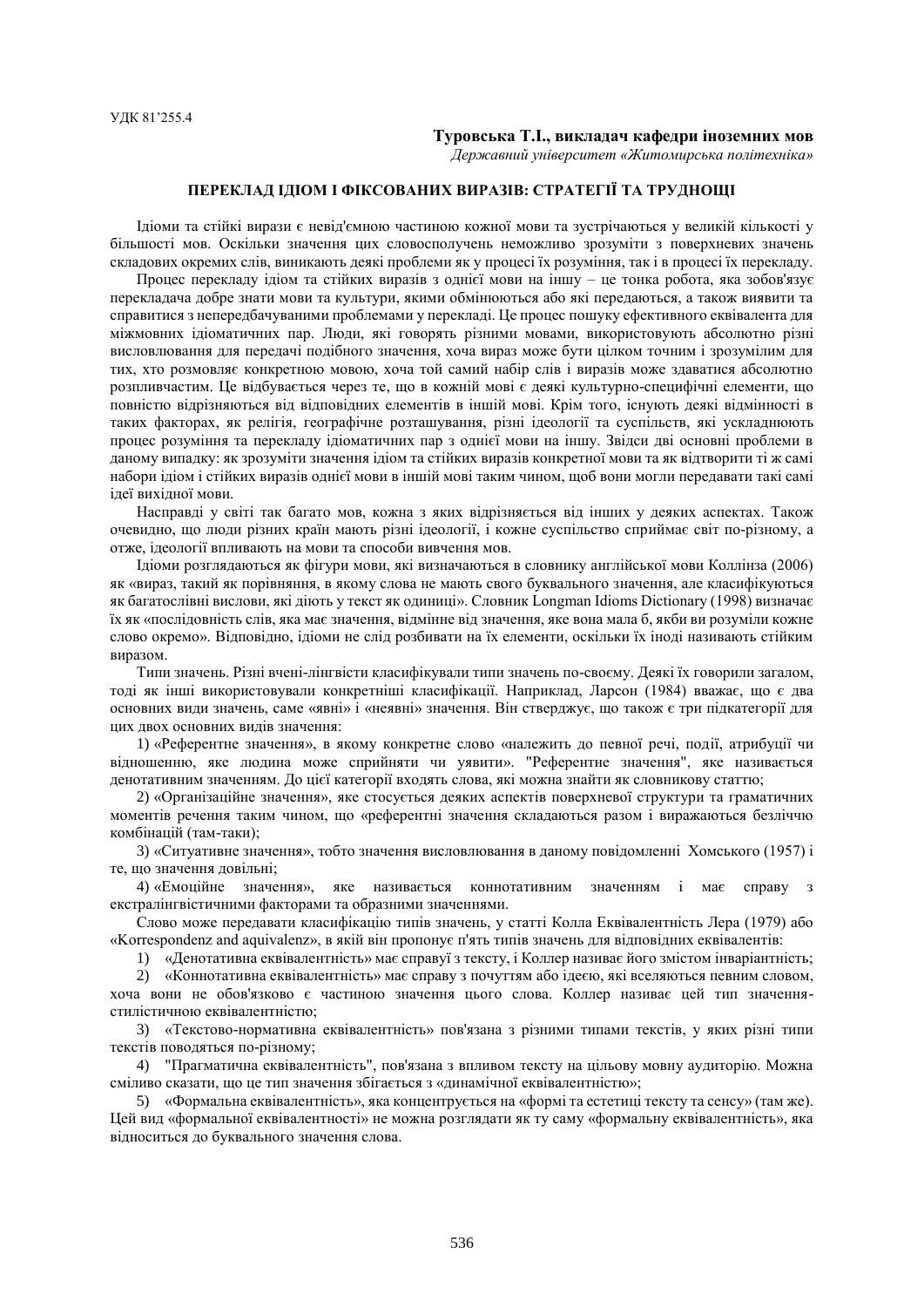Хоча в процесі перекладу ідіом та стійких виразів виникають деякі труднощі, з іншого боку, існують деякі стратегії подолання таких можливих труднощів. Бейкер (1992) оголошує чотири стратегії вирішення проблем у третьому розділі своєї книги на численних сторінках, розглядаючи цю проблему наступним чином:

- використання ідіоми схожого значення та форми;
- використання ідіоми зі схожим значенням, але іншої форми;
- переклад перефразуванням;
- шляхом пропуску.

Отже, у різних частинах статті було показано, що є деякі труднощі з перекладом ідіом та стійких виразів. Було згадано чотири з таких проблем: ідіома може не мати еквівалента при перекладі; ідіома може мати аналогічний переклад, але з іншим значенням; фразеологізм може вживатися одночасно і у прямому, і в ідіоматичному сенсі; контексти, у яких можуть використовуватись ідіоми, різні. Дослідження показало, що такі проблеми зустрічаються у різних ситуаціях. Потім були згадані чотири стратегії для вирішення проблем, які можуть викликати ідіоматичні вирази. Було показано, що немає чіткого і зумовленого способу впоратися з ідіоматичними висловлюваннями, але саме ситуація вирішує, яку стратегію вибрати. Важлива роль соціолінгвістичного та культурологічного аспектів була проілюстрована рядом прикладів, що доводять той факт, що чим більше дві культури та мови ідентичні один одному, тим легшим стає процес перекладу ідіоматичних виразів. Ще одна ключова концепція, яку слід враховувати, полягає в тому, що перекладач повинен мати глибокі знання, щоб розуміти коннотативні значення ідіом та стійких виразів, а потім відтворювати їх точні аналоги при перекладі.

### **Список використаної літератури:**

- 1. Baker, M. (1992). In other words: A coursebook on translation. London and New York: Routledge.
- 2. Trrefry, D. (ed.) (2006). Collins English Dictionary. Glasgow, UK: HarperCollins Publishers.
- 3. Miremadi, A. (1993). Theories of translation and interpretation. Tehran: SAMT.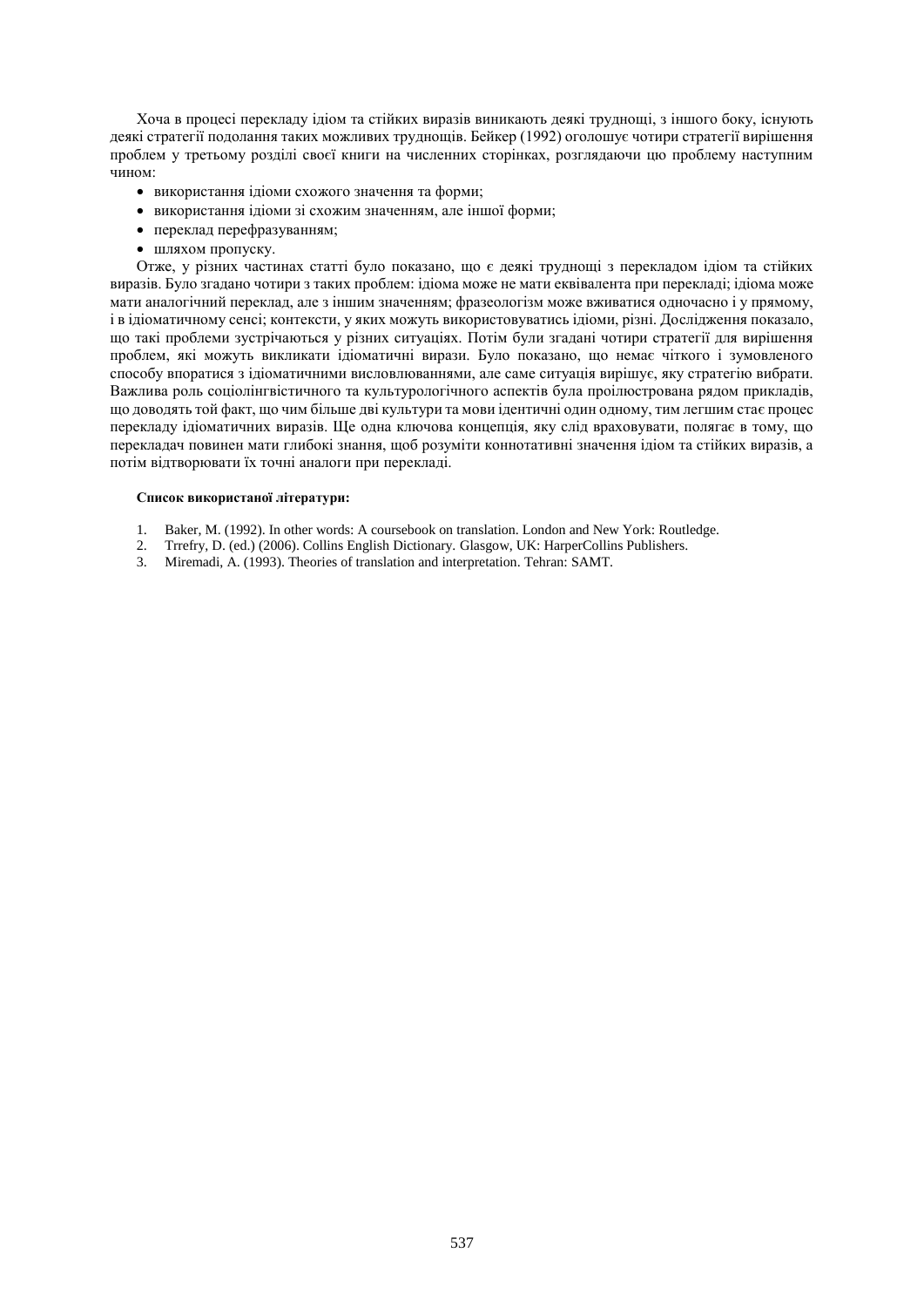#### **Кропивницький В.С. к.т.н., докторант**

*Навчально-науково-виробничий центр Національний університет цивільного захисту України*

### **РОЗМІНУВАННЯ ЯК ФУНКЦІЯ ПУБЛІЧНОГО УПРАВЛІННЯ ТА АДМІНІСТРУВАННЯ У СФЕРІ ЦИВІЛЬНОГО ЗАХИСТУ В УМОВАХ ВОЄННОГО СТАНУ В УКРАЇНІ**

У зв'язку з актом збройної агресії з боку Росії, на підставі Указу Президента України від 24 лютого 2022 р. № 64 «Про введення воєнного стану в Україні» [4], з метою приведення у готовність єдиної державної системи цивільного захисту до виконання завдань за призначенням в умовах воєнного стану, було введено в дію план цивільного захисту України на особливий період та встановлена ступінь готовності «повна готовність». Згідно з зазначеними законодавчими актами, міністерствам, іншим центральним органам виконавчої влади, які утворюють функціональні підсистеми єдиної державної системи цивільного захисту та спеціалізовані служби цивільного захисту, місцевим органам виконавчої влади було наказано ввести в дію власні плани цивільного захисту на особливий період.

Тому, на підставі розпорядження Кабінету Міністрів України від 24.02.2022 р. № 179-р «Про організацію функціонування єдиної державної системи цивільного захисту в умовах воєнного стану», введено в дію план цивільного захисту України на особливий період, згідно з яким органи публічного управління та підрозділи ДСНС України продовжили виконувати свої завдання вже в умовах воєнного стану, а саме, завдання з ліквідації наслідків бойових дій та обстрілів населених пунктів російськими військами, надання допомоги постраждалому населенню та місцевим органам влади в організації евакуації населення тощо [3].

А вже 16 березня 2022 р. Президентом України було підписано Закон України «Про внесення змін до деяких законодавчих актів України щодо діяльності у сфері довкілля та щодо цивільного захисту на період дії воєнного стану і у відбудовний період», яким передбачено наступні додаткові завдання єдиної державної системи цивільного захисту у відбудовний період після закінчення воєнних дій:

• проведення цільової мобілізації для ліквідації наслідків ведення воєнних дій та надзвичайних ситуацій;

• ліквідація наслідків воєнних дій в населених пунктах та на територіях, що зазнали впливу засобів ураження;

• вжиття заходів щодо відновлення об'єктів критичної інфраструктури сфери життєзабезпечення населення;

• залучення до ліквідації наслідків ведення воєнних дій та надзвичайних ситуацій міжнародної допомоги;

• визначення населених пунктів та районів, що потребують проведення гуманітарного розмінування, маркування небезпечних ділянок, проведення очищення (розмінування) територій [1].

Тобто, однією з важливих функцій системи публічного управління та адміністрування у сфері цивільного захисту в умовах воєнного стану в Україні є функція розмінування територій.

Слід зазначити, що підрозділами Державної служби України з надзвичайних ситуацій в умовах воєнного стану для проведення заходів з попередження надзвичайних ситуацій, оперативного реагування на події та ліквідації їх наслідків, проведення інших рятувальних заходів на всій території країни здійснюється щодоби більше тисячі виїздів, в тому числі з метою:

• обстеження територій піротехнічними підрозділами ДСНС на предмет виявлення артилерійських боєприпасів, вибухонебезпечних предметів та залишків ракет;

• знешкодження піротехнічними підрозділами ДСНС артилерійських боєприпасів, вибухонебезпечних предметів та залишків ракет.

Так, за оцінками Державної служби з надзвичайних ситуацій України, станом на 5 квітня 2022 р. 80 тис. км² території України потребувало розмінування, а з початку російського вторгнення в Україні вже було знешкоджено 22425 вибухонебезпечних предметів, 417 кг вибухової речовини, у тому числі 1364 авіаційні бомби, обстежено територію площею 5124 га [6].

Про розміри зазначеної проблеми, яка потребує негайного вирішення, свідчить той факт, що за даними на 11 квітня 2022 р., вже близько 300 тис. км² – майже половина території України – потребують гуманітарного розмінування через велику кількість боєприпасів, залишених окупантами [2].

Через це, наприклад, на значній площі українських полів не можуть розпочатися посівні роботи через загрозу наявності там вибухонебезпечних предметів або через масштабне мінування ворогом.

Слід зазначити, що піротехнічні підрозділи є в кожному регіоні України, загалом у ДСНС працюють близько 550 піротехніків, які щодня вилучають та знешкоджують в середньому від 2 до 6 тис. вибухонебезпечних предметів [2].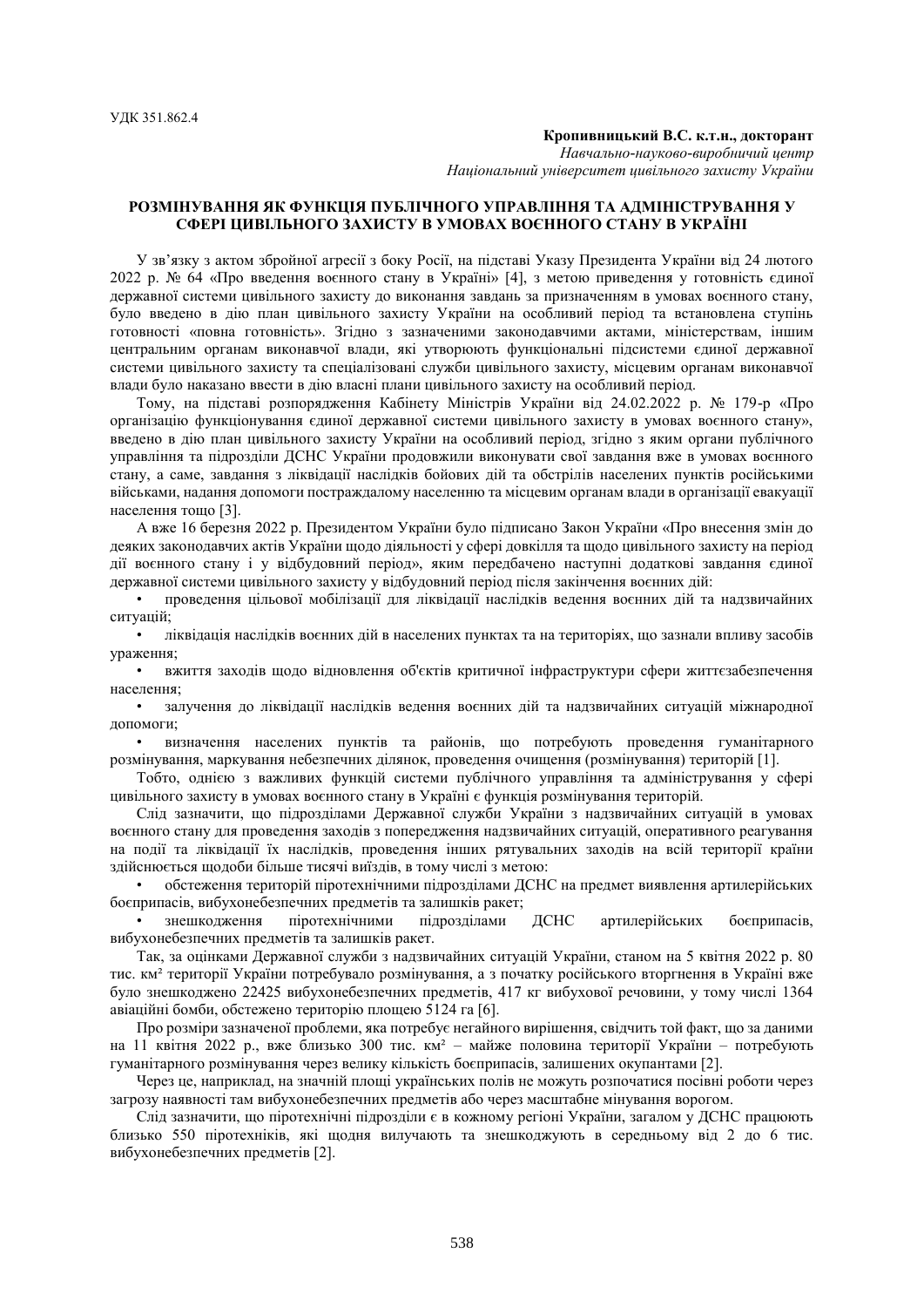При цьому, українські вибухотехніки мають високу кваліфікацію та працюють із сучасними боєприпасами типу «Іскандер», боєприпасами, що використовуються в авіації, – ракети «земля-повітря», «повітря-повітря». Також має місце застосування систем залпового вогню з касетними елементами… із системи «Іскандер», коли під час спрацьовування розкидаються на великі площі й елементи перебувають у боєготовності. Фахівці знищують такі боєприпаси безпосередньо на місці їх виявлення, тобто це ті боєприпаси, які не можна зрушити з місця, перевезти, знешкодити в будь-який інший спосіб, окрім фізичного вибуху. Також російські окупанти використовують протипіхотні та протитанкові міни, а в Харківській області ворог використав системи дистанційного мінування [2].

Наразі, основні зусилля з розмінування територій зосереджені на Ірпінсько-Бучанському, Чернігівсько-Броварському, Ніжинському та Тростянецькому напрямках. Також, незважаючи на безперервні обстріли, щодня піротехніки працюють у Харківській та Миколаївській областях [2].

Унеможливлює швидке розмінування територій те протиріччя, що жителі тих чи інших замінованих територій можуть повернутися додому після їх розмінування, однак є значна кількість домоволодінь, де не було господарів. ДСНС не має права заходити на приватну територію, тому служба порятунку залишає повідомлення: якщо людина повертається додому, то викликає піротехніків, які після огляду надають дозвіл перебувати в помешканні.

Тому, за умов, якщо в населеному пункті або на тій чи інші території не проведено обстеження щодо наявності вибухонебезпечних предметів, ДСНС разом з органами місцевої влади мають вживати всіх необхідних заходів щодо обмеження доступу цивільного населення до таких населених пунктів та територій, доки не буде проведено обстеження територій вибухотехніками, адже перебування людей на них є небезпечним.

Слід зазначити, що ще до війни – 15 лютого 2022 р. (на тлі неодноразових повідомлень розвідок різних країн про намір Росії вторгнутися в Україну, завдавши масованого ракетного удару) Україна попросила міжнародну допомогу у НАТО для масштабних надзвичайних ситуацій, які можуть загрожувати мирному населенню, зокрема, автокрани, спецмашини радіаційної та хімічної розвідки.

Тобто Державна служба України з надзвичайних ситуацій заздалегідь готувалася до можливих масштабних надзвичайних ситуацій різного характеру, які можуть торкнутися мирного населення. Відповідно до зазначених процедур, 15 лютого 2022 р. EADRCC (Євроатлантичний координаційний центр реагування на стихійні лиха) отримав запит про міжнародну допомогу від України. У запиті Україна запропонувала поставити, зокрема 10 автокранів вантажопідйомністю не менше 35 т, 10 гусеничних бульдозерів, 10 гусеничних бульдозерів, 10 пневматичних колісних екскаваторів, 70 пікапів, 30 всюдиходів, 6 машин розмінування з дистанційним керуванням [5].

Зрозуміло, що зараз, вже в умовах війни, Україна потребує значно більшої міжнародної підтримки та допомоги, особливо що стосується питань очищення та розмінування територій, в тому числі машин розмінування з дистанційним керуванням.

Отже, органи публічного управління та адміністрування у сфері цивільного захисту, підрозділи ДСНС в умовах воєнного стану в країні продовжують сумлінно та відповідально виконувати завдання щодо захисту населення, територій, навколишнього природного середовища та майна від надзвичайних ситуацій, ліквідації наслідків російських обстрілів українських населених пунктів шляхом очищення (розмінування) територій, що є вагомим внеском рятувальників у майбутню перемогу України.

#### **Список використаної літератури:**

1. Закон України від 15 березня 2022 року № 2132-IX «Про внесення змін до деяких законодавчих актів України щодо діяльності у сфері довкілля та щодо цивільного захисту на період дії воєнного стану і у відбудовний період». URL : https://zakon.rada.gov.ua/laws/show/2132-20#Text.

2. Майже половина території України потребує розмінування – ДСНС. URL : https://ua.interfax. com.ua/ news/general/823156.html.

3. Розпорядження Кабінету Міністрів України від 24.02.2022 р. № 179-р «Про організацію функціонування єдиної державної системи цивільного захисту в умовах воєнного стану». URL : https://zakon.rada.gov.ua/laws/show/179-2022- %D1%80#Text.

4. Указ Президента України від 24 лютого 2022 р. № 64 «Про введення воєнного стану в Україні». URL : https://www.president.gov.ua/documents/642022-41397.

5. Україна попросила допомогу НАТО на випадок масштабних надзвичайних ситуацій. URL : https://www.unn.com.ua/uk/news/1964034-ukrayina-poprosila-dopomogu-nato-na-vipadok-masshtabnikh-nadzvichaynikhsituatsiy.

6. Україна є однією з найбільш замінованих країн світу, – ООН. URL : https://df.news/2022/04/05/ ukraina-ieodniieiu-z-najbilsh-zaminovanykh-krain-svitu-oon/.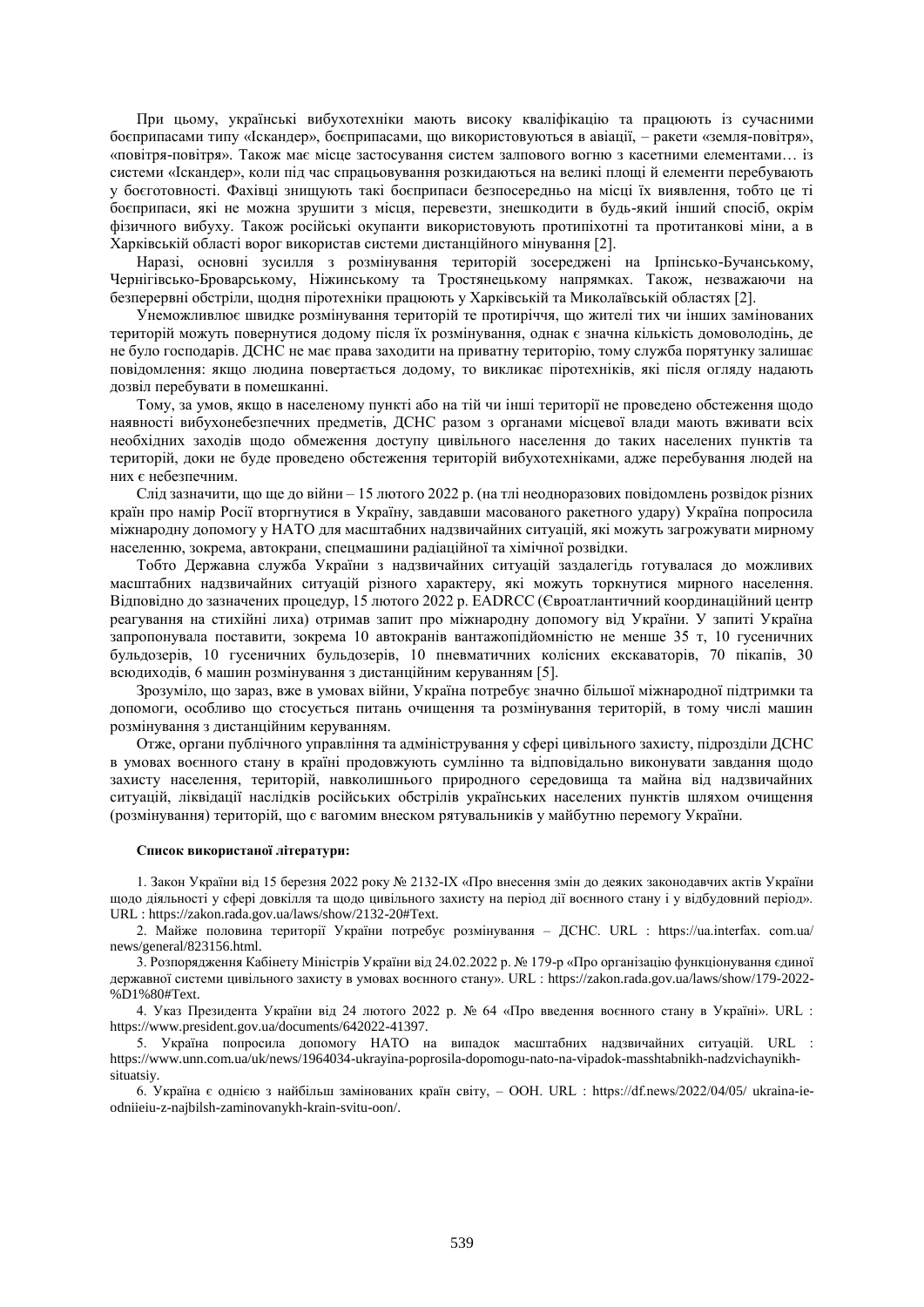### **НАСЛІДКИ РУЙНУВАНЬ ОБ'ЄКТІВ КУЛЬТУРНОЇ СПАДЩИНИ ХАРКІВЩИНИ ВІД ВІЙСЬКОВОЇ АГРЕСІЇ РФ ПРОТИ УКРАЇНИ: ПОПЕРЕДНІ ВИСНОВКИ**

Війна завжди є сумною складовою в історії людського розвитку. Вона несе смерть, біль, страждання та руйнування для всіх її учасників. Однак найжорстокіших випробувань, нелюдських страждань, колосальних втрат і руйнувань зазнає саме та країна та/або територія, на яку напала країна-агресор.

Найстрашнішим днем для громадян України в 2022 р. став день початку війни – 24 лютого, коли всі проснулись від гучних вибухів у своїх містах і селах. В цей же день Президент України підписав Указ «Про введення воєнного стану в Україні», у якому зазначається, що військове командування разом з іншими органами виконавчої влади та органами місцевого самоврядування має забезпечити «передбачені Законом України «Про правовий режим воєнного стану» заходи і повноваження, необхідні для забезпечення оборони України, захисту безпеки населення та інтересів держави» [1]. Замість обласних та районних державних адміністрацій в країні були утворені військові адміністрації, які мають забезпечувати необхідні для оборони країни і захисту безпеки населення заходи.

Зазначимо, що у випадку збройного конфлікту та/або ведення військовий дій разом із виробничими, соціально-побутовими об'єктами та об'єктами критичної інфраструктурними, відновлення яких потребує значних грошових і людських ресурсів, також страждають і об'єкти культурної спадщини, наслідки руйнувань яких мають ґрунтовний довготривалий характер, оскільки процес відновлення є надзвичайно складним, а інколи й неможливим.

Стосовно об'єктів культурної спадщини у Законі України «Про правовий режим воєнного стану» [2] зазначено, що військове командування разом із військовими адміністраціями можуть самостійно або із залученням органів виконавчої влади, органів місцевого самоврядування проводити евакуацію матеріальних і культурних цінностей, якщо виникає загроза їх пошкодження або знищення, згідно з переліком, що затверджується Кабінетом Міністрів України (ст. 8, п. 19). Згідно із законом, військові адміністрації населених пунктів на відповідній їм територіях щодо об'єктів культурної спадщини здійснюють такі повноваження: управління закладами культури, які належать територіальним громадам або передані їм; організацію їх матеріально-технічного та фінансового забезпечення (ст. 15, п. 15); забезпечення соціально-культурних закладів, які перебувають у комунальній власності відповідних територіальних громад, паливом, електроенергією, газом та іншими енергоносіями; вирішення питань водопостачання, відведення та очищення стічних вод (ст. 15 п. 16). Таким чином, відповідальність за збереження культурних цінностей несе насамперед військова адміністрація, яка має вчасно в разі загрози їх пошкодження або знищення провести евакуацію всіх культурних цінностей, а також підтримати архітектурні споруди, заклади культури, що належать до культурної спадщини країни.

Слід зазначити, що поняття «культурної спадщини» в енциклопедичному словнику визначають, як «сукупність успадкованих сучасниками від попередніх поколінь культурних цінностей» [3]. Розрізнюють два її види: матеріальну (пам'ятки архітектури, монументального мистецтва та подібні до них пам'ятки археології й історії та пов'язані з ними природні об'єкти; визначні місця; рукописи, книги, архівні матеріали, предмети художнього, історичного або археологічного значення, наукові колекції художнього, історичного, етнографічного значення) і нематеріальну (звичаї, традиції, обряди, свята (святкування), традиційні ремесла та інші форми збереження й демонстрування досвіду, навичок і знань, що мають значення для окремих спільнот й передаються з покоління до покоління.

Через 16 днів після початку війни, а саме 9 березня Міністерство культури та інформаційної політики України, оголосило про «збір інформації щодо пошкоджень та руйнувань об'єктів культурної спадщини, вчинених російськими окупаційними військами на території України» [4]. В цьому ж зверненні наводяться вже на той час відомі дані щодо руйнувань об'єктів культурної спадщини України, а саме: знищено Історико-краєзнавчий музей в с. Іванків на Київщині; постраждала історична споруда школи по вул. Шевченка та локальні пошкодження Успенського собору в м. Харкові; значних руйнувань зазнала архітектурна пам'ятка – будівля кінотеатру ім. Щорса в центрі м. Чернігова та ансамбль Троїцько-Іллінського монастиря; постраждала дерев'яна Покровська церква кінця ХІХ ст. в с. В'язівка на Житомирщині тощо.

Звичайно, що сьогодні ще рано говорити про масштаби руйнувань об'єктів культурної спадщини України, оскільки російська військова агресія триває і кожного дня знищуються або зазнають значних руйнувань різноманітні пам'ятки культури та архітектурні споруди, що мають культурно-історичне значення як для певної території й держави, так і для всього світу. Як приклад, наведемо попередні дані руйнувань об'єктів культурної спадщини Харківщини, які були оприлюднені Харківською обласною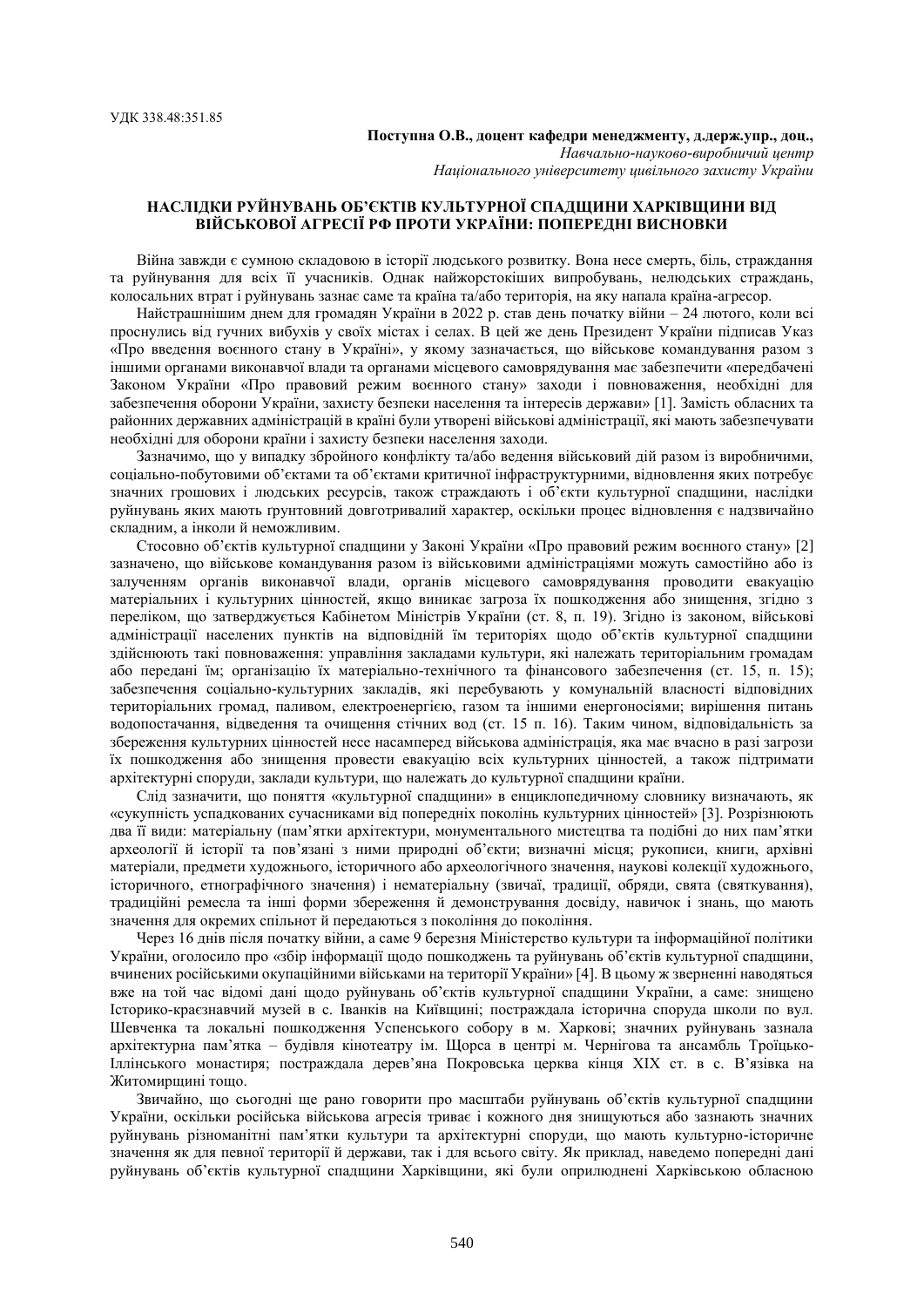військовою адміністрацією в день, коли в усьому світі відзначається Міжнародний день пам'яток і визначних місць, а в Україні День пам'яток історії та культури. Отже, станом на 18 квітня на Харківщині було зруйновано або пошкоджено 8 памьяток культурної спадщини та 80 пам'ятників архітектури, серед яких є:

- ─ Меморіальний комплекс «Дробицький яр» м. Харків;
- ─ Українсько-Польський меморіал м. Харків;
- ─ залишки Ізюмської фортеці збудованої в 1681 р. м. Ізюм гора Крем'янець;
- ─ Меморіальний комплекс на честь загиблих воїнів-визволителів м. Ізюм гора Крем'янець;
- ─ житловий будинок «Слово» Національного значення м. Харків;
- ─ бібліотека ім. Короленка одне з найстаріших книгосховищ України м. Харків;
- ─ Харківський художній музей;

─ будівля КЗ «Харківський обласний Палац дитячої та юнацької творчості» на вул. Сумській, 37, м. Харків [5].

Пізніше, 25 квітня, внаслідок обстрілів було пошкоджено Церкву св. Георгія Переможця (будівля 1996 р.), а 28 квітня фасади, вікна та територію Стрітенської церкви, яка була збудована у 2018 р. (споруди знаходяться в Харківському районі Харківської області), також пошкоджено браму церкви св. Миколи Чудотворця (будівля 1991-1996 рр.) в с. Руська Лозова. 1 травня внаслідок обстрілу та пожежі пошкоджено старовинний Будинок школи (будівля 1910 р.), а 6 травня відбулася найстрашніша подія на Харківщині – внаслідок ракетного обстрілу та пожежі постраждала пам'ятка історії національного значення – Меморіальний будинок Григорія Сковороди (будівля другої половини ХVІІІ ст.), що знаходиться в с. Сковородинівка Богодухівського району [6]. На щастя більшу частину експонатів зусиллями працівників Меморіального будинку Григорія Сковороди та органами виконавчої влади були евакуйовані, але пожежею було знищено покрівлю, інтер'єри та експозицію Національного літературно-меморіального музею Г. С. Сковороди, пошкоджено фасади будинку, в якому жив і помер Григорій Сковорода.

Сьогодні ще немає можливості провести в Україні повну інвентаризацію повністю зруйнованих або пошкоджених об'єктів культурної спадщини через те, що частина території країни знаходиться під окупацією, на іншій частині йдуть активні військові дії та обстріли. Проте вже зараз можна говорити про важкі негативні наслідки, спричинені навмисними злочинами (знищення, незаконне привласнення, вивезення культурних цінностей, акти вандалізму), які здійснюють російські військові на території України. Велика чисельність вже зруйнованих об'єктів культурної спадщини в Україні станом на сьогодні дає підстави стверджувати, що вони є прицільним об'єктом нападу з боку російських військових з метою знищення історії й культури українського народу. Однак, для того, щоб винні понесли кримінальну відповідальність за вчинені злочини, в тому числі проти культурної спадщини України, потрібно щоденно робити фотофіксаціїї цих руйнувань.

#### **Список використаної літератури:**

1. Про введення воєнного стану в Україні: Указ Президента України від 24.02.2022 р. № 64/2022. URL: https://www.president.gov.ua/documents/642022-41397.

2. Про правовий режим воєнного стану: Закон України від 12.05.2015 р. № 389-VІІІ. URL: https://zakon.rada.gov.ua/laws/show/389-19#Text.

3. Кот С.І. Культурна спадщина. *Енциклопедія історії України.* URL: http://resource.history.org.ua/cgibin/eiu/history.exe?&I21DBN=EIU&P21DBN=EIU&S21STN=1&S21REF

=10&S21FMT=eiu\_all&C21COM=S&S21CNR=20&S21P01=0&S21P02=0&S21P03=TRN=&S21COLORTERMS=0&S2 1STR=Kulturna\_Spadschina.

4. Міністерство культури та інформаційної політики оголошує збір інформації про руйнування об'єктів культурної спадщини України: офіційний веб-сайт Міністерства культури та інформаційної політики України. URL: https://mkip.gov.ua/news/6954.html.

5. На Харківщині окупанти зруйнували або пошкодили 8 пам'яток культурної спадщини та 80 пам'ятників архітектури: офіційний веб-сайт Харківської обласної державної адмністрації. URL: https://kharkivoda.gov.ua/news/115354.

6. Зафіксовані воєнні злочини. URL: https://mkip.notion.site/mkip/7be52d2803994651a23a 220a8ed85f1c?v=6ea517f19a8944f9a902a50156656eea.